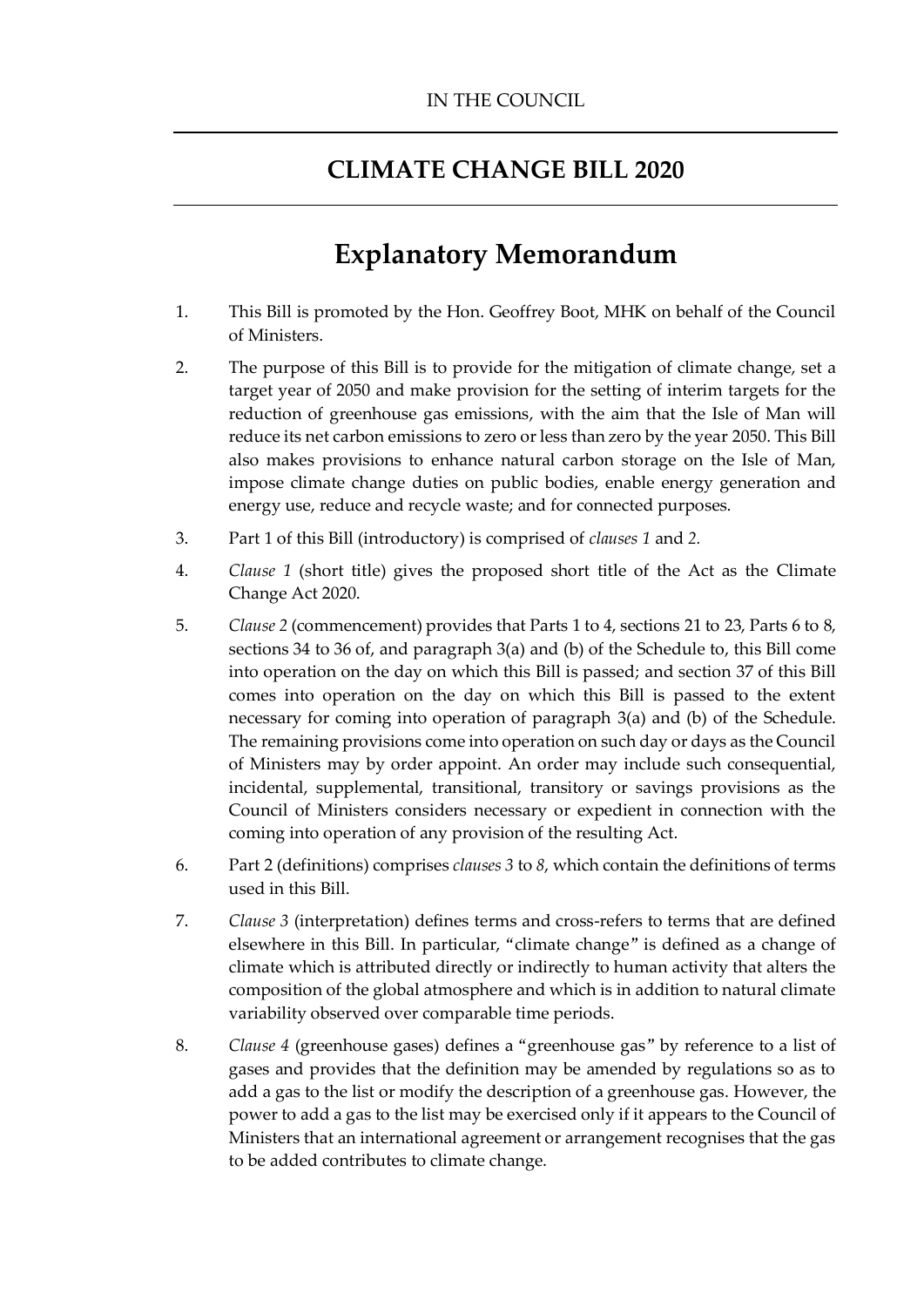- 9. *Clause [5](#page-15-0)* (meaning of baseline) defines "baseline" as the aggregate amount of the net Isle of Man emissions of carbon dioxide for the year 2018 and the net Isle of Man emissions of each other greenhouse gas specified in that clause for the year 2018 for that gas. *Clause 5* enables the Council of Ministers by regulations to amend a year mentioned in respect of any gas. Where the Council of Ministers have made regulations under *clause 4(2)* adding a greenhouse gas, the Council of Ministers must by regulations amend *clause 5* to include a baseline year for that gas and provide for the amount of net Isle of Man emissions of the gas for that year to be treated for the purposes of this Bill as the amount of net Isle of Man emissions of that gas for that baseline year.
- 10. *Clause [6](#page-16-0)* (international carbon reporting practice) defines "international carbon reporting practice" and "current international carbon reporting practice" by reference to the current international standards described in *clause 6* and provides that the Council of Ministers may by regulations amend this clause for the purpose of providing a different standard. However, it may not do so unless it is satisfied that the standard that is being introduced is a standard that is appropriate for the purpose of reporting such of the Isle of Man emissions data as are required by the United Kingdom to meets its reporting obligations under the United Nations Framework Convention on Climate Change of 9 May 1992 and is at least equivalent to the standards set by the Inter-Governmental Panel on Climate Change under that Convention.
- 11. *Clause [7](#page-16-1)* (measurement of emissions) provides that for the purposes of this Bill, greenhouse gas emissions, reductions of such emissions and removals of greenhouse gases from the atmosphere are measured or calculated in tonnes of carbon dioxide equivalent. *Clause 7* describes how a "tonne of carbon dioxide equivalent" is determined.
- 12. *Clause [8](#page-16-2)* (just transition principles and climate justice principle) defines the terms "just transition principles" and "climate justice principle". "Just transition principles" are the principles of taking action to reduce net Isle of Man emissions of greenhouse gases in a way which supports environmentally and socially sustainable jobs; supports low-carbon investment and infrastructure; develops and maintains understanding and acceptance, creates decent, fair and high-value work in a way which does not negatively affect the current workforce and overall economy; and contributes to resource-efficient and sustainable economic approaches which help to address inequality and poverty.
- 13. The "climate justice principle" is the principle of taking action to reduce global emissions of greenhouse gases and to adapt to the effects of climate change in ways which support the people who are most affected by climate change, but who have done the least to cause it and are the least equipped to adapt to its effects, and help to address inequality.
- 14. *Clause [8\(3\)](#page-17-0)* permits the Council of Ministers to amend either or both definitions and to publish or approve guidelines on just transition principles or the climate justice principle.
- 15. *Part 3 (*carbon targets and interim targets) comprises *clauses [9](#page-17-1) to [16.](#page-20-0)*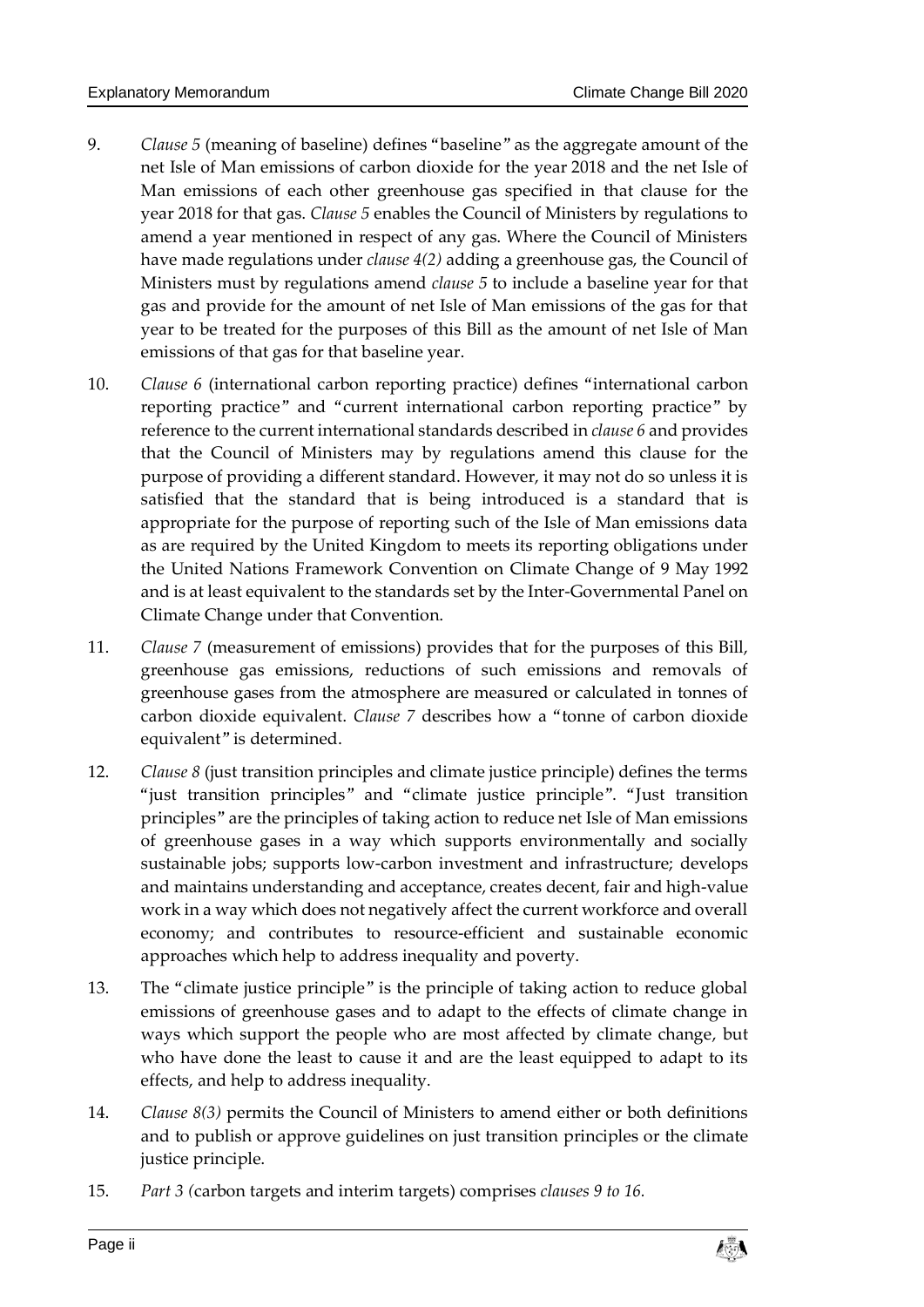- 16. *Clause [9](#page-17-1)* (the net zero Isle of Man emissions target) provides that the Council of Ministers must ensure that the net Isle of Man emissions account for the year 2050 (the "net zero emissions target year") is at least 100% lower than the baseline (the "net zero emissions target"); and provides that the Council of Ministers may make regulations that substitute for the year 2050 an earlier year. If regulations are so made, the Council of Ministers may also amend any interim target.
- 17. *Clause [10](#page-17-2)* (setting of interim targets) provides that the Council of Ministers must set at least one interim target on or before 1 April 2022 and may set additional interim targets or amend an interim target.
- 18. "Interim target" is defined as a percentage target by which the net Isle of Man emissions account is to be lower than the baseline by a specified date.
- 19. The Council of Ministers must set each interim target in accordance with the target-setting criteria in section 11 and must not amend an interim target in a way that would substitute a later date by which the target must be reached or substitute a percentage target with a lower percentage target.
- 20. *Clause [11](#page-18-0)* (target-setting criteria) describes the criteria for modifying the net zero target year or a baseline year, or for setting or modifying an interim target, and enables the Council of Minister to amend the criteria by regulations.
- 21. *Clause [12](#page-19-0)* (the domestic effort target) requires the Council of Ministers to ensure that net zero emissions target and any interim targets are based on not less than 100% domestic effort.
- 22. *Clause [13](#page-19-1)* (attribution of emissions to Isle of Man) describes the circumstances when emissions of a greenhouse gas are attributable to the Isle of Man. They are attributable if they are emitted from a source in the Isle of Man or if regulations specify that they are attributable to the Isle of Man. *Clause 13* provides that the Council of Ministers may make regulations that specify greenhouse gases that are attributable to the Isle of Man and that the regulations must specify such criteria for attributing such emissions to the Isle of Man as the Council of Ministers considers appropriate.
- 23. *Clause [14](#page-19-2)* (Isle of Man share of emissions from international aviation and international shipping) provides that except as provided for in regulations made under *clause [13\(2\)](#page-19-3)* emissions from international aviation and international shipping are not attributable to the Isle of Man, whether they are emitted as a result of the operations of an aircraft or a ship by a person who, being an individual, is resident in the Isle of Man or, being a person who is not an individual, is registered in the Isle of Man; or as a result of the operations of an aircraft or a ship registered in the Isle of Man.
- 24. *Clause [14](#page-19-2)* further provides that regulations under *clause [13\(2\)](#page-19-3)* may attribute emissions from international aviation and international shipping to the Isle of Man and when they do, the attribution of such emissions must be in accordance with internationally recognised criteria for the allocation of carbon emissions; but regulations may make exceptions, amendments and modifications to those criteria that are relevant to the Island.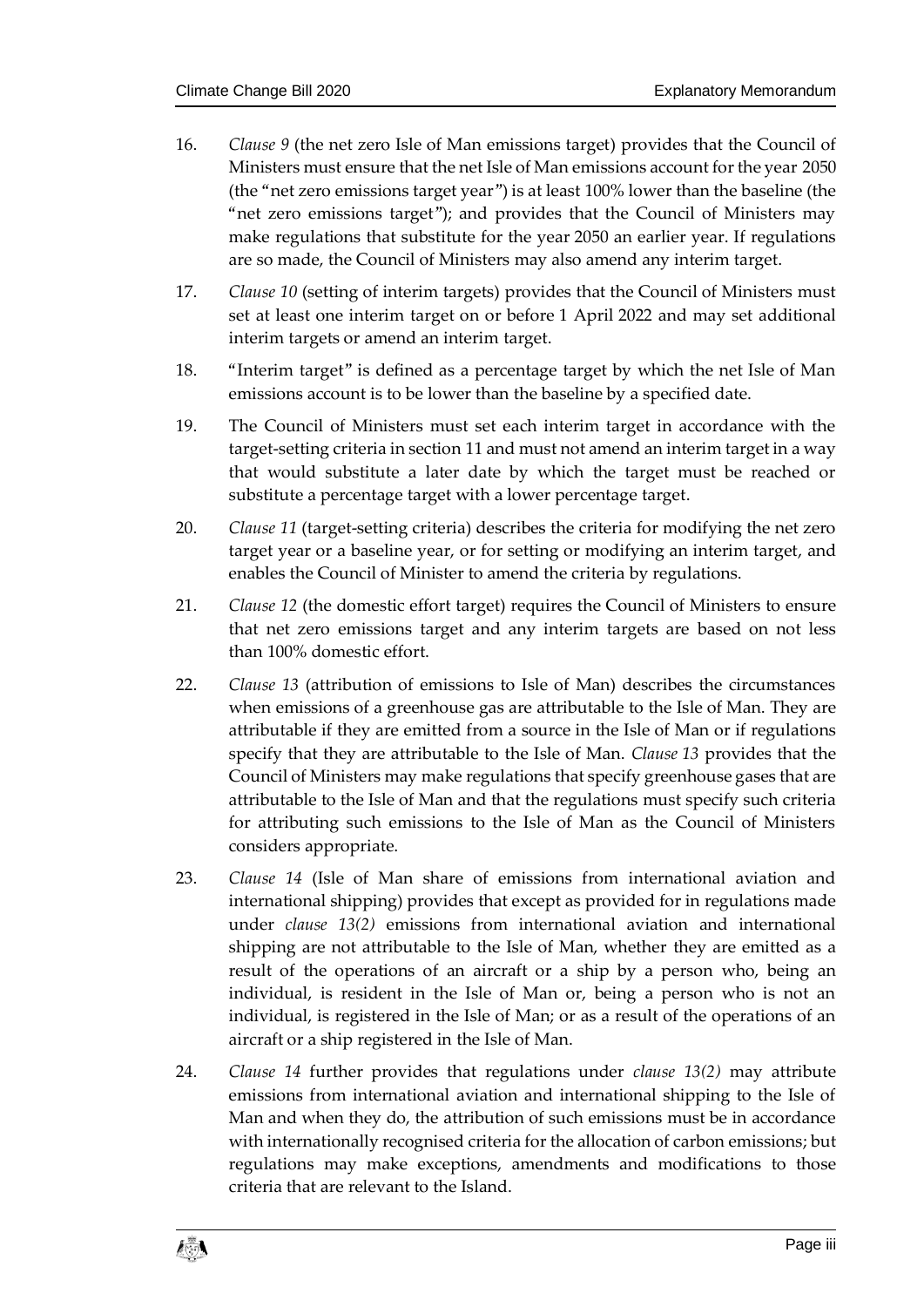- 25. *Clause [15](#page-20-1)* (determining Isle of Man emissions and removals) provides that the amount of Isle of Man emissions and Isle of Man removals of a greenhouse gas for a period must, in so far as reasonably practicable, be determined consistently with international carbon reporting practice. The "Isle of Man removals", in relation to a greenhouse gas, are defined as removals of that gas from the atmosphere due to land use, sea-bed use, land-use change or forestry activities in the Isle of Man. The Council of Ministers may make regulations that amend this definition.
- 26. *Clause [16](#page-20-0)* (Isle of Man carbon offsetting schemes) enables the Council of Ministers to make regulations to make provision for one or more offsetting schemes to operate to encourage activities that consist of, or that cause or contribute, directly or indirectly to the removal of greenhouse gases from the atmosphere. *Clause 16* describes the matters that may be included in such regulations.
- 27. Regulations under *claus[e 16](#page-20-0)* may make provision for monitoring compliance with the requirements of the scheme, including provision for the keeping of records by the participants in the scheme; the provision of information by the participants and others; the audit and verification of that information, and the inspection of any land that is the subject of a project registered under a scheme.
- 28. Part 4 (planning and reporting duties of council of ministers) comprises *clauses [17](#page-22-0)* to *[20.](#page-25-0)*
- 29. *Clause [17](#page-22-0)* (climate change plan) provides that the Isle of Man Government Action Plan continues to have effect as if it were a climate change plan and remains in operation until 1 April 2022 and that the Council of Ministers must ensure that there is a climate change plan in effect at all times after 1 April 2022.
- 30. *Clause [17](#page-22-0)* also provides that before a climate change plan, or any amendment to a climate change plan, takes effect, the public must be consulted on the matters that are proposed to be contained in the plan, or what amendments are proposed; and the plan, or the amendments to it, as the case may be, must be laid before and approved by Tynwald.
- 31. *Clause [17](#page-22-0)* provides that a plan must only remain in effect for 5 years or until the date on which the next subsequent climate change plan comes into effect, whichever is the earlier date.
- 32. *Clause [18](#page-22-1)* (content of climate change plan) provides what each plan must contain. The Council of Ministers may by regulations make amendments to the matters that a climate change plan must or may contain or amend the plan period.
- *33. Clause [19](#page-24-0)* (annual progress report) requires the Council of Ministers to lay an annual progress report before Tynwald for approval, no later than July each calendar year, which includes the information described in *clause [19\(2\)](#page-24-1)* in relation to the financial year ending on the 31 March last occurring before laying of the report ("reporting period").
- *34. Clause [19](#page-24-0)* also provides for the matters which the report must and may contain and permits the Council of Ministers by regulations to amend the matters that must be contained in the annual progress report*.*

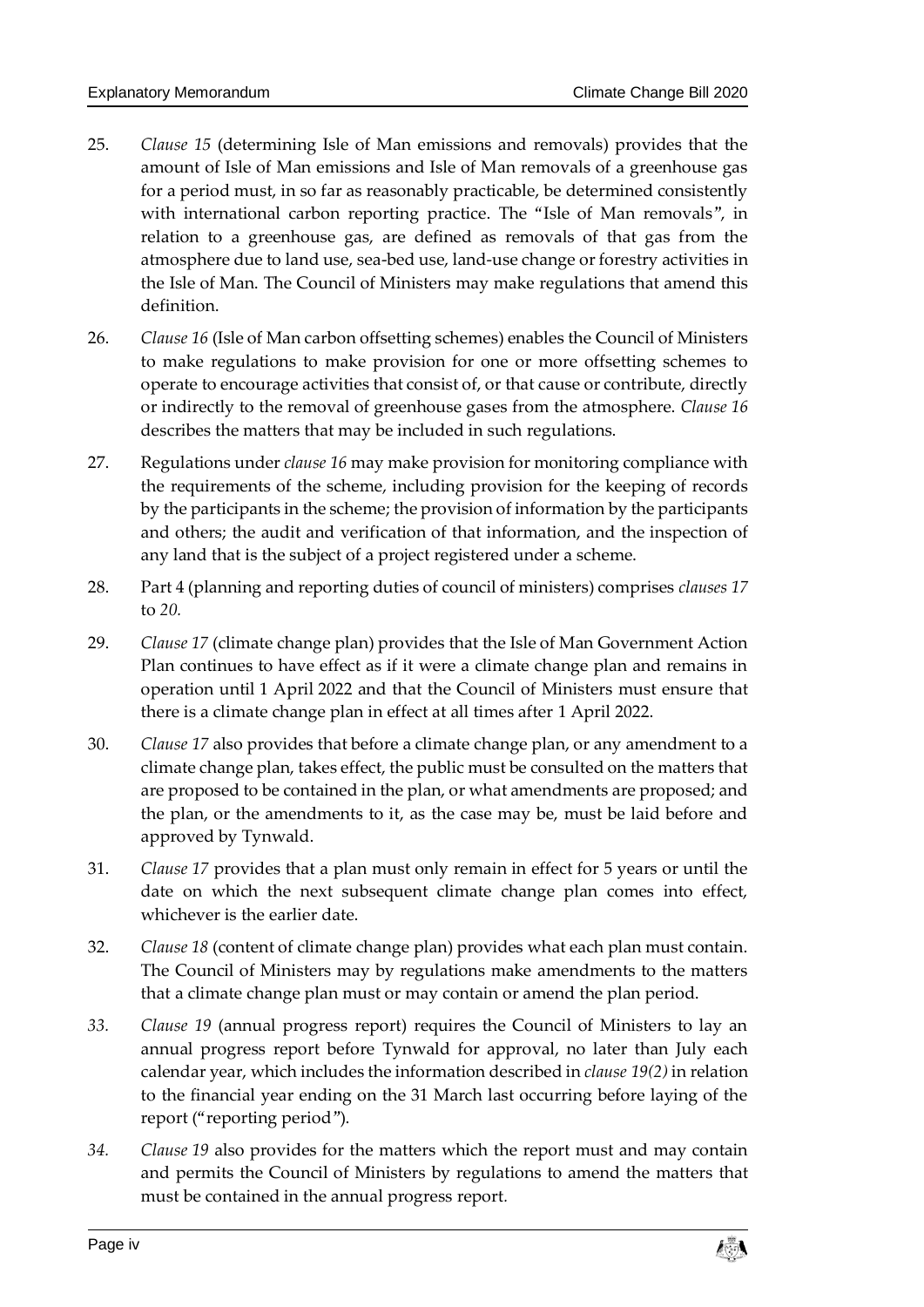- 35. *Clause [20](#page-25-0)* (5-yearly emissions report) provides that the Council of Ministers must report to Tynwald in respect of every 5 year period, beginning with the coming into operation of this clause, on the progress towards the net zero emissions target in that period and sets out what the report must and may contain.
- 36. If an interim target has been set which occurs before the end of a 5-yearly reporting period, the Council of Ministers must report to Tynwald in respect of the period between the last report and the interim target date on the progress towards the net zero emissions target. If the interim target date occurs on a date that is later than the 5-yearly reporting period, the Council of Ministers must report to Tynwald in respect of that 5 year period.
- 37. A report under *clause 20* must be laid before Tynwald for approval no later than 2 years after the end of the reporting period.
- *38.* Part 5 (planning and reporting duties of public bodies) comprises *clause[s21](#page-27-0)* to *[27](#page-30-0)*
- 39. *Clause [21](#page-27-0)* (climate change duties of public bodies) provides that a public body, in performing its functions, must act in the way best calculated to contribute to the delivery of the net zero emissions target and any other target set in or under this Bill. The Council of Ministers may make regulations that impose additional duties relating to the mitigation of climate change upon public bodies or remove such duties but before doing so, it must consult, in so far as reasonably practicable, the public bodies that will be affected by the regulations and such other persons as the Council of Ministers considers appropriate.
- 40. *Clause [22](#page-27-1)* (guidance to public bodies) provides for guidance to be provided to a public body as to how it may or must comply with its obligations under *clause [21.](#page-27-0)* A public body must have regard to any guidance issued to it.
- 41. Before giving guidance the Council of Ministers must consult the public body that has requested the guidance and such other persons as the Council of Ministers considers appropriate. The Council of Ministers must publish any guidance it gives.
- 42. *Clause [23](#page-28-0)* (reporting by public bodies on climate change duties) provides that the Council of Ministers may make regulations that make provisions for requiring public bodies to prepare reports on compliance with their climate change duties and such regulations may set out what the reports must contain.
- 43. *Clause [24](#page-28-1)* (designation of monitor) provides that the Council of Ministers may designate one or more persons ("monitor") to investigate whether public bodies are complying with their climate change duties, having regard to any guidance given under *clause 22. Clause 24* describes what investigations a monitor may carry out and the monitor's powers. A monitor may not require the disclosure of anything which a person would be entitled to refuse to disclose on grounds of privilege in criminal or civil proceedings.
- 44. *Claus[e 25](#page-29-0)* (reporting by monitor) provides that the Council of Ministers may direct the monitor to prepare a report in respect of the monitor's activities under Part 5, including investigations carried out by the monitor; its use of resources in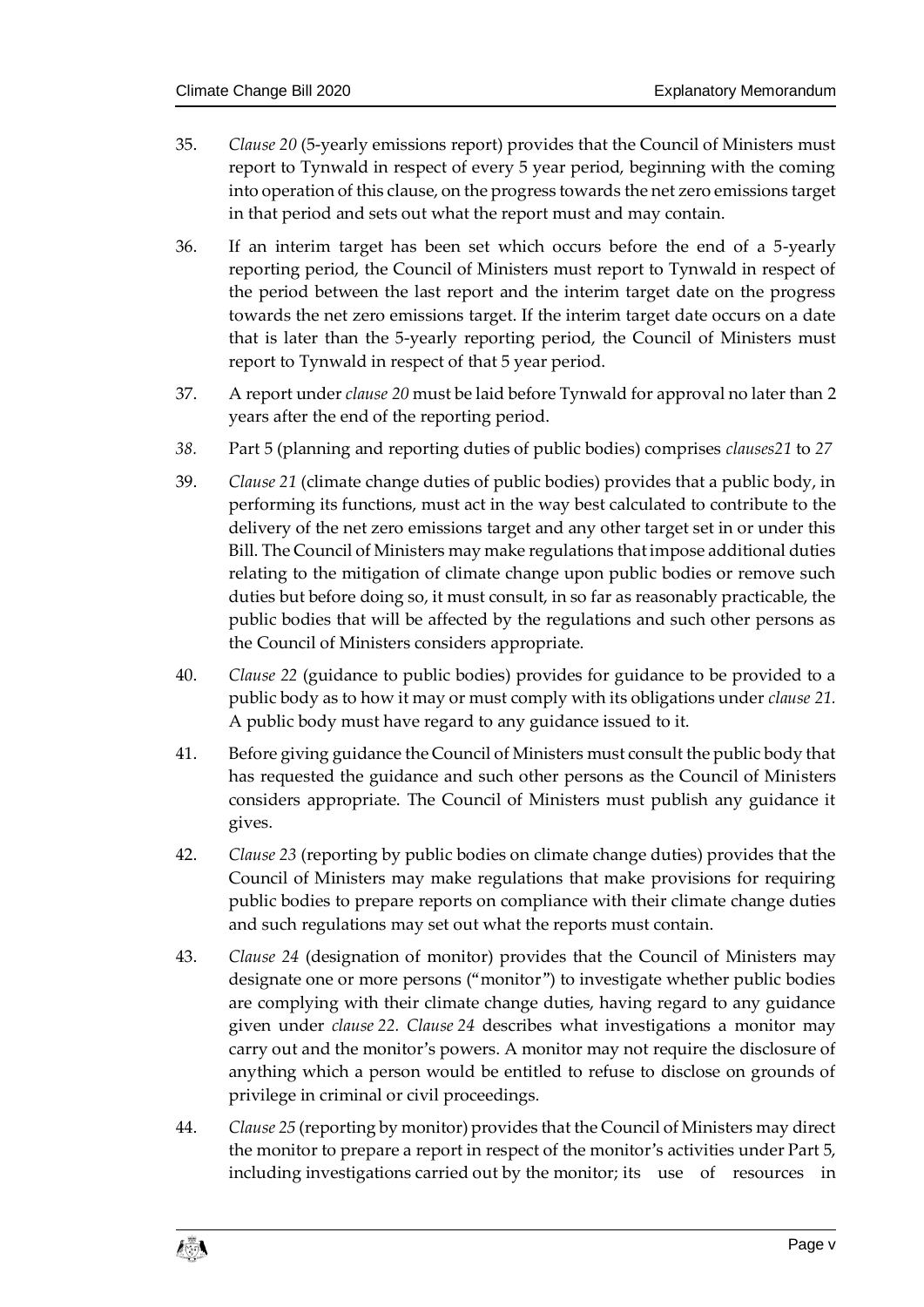carrying out its functions; and any other matters the Council of Ministers may direct. The Council of Ministers must lay the report before Tynwald.

- 45. *Clause [26](#page-29-1) (g*uidance to monitor) enables the Council of Ministers to issue guidance to a monitor designated under *clause [24.](#page-28-1)* The monitor must have regard to any guidance given by the Council of Ministers to it in relation to the exercise of its functions under Part 5. Before giving guidance the Council of Ministers must consult, in so far as reasonably practicable, the monitor and such other persons as the Council of Ministers considers appropriate. The Council of Ministers must publish any guidance given under this section.
- 46. *Clause [27](#page-30-0)* (power to direct monitor) enables the Council of Ministers to give directions to a monitor relating to the exercise of its functions under Part 5. A monitor must comply with a direction given under this clause.
- 47. Part 6 (fossil fuel) comprises *clause [28.](#page-30-1)*
- 48. *Clause [28\(1\)](#page-30-2)* (fossil fuel and fossil fuel heating systems) defines "building", "fossil fuel" and "fossil fuel heating systems". The definition may be amended by regulations.
- 49. *Clause [28\(2\)](#page-30-3)* provides that on or after 1 January 2025 it will be an offence for a person to install a fossil fuel heating system in a new building, or for use in a new building. (The maximum penalty on summary conviction will be a fine of level 5 on the standard scale and, on information, a fine.)
- 50. *Clause [28\(3\)](#page-30-4)* provides that the Council of Ministers may make regulations that amend the definitions in subsection (1) or exempt a building from the application of subsection (2). *Clause [28](#page-30-1)* also provides that the Council of Ministers, for the purpose of implementing the requirements of a climate change plan, may make regulations that prohibit the installation of a fossil fuel heating system, or the replacement of a heating system with a fossil fuel heating system in any other building.
- 51. *Clause [28](#page-30-1)* also enables the Council of Ministers by regulations to prohibit or regulate the production, supply, acquisition or use of fossil fuel, or regulate the price at which fossil fuel for heating systems may be sold. Regulations made under *clause [28](#page-30-1)* may exempt the Manx Utilities Authority from the application of any provisions made under regulations.
- 52. Part 7 (regulation of single use plastics) comprises *clause [29.](#page-31-0)*
- 53. *Clause [29](#page-31-0)* (regulation of single use plastics) provides that the Department of Environment, Food and Agriculture may make regulations prohibiting or restricting the manufacture supply, distribution, use, sale, trade or disposal of specified plastics, enabling charges to be imposed for the supply of specified plastics; making provision for the appointment of a person or body to administer charges in respect of plastics or impose duties on them; and requiring records to be kept relating to a charge.
- *54.* Part 8 (regulations) comprises *clauses [30](#page-32-0)* to *[33.](#page-35-0)*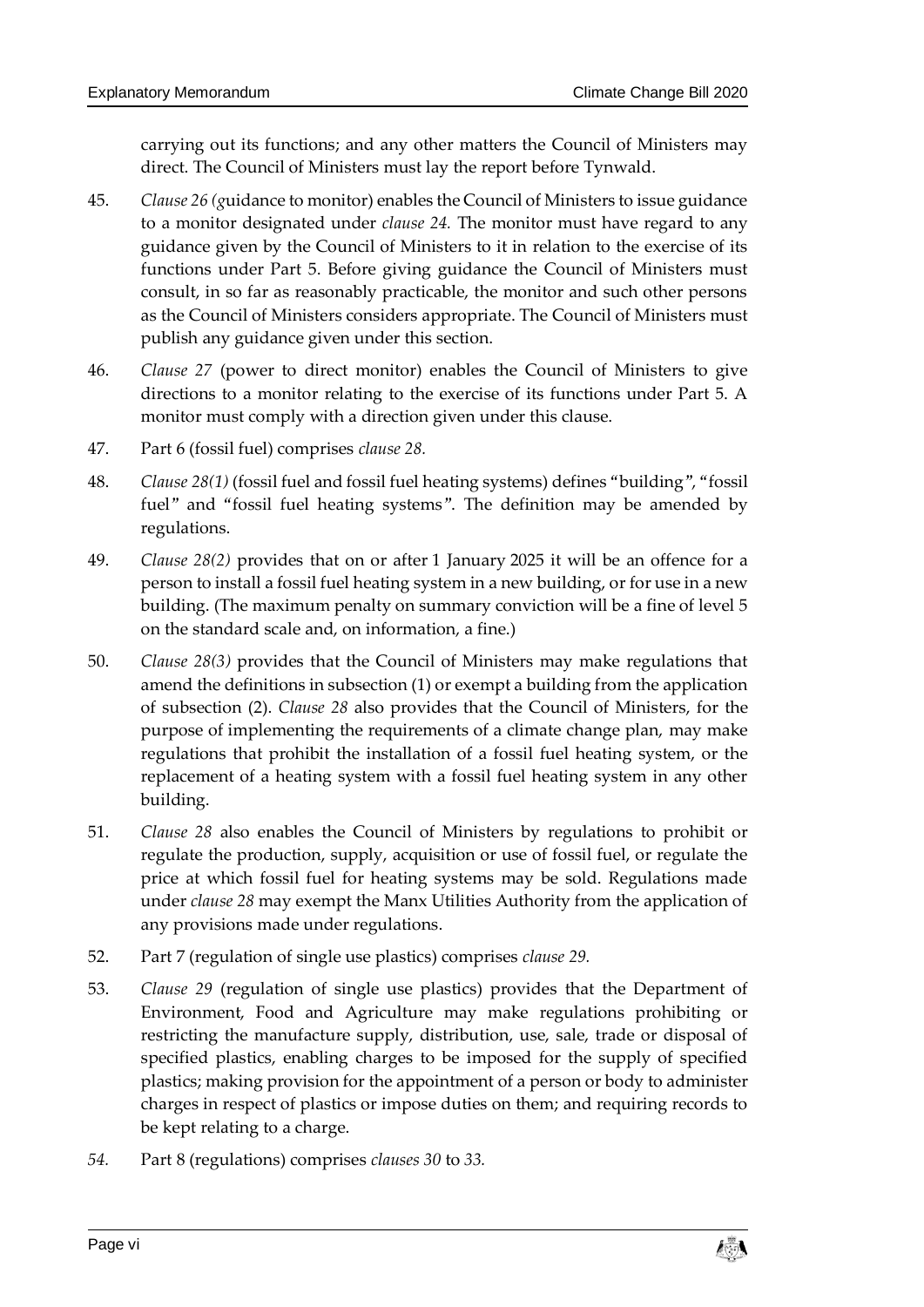- 55. *Clause [30](#page-32-0)* (regulations and orders: general) provides that any power to make regulations or orders under this Bill includes power to make such consequential, incidental, supplementary, transitory, transitional or saving provision as the Council of Ministers or the Department, as the case may be, considers appropriate. Regulations or orders under this Act may modify any enactment (including this Bill) and may create offences, provided that the penalty upon conviction of a person of an offence must not exceed on summary conviction, a fine of the statutory maximum and, on conviction on information, a fine.
- 56. The procedure in Section 30 ("approval required") of the *Legislation Act 2015* applies in relation to the making of regulations or orders under this Act (except an order under section 2 bringing this Bill into operation).
- 57. *Clause [30](#page-32-0)* also provides that regulations or orders under this Bill may enable the Council of Ministers or the Department, or such other person as may be specified in the regulations or orders, to issue a direction or guidance to a person.
- 58. Clause *[31](#page-32-1)* (application of legislation of the United Kingdom to the Isle of Man) enables the Council of Ministers or the Department of Environment, Food and Agriculture to make an order to apply to the Island as part of the law of the Island, certain enactments or other instruments of the United Kingdom. An order under *clause [31](#page-32-1)* may make exceptions, adaptations and modifications to the applied legislation as may be specified in the order. An order under *claus[e 31](#page-32-1)* may include provision repealing or amending any provision of any enactment (other than *clause [31](#page-32-1)*) which is inconsistent with, or is unnecessary or requires modification in consequence of any legislation of the United Kingdom applied to the Island by the order.
- 59. *Clause [32](#page-33-0)* (powers of entry) provides the Department power to authorise persons ("authorised officers") for the purpose of enforcing *clause [28](#page-30-1)* and regulations and orders under this Bill and grants powers of entry to authorised officers. *Claus[e 32](#page-33-0)* sets out the circumstances when a warrant is required before entering premises, the persons who may enter premises, the reasons for entry and the powers that the authorised officer may exercise in the premises.
- 60. *Clause [32](#page-33-0)* provides that it is an offence for a person who enters any premises by virtue of this clause, or of a warrant issued under it, to disclose to any person any information obtained by that person in the premises with regard to any trade secret, unless the disclosure was made in the performance of his or her duty. The penalty, on summary conviction, is a fine of level 5 on the standard scale and on conviction on information, is a fine.
- 61. *Clause [33](#page-35-0)* (regulations and orders: fixed penalties) provides that regulations and orders made under this Bill may make provision conferring on such person as may be specified in the regulations (an "administrator") the power by notice to impose a fixed monetary penalty (which may be a variable fixed penalty) on a person who breaches a regulation or order. *Clause [33](#page-35-0)* describes the nature of a fixed monetary penalty, limits the amount that may be charged by way of fixed penalty, to the equivalent of level 5 on the standard scale, and describes the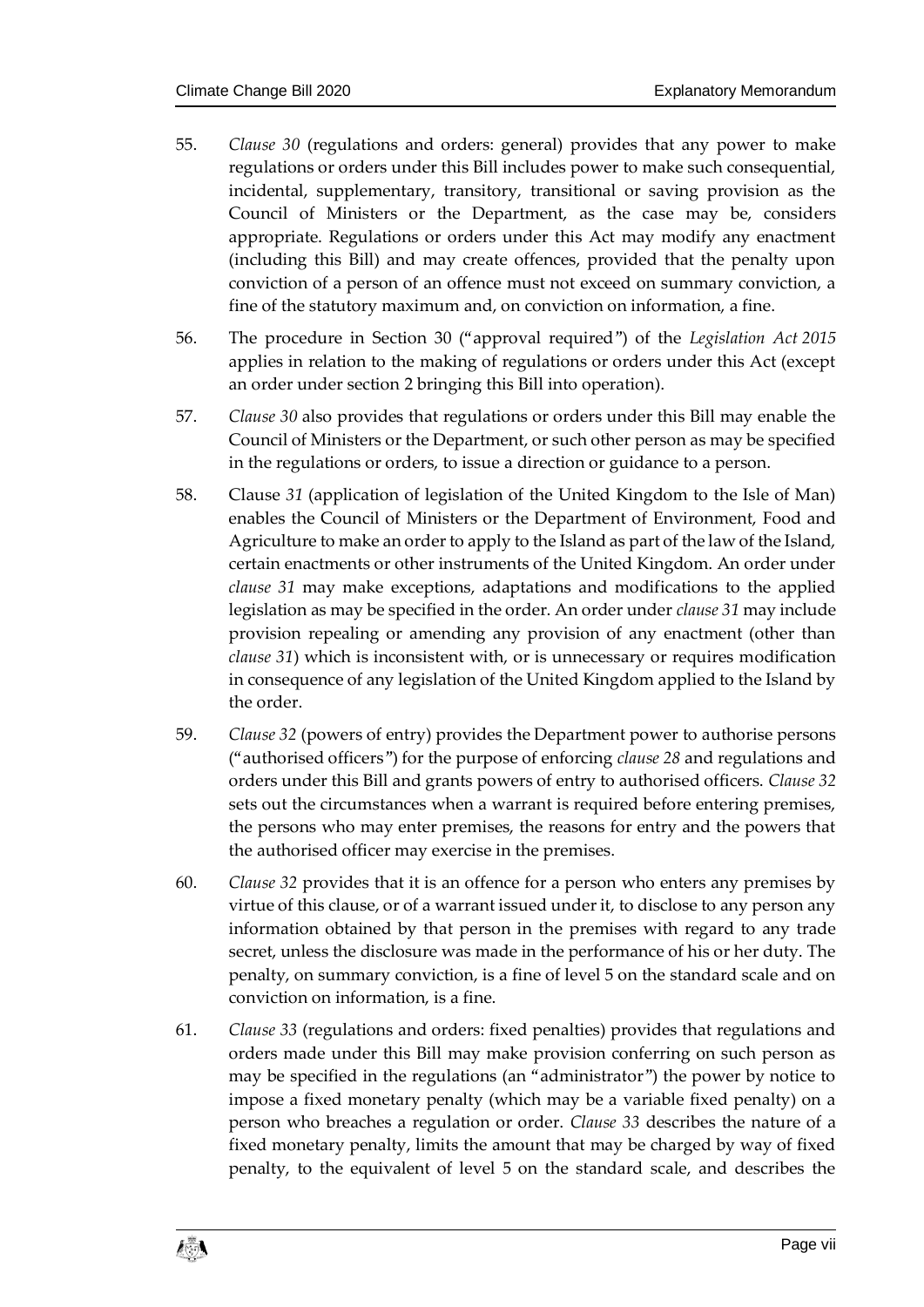process that must be followed by an administrator when proposing to impose a fixed monetary penalty.

- 62. Part 9 (miscellaneous) comprises *clause[s 34](#page-36-0)* to *[37.](#page-37-0)*
- 63. *Clause [34](#page-36-0)* (exercise of duties by Council of Ministers) provides that the Council of Ministers, in exercising the functions conferred on it by this Bill, must do so in a way that contributes to sustainable development, supports the just transition and climate justice and protects and enhances biodiversity, ecosystems and ecosystem services.
- 64. *Clause [35](#page-37-1)* (consultation) provides that except as otherwise provided in this Bill, before exercising any power to making regulations or an order under this Bill, the Council of Ministers, or the Department, as the case may be, must consult every person to whom the regulations or order relate, or person appearing to the Council of Ministers to represent such person; and any other person that the Council of Ministers or Department considers appropriate.
- 65. *Claus[e 36](#page-37-2)* (climate impact assessments) provides that the Council of Ministers may make regulations that require climate impact assessments to be prepared in accordance with the requirements set out in the regulations.
- 66. *Clause [37](#page-37-0)* (amendments to enactments) introduces the Schedule.
- 67. The *Schedule* (amendments to enactments) makes amendments to several enactments for the purpose of enabling measures to be taken that contribute to the reduction in emissions, whether directly or indirectly.
- 68. *Paragraph [1](#page-38-0)* of the *Schedule* amends the *Forestry Act 1984* to require the Department of Environment, Food and Agriculture to establish and maintain a register of peatland areas; create offences against a person who disturbs peatland in a registered peatland area otherwise than in accordance with an authorisation granted by the Department; require damaged peatland to be restored; and enable compensation to be paid to the owner of peatland in certain circumstances.
- 69. *Paragraph [2](#page-47-0)* of the *Schedule* amends the *Licensing and Registration of Vehicles Act 1985* to enable regulations to be made to prohibit the registration of a vehicle, or a class of vehicle of a description specified in the regulations; and to prescribe different fees or charges for different classes or descriptions of vehicles.
- 70. *Paragraph [3](#page-47-1)* of the *Schedule* amends the *Electricity Act 1996* to provide that the Manx Utilities Authority ("the Authority"), when carrying out its functions, must have due regard to its duties under section 21 (climate change duties of public bodies) of the *Climate Change Act 202-*. The Authority must report to the Council of Ministers on its proposals for complying with its duties under the *Climate Change Act 202-*, and explain in such report how the targets set under that Act are affecting or are likely to affect the efficiency and security of the electricity supply for the Island. Before preparing a report under subsection the Authority must consult any person who may be affected by its proposals for complying with its duties under the *Climate Change Act 202-*.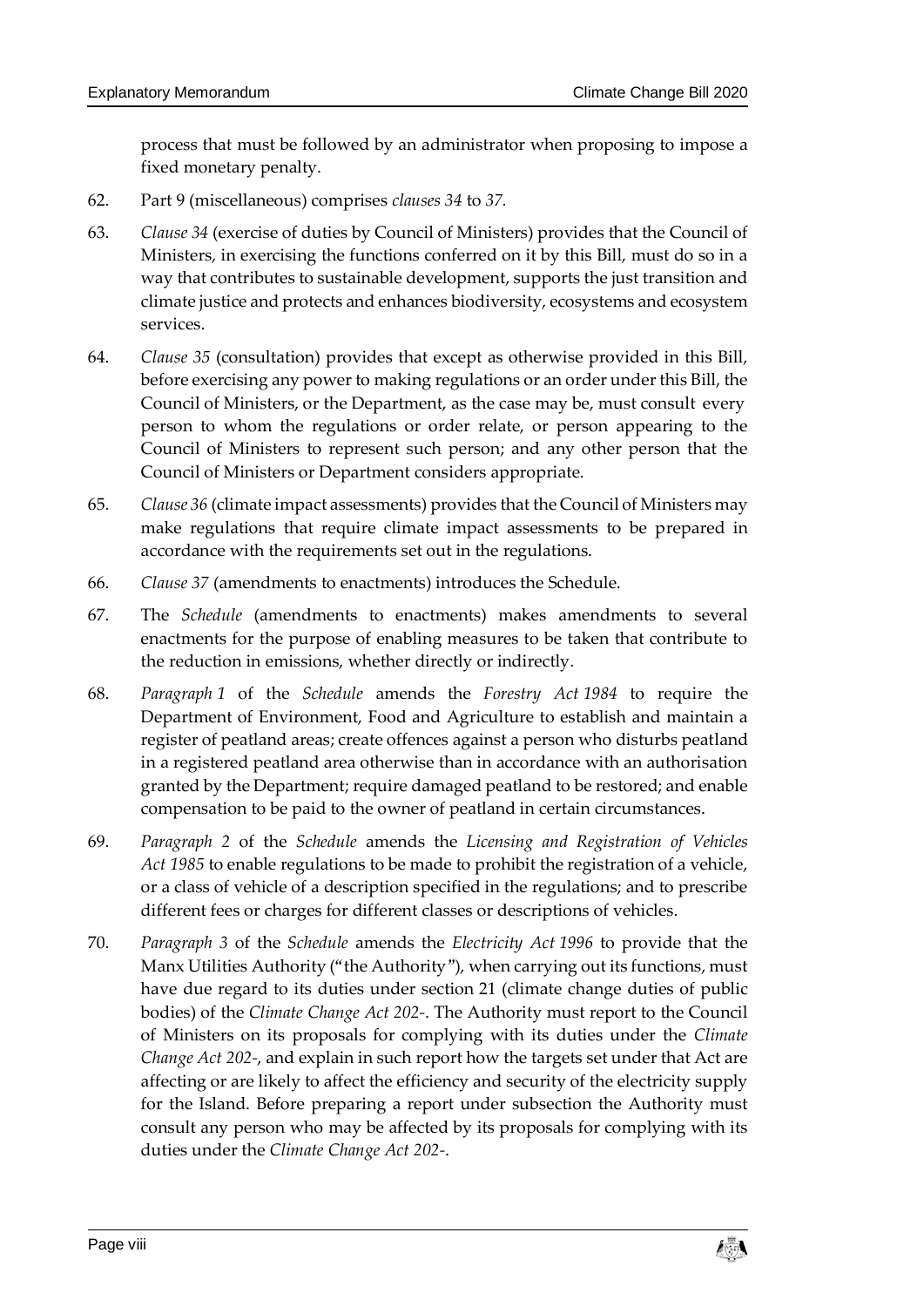- 71. The *Electricity Act 1996* is also amended to require the Department of Infrastructure to consult the Authority to establish the impact of potential increases in renewable energy supplies on the stability of the Island's electricity supply and the cost of providing an increased amount of renewable electricity.
- 72. The *Electricity Act 1996* is also amended to enable persons other than the Authority to operate as a small-scale renewable energy generator; or participating in small-scale renewable energy generation (as defined) in the Act.
- 73. *Paragraph [4](#page-49-0)* of the *Schedule* amends the *Building Control Act 1991* to prevent the approval of the installation of fossil fuel heating systems into buildings where the installation would not be completed before 1 January 2025.
- 74. *Paragraph [5](#page-50-0)* of the *Schedule* amends the *Customs and Excise Act 1993* to enable any UK legislation to be applied to the Isle of Man where it is imposing taxes, levies or other charges that the Treasury is satisfied has direct or indirect benefit to the environment and which concerns the import or export of goods between the Isle of Man and the United Kingdom or any other jurisdiction.
- 75. *Paragraph [6](#page-50-1)* of the *Schedule* amends the *Town and Country Planning Act 1999* so as to require the development plan to take into account climate change policies specified in the Act; and to require a national policy directive or development plan to be issued before 1 January 2025 that takes into account climate change policies specified in the Act.
- 76. *Paragraph [7](#page-51-0)* of the *Schedule* amends the Town and Country Planning (Development Procedure) Order 2019 so as to require certain applications for planning approval to include information demonstrating that the application is made having regard to climate change policies set out in the Act
- 77. In the opinion of the member moving the Bill its provisions are compatible with the Convention rights within the meaning of the *Human Rights Act 2001*.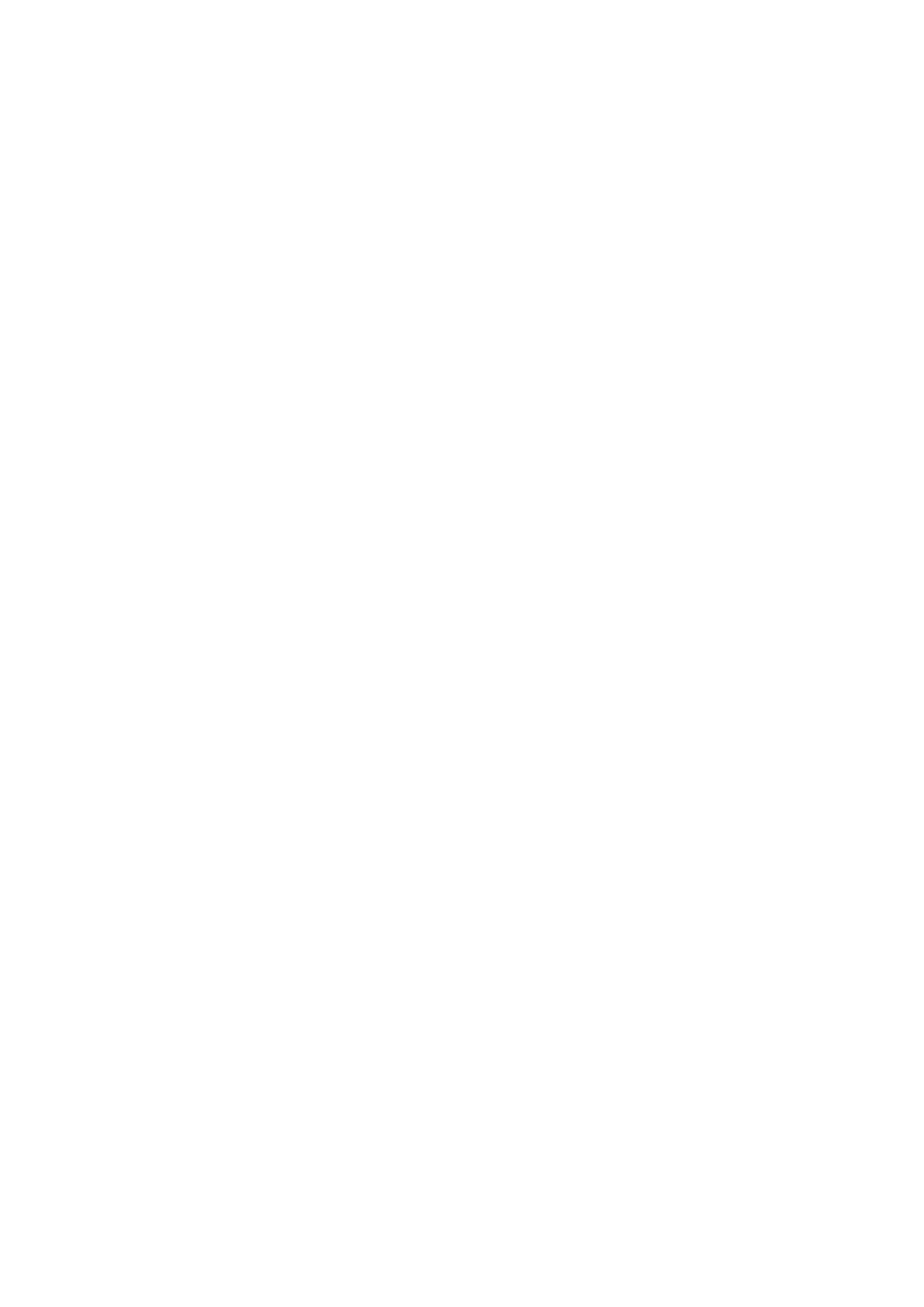

# **CLIMATE CHANGE BILL 2020**

# **Index**

|    | Section<br>Page                                                |    |  |  |  |  |
|----|----------------------------------------------------------------|----|--|--|--|--|
|    | <b>PART 1 - INTRODUCTORY</b>                                   | 13 |  |  |  |  |
| 1  |                                                                |    |  |  |  |  |
| 2  |                                                                |    |  |  |  |  |
|    | <b>PART 2 - DEFINITIONS</b>                                    | 14 |  |  |  |  |
| 3  |                                                                |    |  |  |  |  |
| 4  |                                                                |    |  |  |  |  |
| 5  |                                                                |    |  |  |  |  |
| 6  |                                                                |    |  |  |  |  |
| 7  |                                                                |    |  |  |  |  |
| 8  |                                                                |    |  |  |  |  |
|    | <b>PART 3 - CARBON TARGETS AND INTERIM TARGETS</b>             | 18 |  |  |  |  |
| 9  |                                                                |    |  |  |  |  |
| 10 |                                                                |    |  |  |  |  |
| 11 |                                                                |    |  |  |  |  |
| 12 |                                                                |    |  |  |  |  |
| 13 |                                                                |    |  |  |  |  |
| 14 | Isle of Man share of emissions from international aviation and |    |  |  |  |  |
|    |                                                                |    |  |  |  |  |
| 15 |                                                                |    |  |  |  |  |
| 16 |                                                                |    |  |  |  |  |
|    | <b>PART 4 – PLANNING AND REPORTING DUTIES OF COUNCIL OF</b>    |    |  |  |  |  |
|    | <b>MINISTERS</b>                                               | 23 |  |  |  |  |
| 17 |                                                                |    |  |  |  |  |
| 18 |                                                                |    |  |  |  |  |
| 19 |                                                                |    |  |  |  |  |
| 20 |                                                                |    |  |  |  |  |

### **PART 5 — [PLANNING AND REPORTING DUTIES OF PUBLIC](#page-27-2)**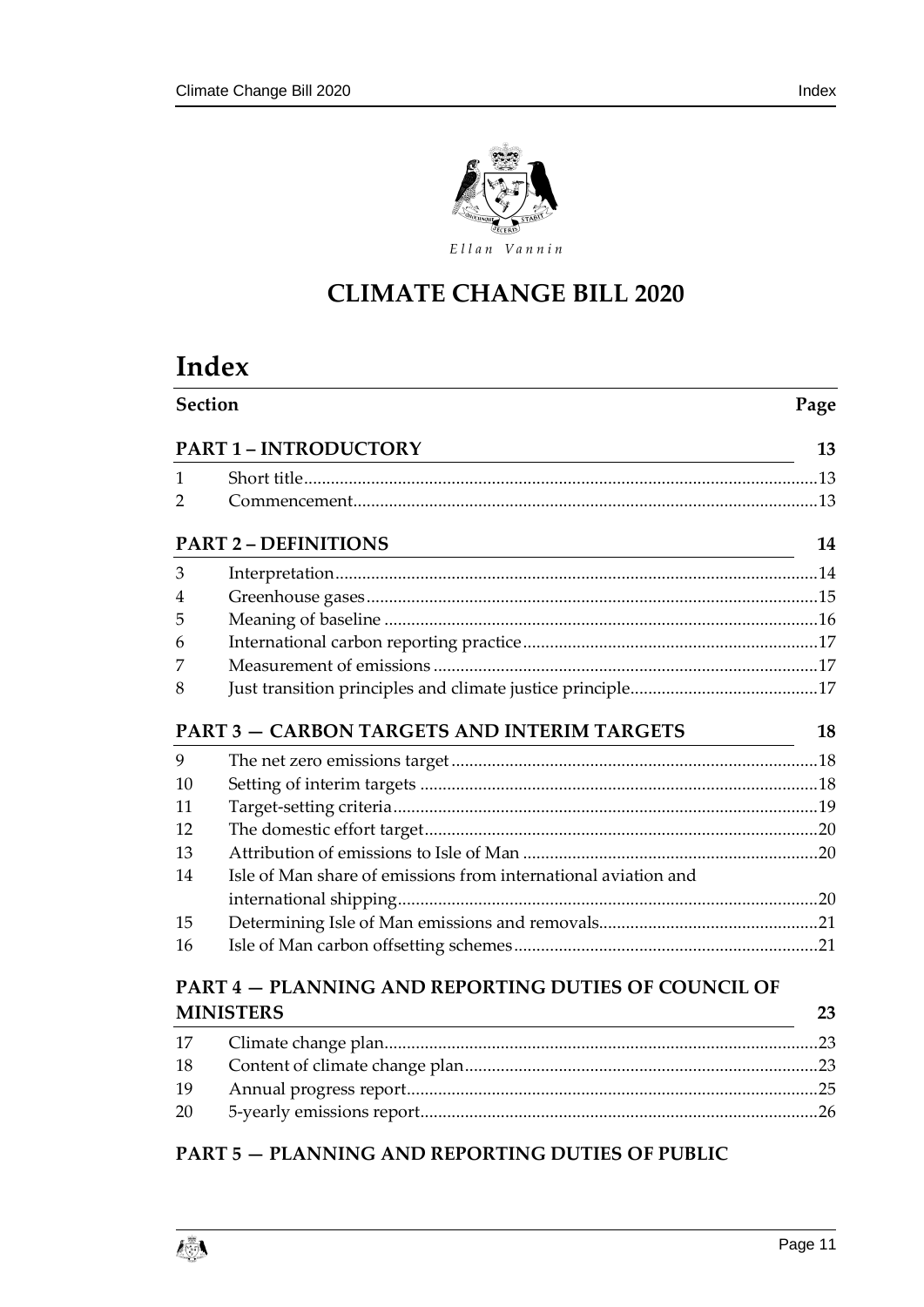| <b>BODIES</b> |                                                                                     | 28 |
|---------------|-------------------------------------------------------------------------------------|----|
| 21            |                                                                                     |    |
| 22            |                                                                                     |    |
| 23            |                                                                                     |    |
| 24            |                                                                                     |    |
| 25            |                                                                                     |    |
| 26            |                                                                                     |    |
| 27            |                                                                                     |    |
|               | <b>PART 6 - FOSSIL FUEL</b>                                                         | 31 |
| 28            |                                                                                     |    |
|               | <b>PART 7 - REGULATION OF SINGLE USE PLASTICS</b>                                   | 32 |
| 29            |                                                                                     |    |
|               | <b>PART 8 - REGULATIONS</b><br><u> 1980 - Johann Barn, fransk politik (f. 1980)</u> | 33 |
| 30            |                                                                                     |    |
| 31            | Application of legislation of the United Kingdom to the Isle of Man33               |    |
| 32            |                                                                                     |    |
| 33            |                                                                                     |    |
|               | <b>PART 9 - MISCELLANEOUS</b>                                                       | 37 |
| 34            |                                                                                     |    |
| 35            |                                                                                     |    |
| 36            |                                                                                     |    |
| 37            |                                                                                     |    |
|               | <b>SCHEDULE</b>                                                                     | 39 |
|               | AMENDMENTS TO ENACTMENTS                                                            | 39 |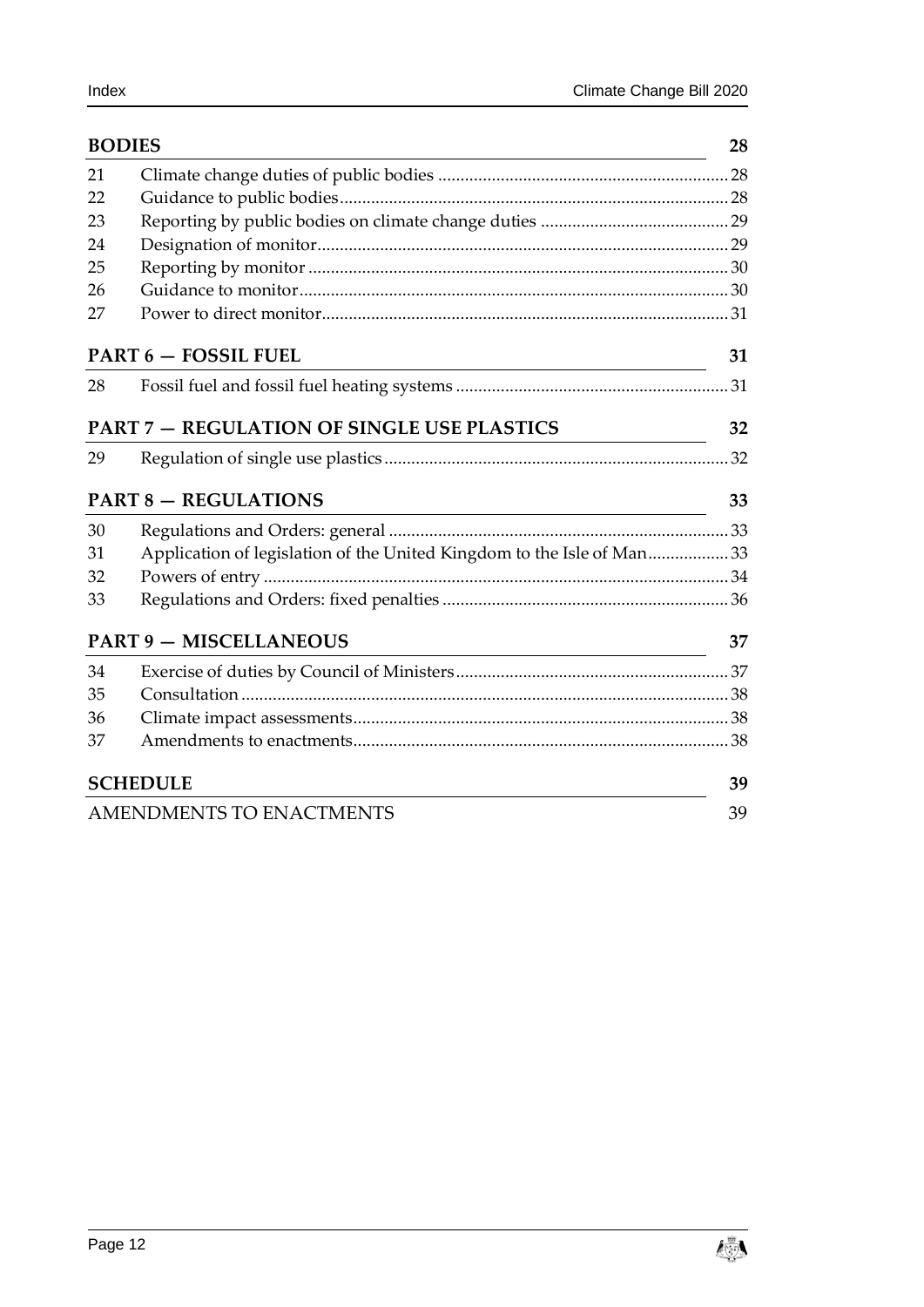

# **CLIMATE CHANGE BILL 2020**

- **A BILL** to set a target year of 2050 and to make provision for the setting of interim
- targets for the reduction of greenhouse gas emissions; to make provision about
- the mitigation of climate change and the enhancement of natural carbon storage;
- to impose climate change duties on public bodies; to make provision for energy
- generation and energy use and for the reduction and recycling of waste; and for
- connected purposes.

**BE IT ENACTED** by the Queen's Most Excellent Majesty, by and with the advice and consent of the Council and Keys in Tynwald assembled, and by the authority of the same, as follows:—

# <span id="page-12-2"></span>**PART 1 – INTRODUCTORY**

- <span id="page-12-0"></span>**1 Short title**
- <span id="page-12-1"></span>The short title of this Act is the Climate Change Act 2020.
- **2 Commencement**
- $\overline{11}$  (1) Parts 1 to 4, sections [21](#page-27-0) to [23,](#page-28-0) Parts 6 to 8, sections [34](#page-36-0) to [36](#page-37-2) of, and paragraph [3\(](#page-47-1)a) and (b) of the Schedule to, this Act come into operation on the day on which this Act is passed.
- $|14|$  (2) Section [37](#page-37-0) of this Act comes into operation on the day on which this Act is passed to the extent that it is required to enable paragraph [3\(](#page-47-1)a) and (b) of the Schedule to this Act to come into operation.
- (3) The remaining provisions of this Act come into operation on such day or days as the Council of Ministers may by order appoint and different days may be appointed for different provisions and for different purposes.
- $|20|$  (4) An order under subsection (3) may include such consequential, incidental, supplemental, transitional, transitory or savings provisions as the Council of Ministers considers necessary or expedient in connection with the coming into operation of any provision of this Act.
- $\sqrt{24}$  (5) Sectio[n 35](#page-37-1) (consultation) does not apply in relation to an order made under this section.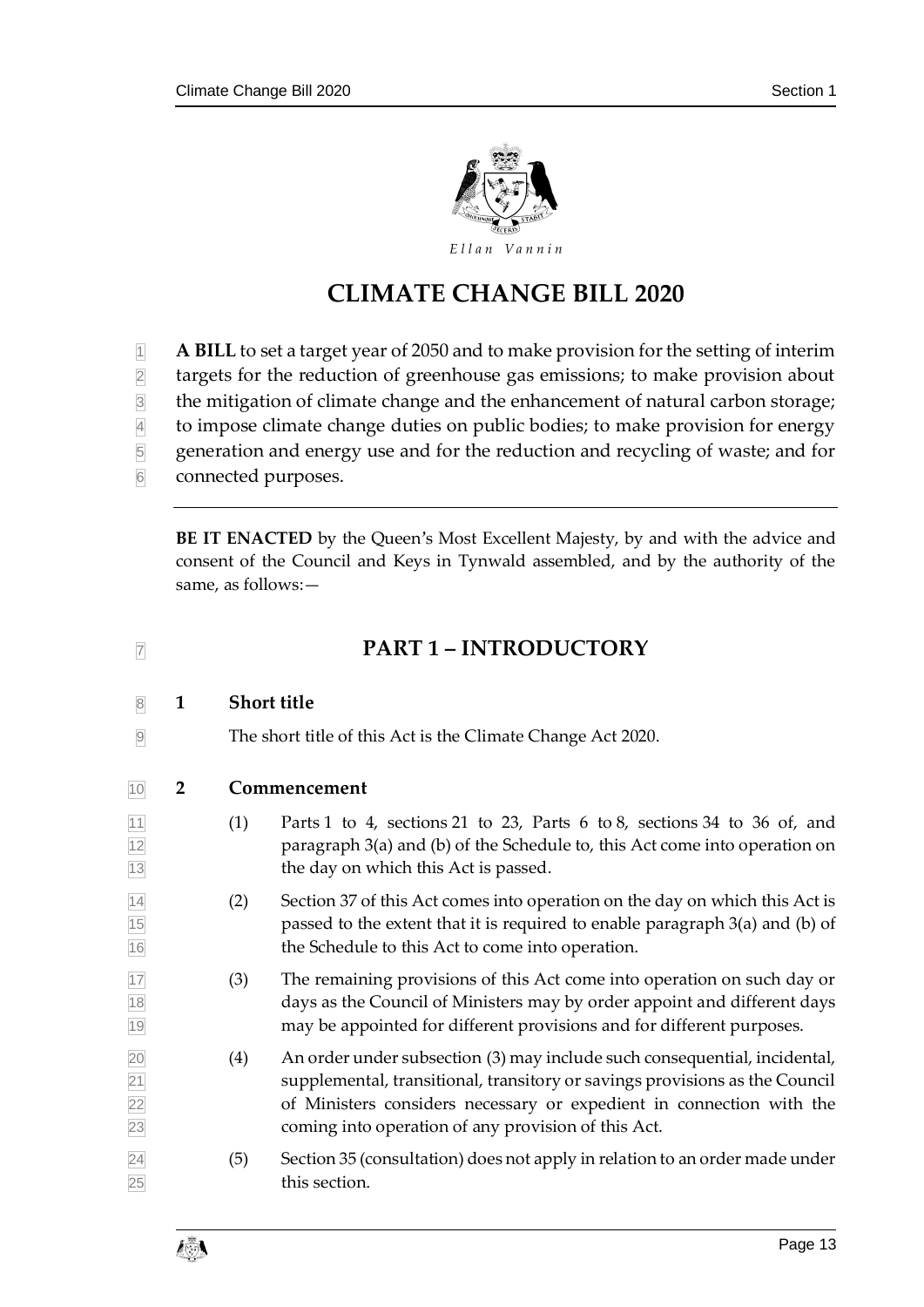<span id="page-13-1"></span><span id="page-13-0"></span>

| $\overline{1}$                  |   | <b>PART 2 - DEFINITIONS</b>                                                                                                                                                                                                                                                |
|---------------------------------|---|----------------------------------------------------------------------------------------------------------------------------------------------------------------------------------------------------------------------------------------------------------------------------|
| $\overline{2}$                  | 3 | Interpretation                                                                                                                                                                                                                                                             |
| $\overline{\mathbf{3}}$         |   | (1)<br>In this Act, unless the context otherwise requires —                                                                                                                                                                                                                |
| $\overline{4}$                  |   | " <b>baseline</b> " has the meaning given in section $5(1)$ ;                                                                                                                                                                                                              |
| $\overline{5}$                  |   | " <b>baseline year</b> " has the meaning given in section $5(1)$ ;                                                                                                                                                                                                         |
| $6\overline{6}$                 |   | "biodiversity" means the variability among living organisms from all sources<br>(including terrestrial, marine, and other aquatic ecosystems) and the<br>ecological complexes of which they are part, including diversity within<br>and between species and of ecosystems; |
| $\frac{10}{11}$                 |   | "carbon intensity" means the amount of carbon by weight emitted per unit of<br>energy consumed;                                                                                                                                                                            |
| $\overline{12}$                 |   | "carbon sequestration" has the meaning given in section $16(6)$ ;                                                                                                                                                                                                          |
| $\overline{13}$                 |   | "carbon unit" has the meaning given in section 16(6);                                                                                                                                                                                                                      |
| $\frac{14}{15}$ $\frac{16}{17}$ |   | "climate change" means a change of climate which is attributed directly or<br>indirectly to human activity that alters the composition of the global<br>atmosphere and which is in addition to natural climate variability<br>observed over comparable time periods;       |
| $\frac{18}{19}$                 |   | "climate change duties" means the duties of public bodies described in section<br>21;                                                                                                                                                                                      |
| $\overline{20}$                 |   | "climate change plan" means the plan referred to in section 17;                                                                                                                                                                                                            |
| $\overline{21}$                 |   | "climate justice principle" has the meaning given in section $8(2)$ ;                                                                                                                                                                                                      |
| $\frac{22}{23}$                 |   | "current international carbon reporting practice" has the meaning given in<br>section $6(1)$ ;                                                                                                                                                                             |
| $\overline{24}$                 |   | "Department" means the Department of Environment, Food and Agriculture;                                                                                                                                                                                                    |
|                                 |   | " <b>domestic effort</b> " means the reduction in emissions of greenhouse gases as a<br>result of mitigating actions taken in the Island;                                                                                                                                  |
| 25<br>26<br>27<br>28<br>29      |   | "ecosystems" means the dynamic complexes of plant, animal and micro-<br>organism communities and their non-living environment interacting as a<br>functional unit;                                                                                                         |
| $\frac{30}{31}$                 |   | "ecosystem services" means the direct and indirect contributions of ecosystems<br>to human wellbeing;                                                                                                                                                                      |
| $\frac{32}{33}$                 |   | "emissions", in relation to a greenhouse gas, means emissions of that gas into the<br>atmosphere that are attributable to human activity;                                                                                                                                  |
| $\frac{34}{35}$                 |   | "energy intensity" means the ratio of total energy supplied to gross domestic<br>product;                                                                                                                                                                                  |
| $\frac{1}{36}$                  |   | "greenhouse gas" has the meaning given by section 4;                                                                                                                                                                                                                       |
| $\overline{37}$                 |   | "international carbon reporting practice" has the meaning given in section $6(1)$ ;                                                                                                                                                                                        |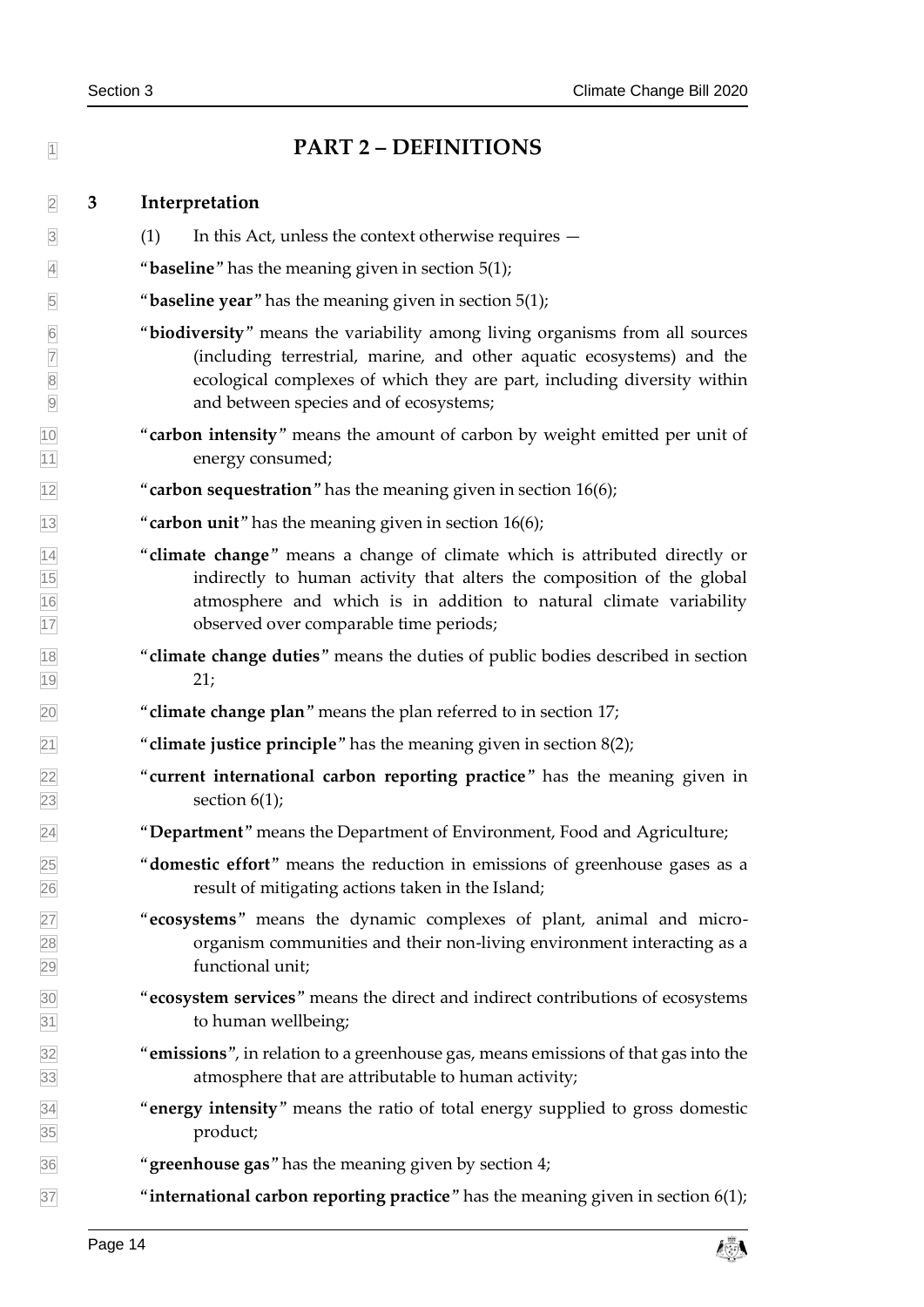<span id="page-14-0"></span>

| $\overline{1}$                        | "interim target" is a target set under section 10;                                                                                                     |                                                                                                                                                                                                                                                               |  |  |  |  |
|---------------------------------------|--------------------------------------------------------------------------------------------------------------------------------------------------------|---------------------------------------------------------------------------------------------------------------------------------------------------------------------------------------------------------------------------------------------------------------|--|--|--|--|
| $\overline{2}$<br>$\overline{3}$      | "Isle of Man emissions", in relation to a greenhouse gas, means emissions of that<br>gas which are attributable to the Isle of Man under section 13;   |                                                                                                                                                                                                                                                               |  |  |  |  |
| $\overline{4}$                        | "Isle of Man Government Action Plan" means -                                                                                                           |                                                                                                                                                                                                                                                               |  |  |  |  |
| 5<br>$\overline{6}$<br>$\overline{7}$ |                                                                                                                                                        | the Isle of Man Government Action Plan for Achieving Net Zero<br>(a)<br>Emissions by 2050 Phase 1, laid before Tynwald Court on 21<br>January 2020, GD 2019/0101; and                                                                                         |  |  |  |  |
| $\overline{8}$<br>$\overline{9}$      |                                                                                                                                                        | any other plan for achieving net zero emissions by 2050 that was<br>(b)<br>laid before Tynwald before the coming into operation of section 17;                                                                                                                |  |  |  |  |
| 10                                    |                                                                                                                                                        | "Isle of Man removals" has the meaning given by section 15(2);                                                                                                                                                                                                |  |  |  |  |
| 11                                    |                                                                                                                                                        | "just transition principles" has the meaning given by section $8(1)$ ;                                                                                                                                                                                        |  |  |  |  |
| 12<br>$\frac{13}{14}$                 |                                                                                                                                                        | "net Isle of Man emissions" for a period, in relation to a greenhouse gas, means<br>the amount of Isle of Man emissions of that gas for the period reduced by<br>the amount of Isle of Man removals of that gas for the period;                               |  |  |  |  |
| 15<br>16                              | "net Isle of Man emissions account" means in relation to a year the aggregate<br>amount of net Isle of Man emissions of greenhouse gases in that year; |                                                                                                                                                                                                                                                               |  |  |  |  |
| 17                                    |                                                                                                                                                        | "net zero emissions target" has the meaning given by section 9;                                                                                                                                                                                               |  |  |  |  |
| 18                                    |                                                                                                                                                        | "net zero emissions target year" means the year specified in section 9;                                                                                                                                                                                       |  |  |  |  |
| 19<br>20                              |                                                                                                                                                        | " $p$ ublic body" means a public authority within the meaning of section $6(1)$ of the<br>Freedom of Information Act 2015;                                                                                                                                    |  |  |  |  |
| $\overline{21}$<br>$\overline{22}$    |                                                                                                                                                        | " <b>publish</b> " in relation to any document means publish in a manner likely to bring<br>it to the attention of those affected by it;                                                                                                                      |  |  |  |  |
| 23                                    |                                                                                                                                                        | "target-setting criteria" means the criteria mentioned in section 11;                                                                                                                                                                                         |  |  |  |  |
| $\overline{24}$<br>25                 |                                                                                                                                                        | "United Nations sustainable development goals" means the goals set out in<br>"Transforming our world: the 2030 Agenda for sustainable development"<br>adopted by the General Assembly of the United Nations by resolution<br>A/Res/70/1 of 25 September 2015. |  |  |  |  |
| 26<br>27<br>28<br>29<br>30            | (2)                                                                                                                                                    | The Council of Ministers may make regulations that amend the definitions<br>in subsection (1) of "public body" and "United Nations sustainable<br>development goals".                                                                                         |  |  |  |  |
| 31<br>4<br>32                         |                                                                                                                                                        | Greenhouse gases<br>asp2009/12/10                                                                                                                                                                                                                             |  |  |  |  |
| 33                                    | (1)                                                                                                                                                    | In this Act, a "greenhouse gas" means any of the following gases $-$                                                                                                                                                                                          |  |  |  |  |
| 34                                    |                                                                                                                                                        | carbon dioxide;<br>(a)                                                                                                                                                                                                                                        |  |  |  |  |
| 35                                    |                                                                                                                                                        | methane;<br>(b)                                                                                                                                                                                                                                               |  |  |  |  |
| 36                                    |                                                                                                                                                        | nitrous oxide;<br>(c)                                                                                                                                                                                                                                         |  |  |  |  |
| 37                                    |                                                                                                                                                        | hydrofluorocarbons;<br>(d)                                                                                                                                                                                                                                    |  |  |  |  |
| $38\,$                                |                                                                                                                                                        | perfluorocarbons;<br>(e)                                                                                                                                                                                                                                      |  |  |  |  |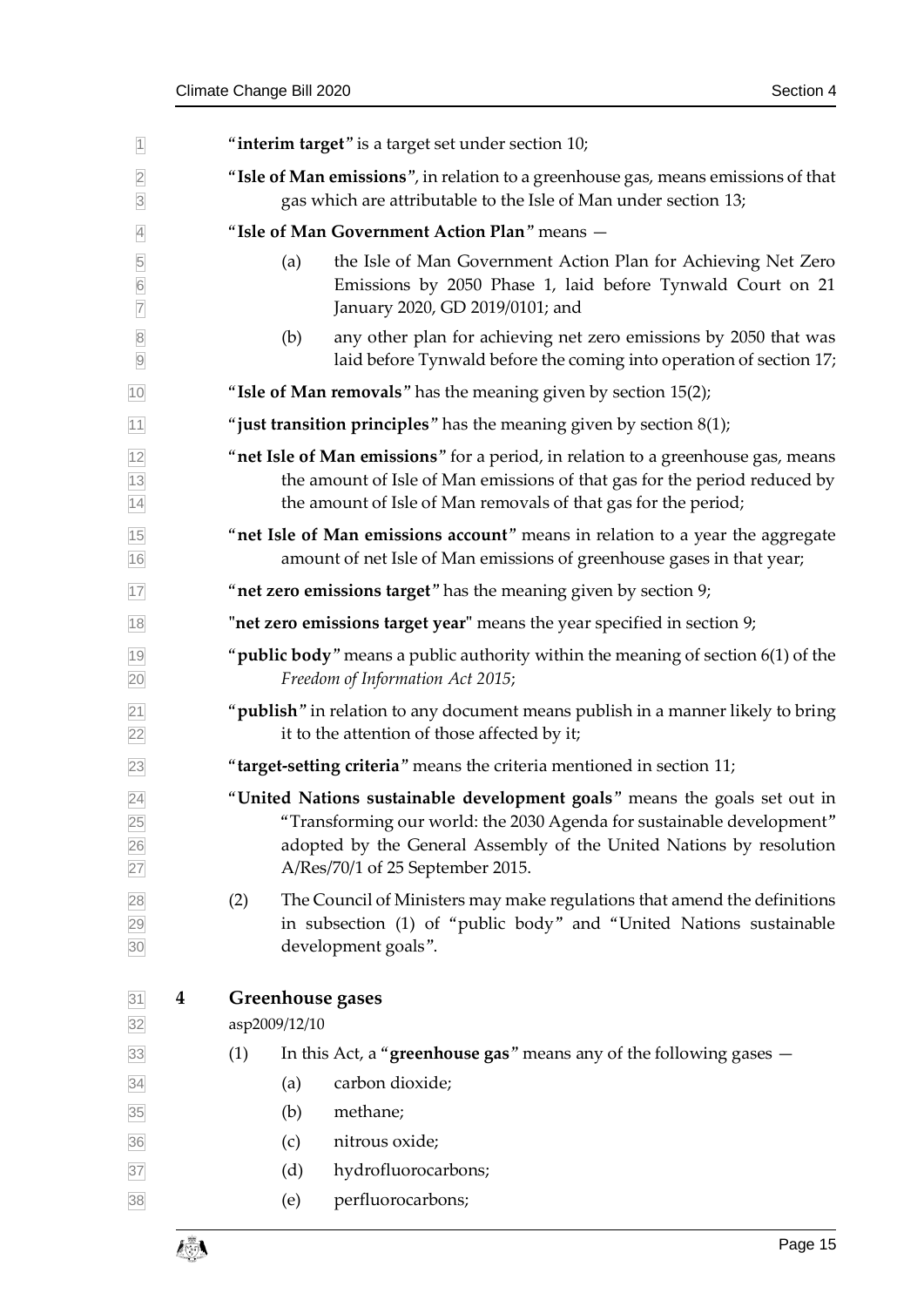- (f) sulphur hexafluoride;
- (g) nitrogen trifluoride.
- <span id="page-15-2"></span> (2) The Council of Ministers may make regulations that amend subsection (1)  $4 \quad$  so as to  $-$
- (a) add a gas to the list; or
- (b) modify the description of a greenhouse gas.
- $\boxed{7}$  (3) The power in subsection (2)(a) may be exercised only if it appears to the Council of Ministers that an international agreement or arrangement recognises that the gas to be added contributes to climate change.
- (4) Section [35](#page-37-1) (consultation) does not apply in relation to regulations made 11 under subsection (2).

#### <span id="page-15-0"></span>**5 Meaning of baseline**

asp2009/12/11

- <span id="page-15-1"></span>(1) In this Act, "**baseline**" means the aggregate amount of —
- (a) the net Isle of Man emissions of carbon dioxide for 2018; and
- (b) the net Isle of Man emissions of each other greenhouse gas specified in subsection (2) for the year that is the baseline year for 18 that gas.
- $\overline{19}$  (2) The baseline year for greenhouse gases other than carbon dioxide is  $-$
- (a) for methane, 2018;
- (b) for nitrous oxide, 2018;
- (c) for hydrofluorocarbons, 2018;
- (d) for perfluorocarbons, 2018;
- (e) for sulphur hexafluoride, 2018;
- (f) for nitrogen trifluoride, 2018.
- (3) The Council of Ministers may make regulations that amend a year mentioned in subsection (2).
- (4) Where the Council of Ministers have made regulations under section [4\(2\)\(](#page-15-2)a) adding a greenhouse gas, the Council of Ministers must by regulations amend this section —
- (a) to designate in subsection (2) a year as the baseline year for each added greenhouse gas; and
- (b) to provide for the amount of net Isle of Man emissions of the gas for that year that is to be treated for the purposes of this Act as the amount of net Isle of Man emissions of that gas for that baseline year.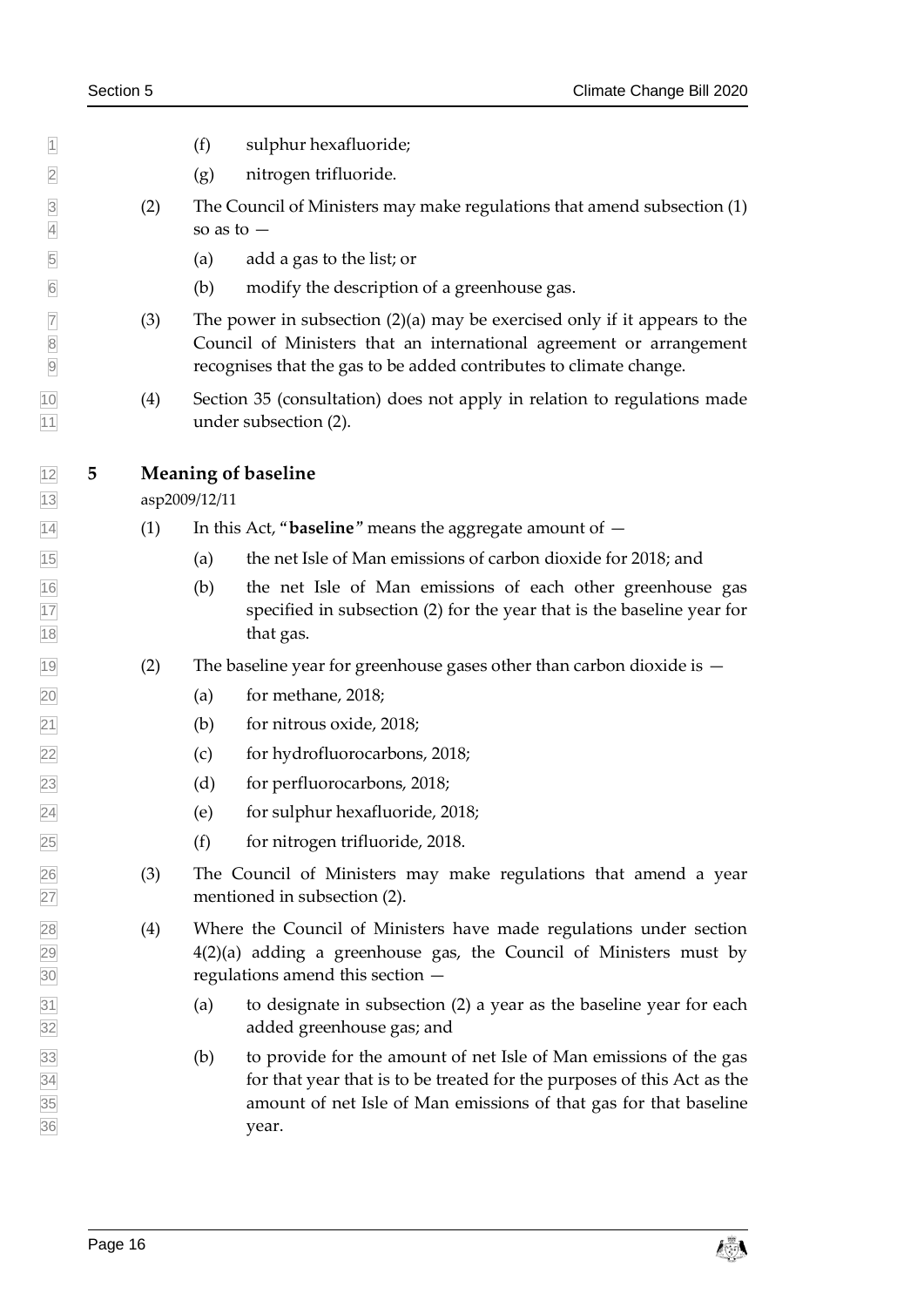<span id="page-16-4"></span><span id="page-16-3"></span><span id="page-16-2"></span><span id="page-16-1"></span><span id="page-16-0"></span>

| $\overline{1}$                     | 6 |     | International carbon reporting practice                                                                                                                                                                                                                                                                |
|------------------------------------|---|-----|--------------------------------------------------------------------------------------------------------------------------------------------------------------------------------------------------------------------------------------------------------------------------------------------------------|
| $\overline{2}$                     |   | (1) | In this $Act -$                                                                                                                                                                                                                                                                                        |
| $\overline{3}$<br>$\overline{4}$   |   |     | "international carbon reporting practice" means accepted practice<br>(a)<br>in relation to reporting for the purposes of $-$                                                                                                                                                                           |
| $\overline{5}$<br>$\overline{6}$   |   |     | the protocols to the United Nations Framework Convention<br>(i)<br>on Climate Change; and                                                                                                                                                                                                              |
|                                    |   |     | such other agreements or arrangements at European or<br>(ii)<br>international level as the Council of Ministers may by<br>regulations specify;                                                                                                                                                         |
| 10<br>11                           |   |     | "current international carbon reporting practice" means the most<br>(b)<br>up-to-date international carbon reporting practice.                                                                                                                                                                         |
| $\frac{12}{13}$<br>$\frac{14}{15}$ |   | (2) | The Council of Ministers may by regulations amend this section for the<br>purpose of providing a different standard to any of those described in<br>subsection $(1)(a)$ or $(b)$ , but may not do so unless it is satisfied that the<br>standard that is being introduced is a standard that -         |
| 16<br>17<br>18<br>19               |   |     | is appropriate for the purpose of reporting such of the Isle of Man<br>(a)<br>emissions data as are required by the United Kingdom to meet its<br>reporting obligations under the United Nations Framework<br>Convention on Climate Change of 9 May 1992; and                                          |
| 20<br>21                           |   |     | is at least equivalent to the standards set by the Inter-Governmental<br>(b)<br>Panel on Climate Change under that Convention.                                                                                                                                                                         |
| 22 <br>23                          | 7 |     | <b>Measurement of emissions</b><br>asp2009/12/18                                                                                                                                                                                                                                                       |
| $\overline{24}$<br>25<br>26        |   | (1) | For the purposes of this Act, greenhouse gas emissions, reductions of such<br>emissions and removals of greenhouse gases from the atmosphere are<br>measured or calculated in tonnes of carbon dioxide equivalent.                                                                                     |
| 27<br>28<br>29<br>30<br>31         |   | (2) | A "tonne of carbon dioxide equivalent" means one metric tonne of<br>carbon dioxide or an amount of any other greenhouse gas with an<br>equivalent global warming potential (determined, in so far as reasonably<br>practicable, consistently with current international carbon reporting<br>practice). |
| 32<br>33                           | 8 |     | Just transition principles and climate justice principle<br>asp2009/12/35 and 35C and drafting                                                                                                                                                                                                         |
| $\frac{34}{35}$ $\frac{35}{36}$    |   | (1) | In this Act, the "just transition principles" are the principles of taking<br>action to reduce net Isle of Man emissions of greenhouse gases in a way<br>which $-$                                                                                                                                     |
| 37<br>38                           |   |     | supports environmentally and socially sustainable jobs;<br>(a)<br>supports low-carbon investment and infrastructure;<br>(b)                                                                                                                                                                            |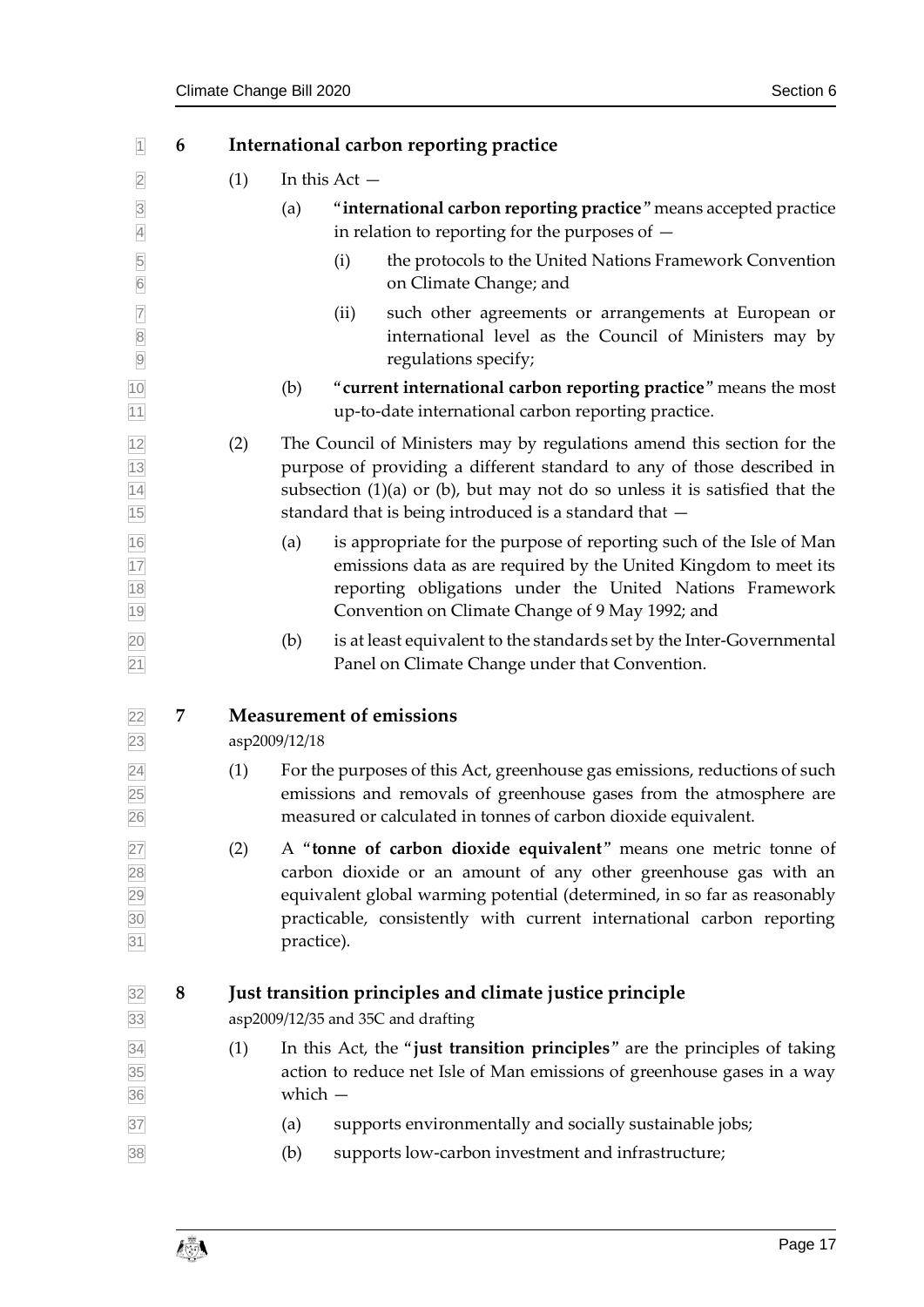- (c) develops and maintains understanding and acceptance, so far as is reasonably practicable, through engagement with —
- (i) workers, trade unions, communities, non-governmental organisations, representatives of the interests of business and industry; and
- (ii) such other persons as the Council of Ministers considers appropriate;
- 8 (d) creates decent, fair and high-value work in a way which does not negatively affect the current workforce and overall economy; and
- (e) contributes to resource-efficient and sustainable economic approaches which help to address inequality and poverty.
- <span id="page-17-4"></span> (2) In this Act, the "**climate justice principle**" is the principle of taking action to reduce global emissions of greenhouse gases and to adapt to the effects of climate change in ways which —
- (a) support the people who are most affected by climate change but who have done the least to cause it and are the least equipped to adapt to its effects; and
- (b) help to address inequality.
- <span id="page-17-0"></span>(3) The Council of Ministers —
- (a) may make regulations that amend a definition in subsection (1) or (2); and
- (b) may publish or approve guidelines on the just transition principles or the climate justice principle.

## <span id="page-17-3"></span><span id="page-17-1"></span>**PART 3 — CARBON TARGETS AND INTERIM TARGETS**

#### **9 The net zero emissions target**

asp2009/12/A1 and drafting

- (1) The Council of Ministers must ensure that the net Isle of Man emissions account for the year 2050 (the "**net zero emissions target year**") is at least 100% lower than the baseline (the "**net zero emissions target**").
- (2) The Council of Ministers may make regulations that amend subsection (1) so as to substitute for the year 2050 an earlier year.
- (3) When exercising its power under subsection (2), the Council of Ministers must set the net zero emissions target year in accordance with the target-setting criteria in section [11.](#page-18-0)

#### <span id="page-17-2"></span>**10 Setting of interim targets**

 (1) The Council of Ministers must make regulations on or before 1 April 2022 to set at least one interim target.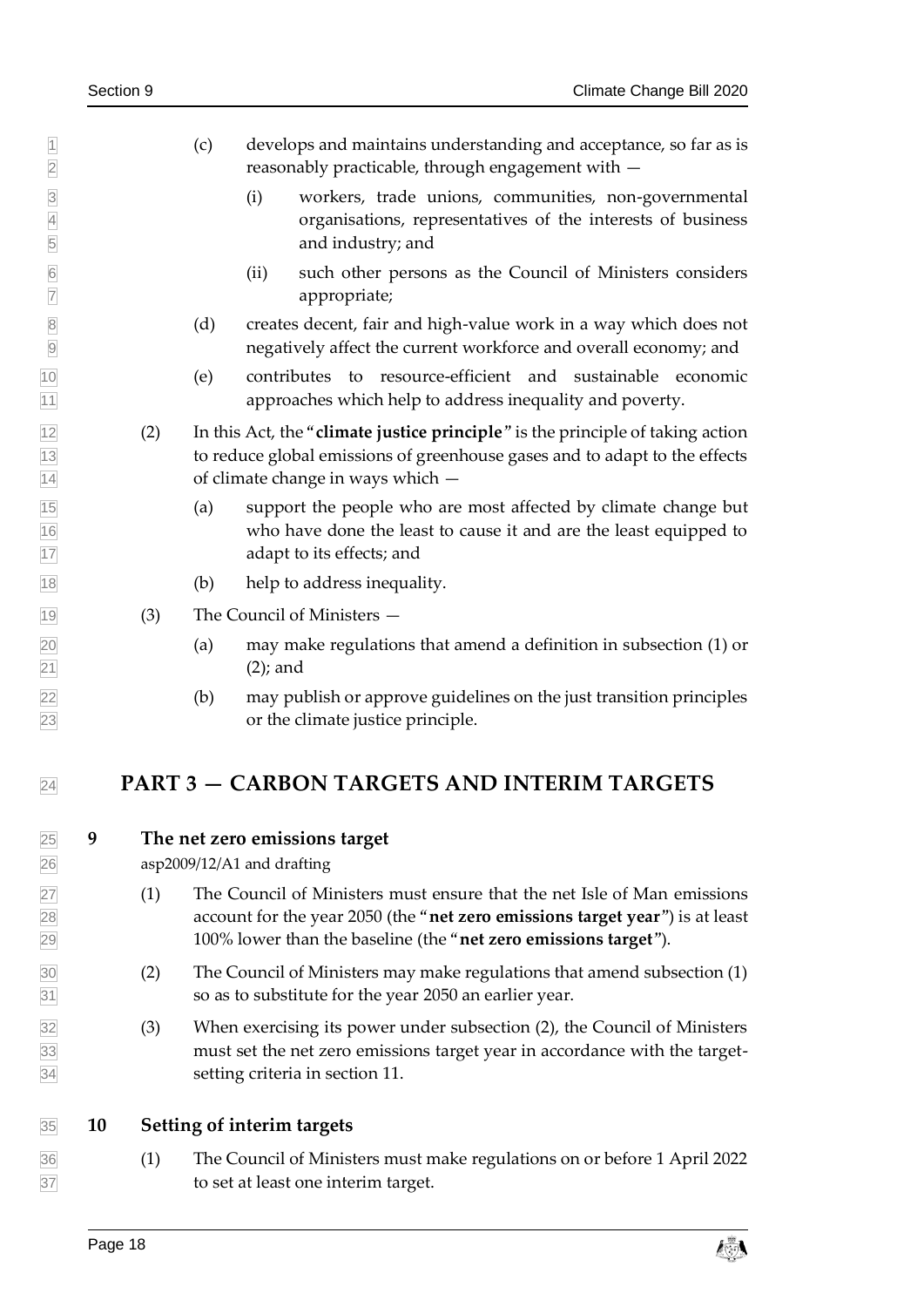<span id="page-18-0"></span>

| $\overline{1}$<br>$\overline{2}$                    |    | (2) |                                                       |            | An interim target is a percentage target by which the net Isle of Man<br>emissions account is to be lower than the baseline by a specified date.                                                                                          |
|-----------------------------------------------------|----|-----|-------------------------------------------------------|------------|-------------------------------------------------------------------------------------------------------------------------------------------------------------------------------------------------------------------------------------------|
| $\overline{3}$                                      |    | (3) |                                                       |            | The Council of Ministers may by regulations $-$                                                                                                                                                                                           |
| $\overline{4}$                                      |    |     | (a)                                                   |            | set additional interim targets to that set under subsection (1); or                                                                                                                                                                       |
| 5                                                   |    |     | (b)                                                   |            | amend an interim target.                                                                                                                                                                                                                  |
| $6\overline{6}$<br>$\overline{7}$<br>$\overline{8}$ |    | (4) |                                                       |            | When exercising its duty under subsection (1) or exercising a power under<br>subsection (3), the Council of Ministers must set each interim target in<br>accordance with the target-setting criteria in section 11.                       |
| $\overline{9}$<br>10                                |    | (5) |                                                       |            | When exercising its power under subsection (3), the Council of Ministers<br>must not amend an interim target in a way that would $-$                                                                                                      |
| 11                                                  |    |     | (a)                                                   |            | substitute a later date by which the target must be reached; or                                                                                                                                                                           |
| 12                                                  |    |     | (b)                                                   |            | substitute a percentage target with a lower percentage target.                                                                                                                                                                            |
| 13<br>14                                            | 11 |     | Target-setting criteria<br>asp2009/12/2B and drafting |            |                                                                                                                                                                                                                                           |
| 15<br>16                                            |    | (1) |                                                       |            | The following are the criteria for modifying the net zero emissions target<br>year or a baseline year or for setting or modifying an interim target -                                                                                     |
| $17$                                                |    |     | (a)                                                   |            | the objective of achieving the net zero emissions target;                                                                                                                                                                                 |
| 18<br>19                                            |    |     | (b)                                                   | principle; | regard to the just transition principles and the climate justice                                                                                                                                                                          |
| 20                                                  |    |     | (c)                                                   |            | scientific knowledge about climate change;                                                                                                                                                                                                |
| 21                                                  |    |     | (d)                                                   |            | technology relevant to climate change;                                                                                                                                                                                                    |
| 22<br>23                                            |    |     | (e)                                                   |            | economic circumstances, in particular the likely impact of the net<br>zero emissions target year or interim target on -                                                                                                                   |
| 24                                                  |    |     |                                                       | (i)        | the Isle of Man economy;                                                                                                                                                                                                                  |
| 25<br>26                                            |    |     |                                                       | (ii)       | the competitiveness of particular sectors of the Isle of Man<br>economy;                                                                                                                                                                  |
| 27                                                  |    |     |                                                       | (iii)      | businesses; and                                                                                                                                                                                                                           |
| 28                                                  |    |     |                                                       | (iv)       | jobs and employment opportunities;                                                                                                                                                                                                        |
| 29<br>30<br>31                                      |    |     | (f)                                                   |            | fiscal circumstances, in particular the likely impact of the net zero<br>emissions target year or interim target on taxation, public spending<br>and public borrowing;                                                                    |
| 32                                                  |    |     | (g)                                                   |            | the likely impact on public health;                                                                                                                                                                                                       |
| 33<br>$\frac{34}{35}$                               |    |     | (h)                                                   |            | the likely impact of the net zero emissions target year or an interim<br>target on sustainable development, where applicable including the<br>achievement of the United Nations sustainable development goals;                            |
| 36<br>37<br>38<br>39                                |    |     | (i)                                                   |            | energy policy, in particular the likely impact of the net zero<br>emissions target year or interim target on energy supplies, the<br>renewable energy sector and the carbon intensity and energy<br>intensity of the Isle of Man economy; |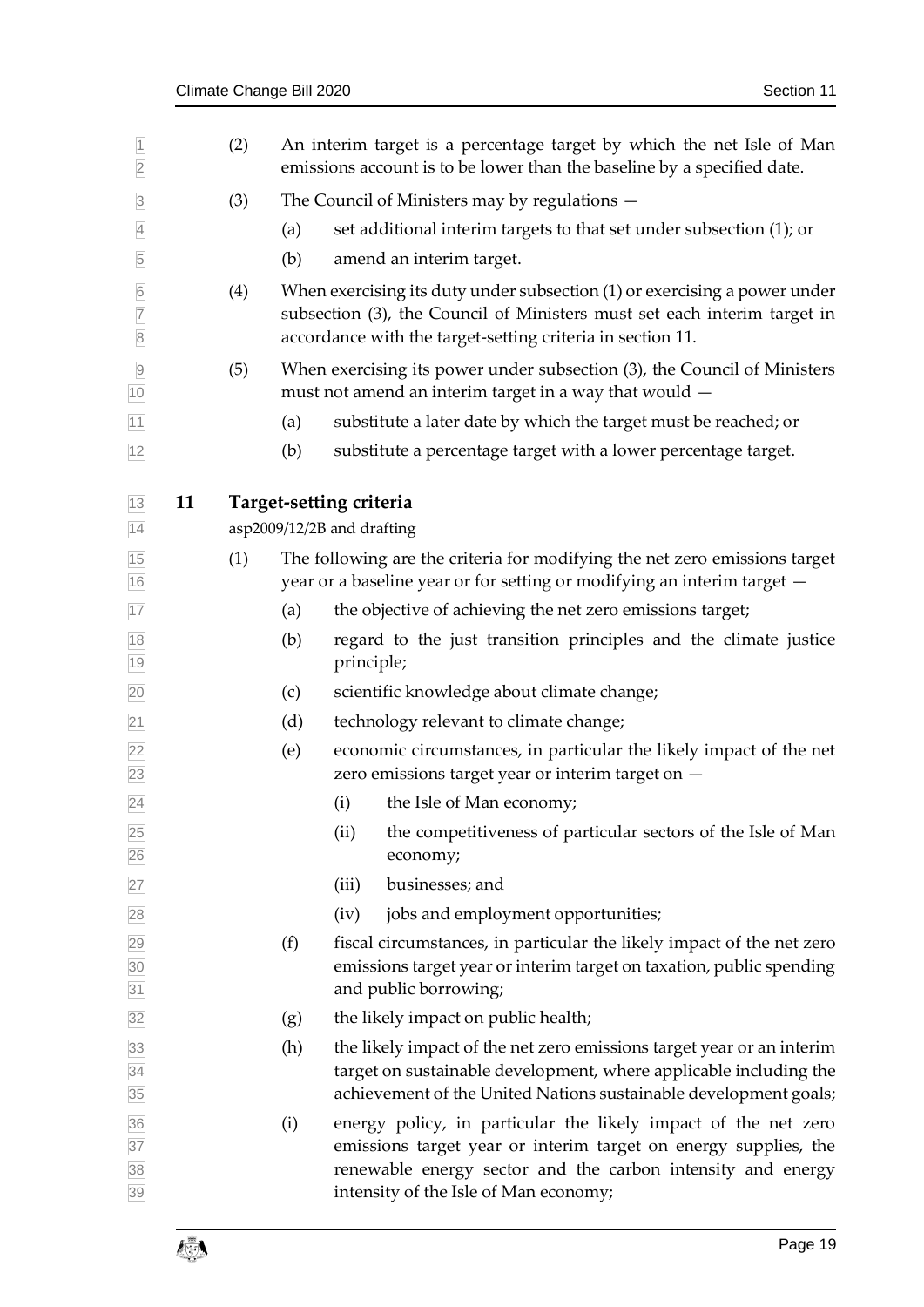- 1 (j) environmental considerations and, in particular, the likely impact of the net zero emissions target year or interim target on of the net zero emissions target year or interim target on biodiversity, ecosystems and ecosystem services;
- (k) international law and policy relating to climate change;
- (l) current international carbon reporting practice.
- (2) The Council of Ministers may make regulations that amend the criteria in subsection (1).
- <span id="page-19-0"></span>**12 The domestic effort target**

 The Council of Ministers must ensure that the net zero emissions target and any interim targets are based on 100% domestic effort.

- <span id="page-19-1"></span>**13 Attribution of emissions to Isle of Man**
- (1) Emissions of a greenhouse gas are attributable to the Isle of Man if  $-$
- (a) they are emitted from a source in the Isle of Man; or
- (b) regulations specify that they are attributable to the Isle of Man.
- <span id="page-19-3"></span> (2) The Council of Ministers may make regulations that provide that the emissions of specified greenhouse gases are attributable to the Isle of Man.
- (3) Regulations under subsection (1)(b) or (2) must specify the criteria for attributing such emissions to the Isle of Man as the Council of Ministers considers appropriate.

## <span id="page-19-2"></span> **14 Isle of Man share of emissions from international aviation and international shipping**

- (1) Except as provided for in regulations made under section [13\(2\),](#page-19-3) emissions from international aviation and international shipping are not attributable  $\sqrt{24}$  to the Isle of Man, whether they are emitted as a result of  $-$
- (a) the operations of an aircraft or a ship by a person who, being an individual, is resident in the Isle of Man or, being a person other than an individual, is registered in the Isle of Man; or
- (b) the operations of an aircraft or a ship registered in the Isle of Man.
- (2) Regulations under section [13\(2\)](#page-19-3) may attribute emissions from international aviation and international shipping to the Isle of Man.
- (3) The attribution of such emissions must be in accordance with internationally recognised criteria for the allocation of carbon emissions but regulations may make provision for such exceptions, amendments and modifications as are relevant to the Island.
- (4) Regulations that attribute emissions from international aviation or international shipping to the Isle of Man must specify each greenhouse gas that is to be taken into account for the purpose of that attribution.

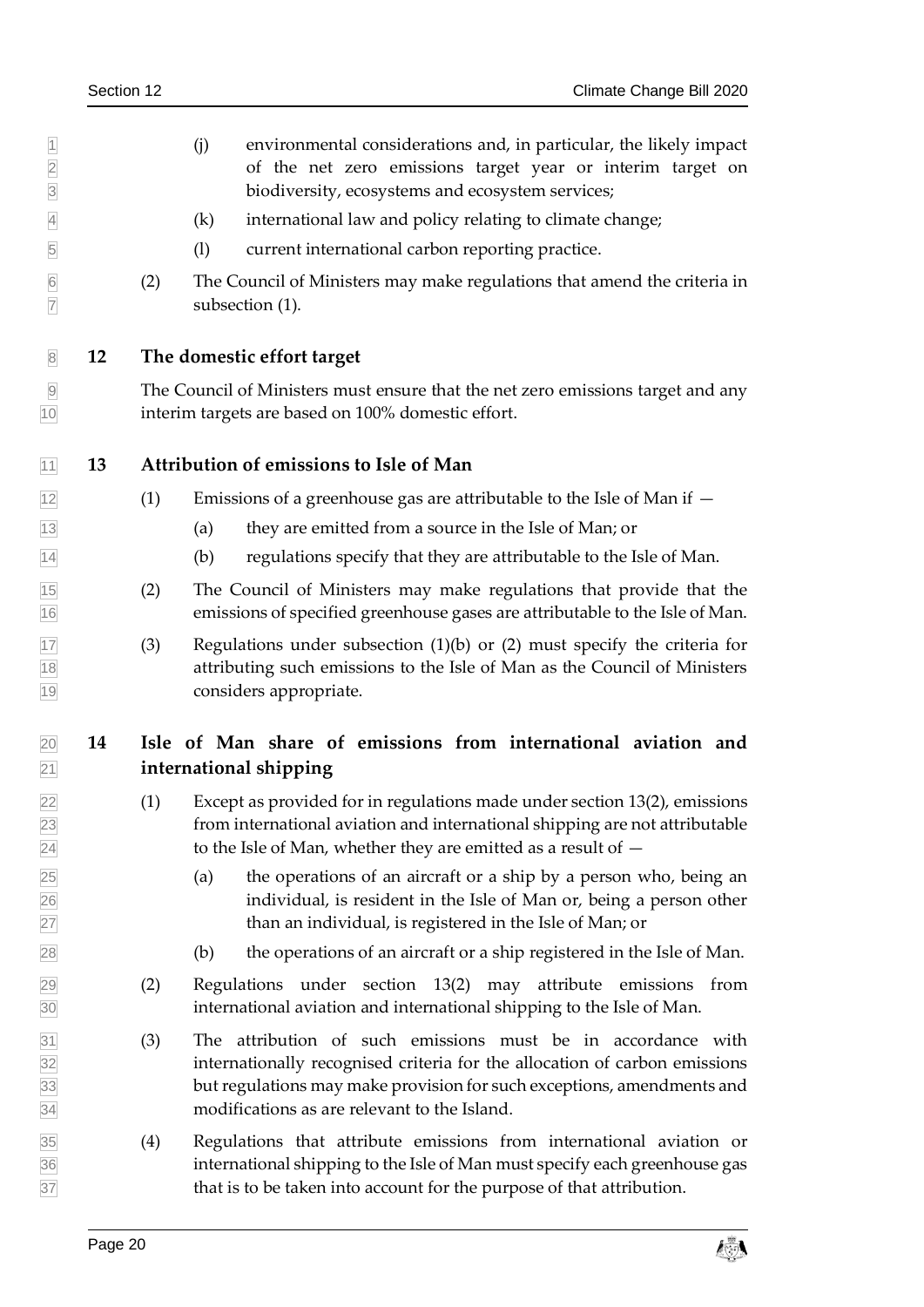<span id="page-20-2"></span><span id="page-20-1"></span><span id="page-20-0"></span>

| $\overline{1}$<br>$\overline{2}$<br>$\overline{3}$ |    | (5) |           | Once a greenhouse gas has been specified in accordance with subsection<br>(4) the emissions of that gas must not cease to be taken into account as Isle<br>of Man emissions of that gas.                                                                                                                                                  |
|----------------------------------------------------|----|-----|-----------|-------------------------------------------------------------------------------------------------------------------------------------------------------------------------------------------------------------------------------------------------------------------------------------------------------------------------------------------|
| $\overline{4}$                                     | 15 |     |           | Determining Isle of Man emissions and removals                                                                                                                                                                                                                                                                                            |
| 5<br>6<br>7<br>8                                   |    | (1) | practice. | The amount of Isle of Man emissions and Isle of Man removals of a<br>greenhouse gas for a period must, in so far as reasonably practicable, be<br>determined consistently with current international carbon reporting                                                                                                                     |
| $\overline{9}$<br>10<br>11                         |    | (2) |           | In this Act "Isle of Man removals", in relation to a greenhouse gas, means<br>removals of that gas from the atmosphere due to land use, sea-bed use,<br>land-use change or forestry activities in the Isle of Man.                                                                                                                        |
| 12<br>13                                           |    | (3) |           | The Council of Ministers may make regulations that amend the definition<br>in subsection (2).                                                                                                                                                                                                                                             |
| 14                                                 | 16 |     |           | Isle of Man carbon offsetting schemes                                                                                                                                                                                                                                                                                                     |
| 15<br>16<br>17<br>18<br>19                         |    | (1) |           | The Council of Ministers may make regulations that make provision for<br>one or more offsetting schemes ("schemes") to operate to encourage<br>activities that consist of, or that cause or contribute directly or indirectly<br>to, the reduction in greenhouse gas emissions or the removal of<br>greenhouse gases from the atmosphere. |
| 20<br>$\overline{21}$                              |    | (2) |           | Without limiting the power conferred in subsection (1), regulations under<br>that subsection may, in particular, make provision for $-$                                                                                                                                                                                                   |
| 22<br>23                                           |    |     | (a)       | designating a person or body (including a Department or other<br>public body) to administer a scheme;                                                                                                                                                                                                                                     |
| $\overline{24}$<br>25<br>26                        |    |     | (b)       | requiring the payment by persons using a scheme of such fees or<br>charges as are reasonably required to cover the reasonable costs<br>incurred in operating the scheme;                                                                                                                                                                  |
| 27<br>28<br>29                                     |    |     | (c)       | requiring the creation and maintenance of a register or registers of<br>information and specifying what may or must be included in a<br>register;                                                                                                                                                                                         |
| 30<br>31                                           |    |     | (d)       | establishing and maintaining accounts in which carbon units may<br>be held, and between which they may be transferred;                                                                                                                                                                                                                    |
| 32<br>33                                           |    |     | (e)       | setting the value of carbon units and the method of calculation of<br>units that is consistent with international carbon reporting practice;                                                                                                                                                                                              |
| 34<br>35<br>36                                     |    |     | (f)       | creating a fund for use for development and administration of<br>carbon sequestration projects on private or public land or the<br>seabed;                                                                                                                                                                                                |
| 37                                                 |    |     | (g)       | the publication of details of sequestration projects;                                                                                                                                                                                                                                                                                     |
| 38<br>39<br>40                                     |    |     | (h)       | the payment of incentives (including grants or loans) for private or<br>charitable sequestration projects and the circumstances or<br>conditions for receiving such incentives;                                                                                                                                                           |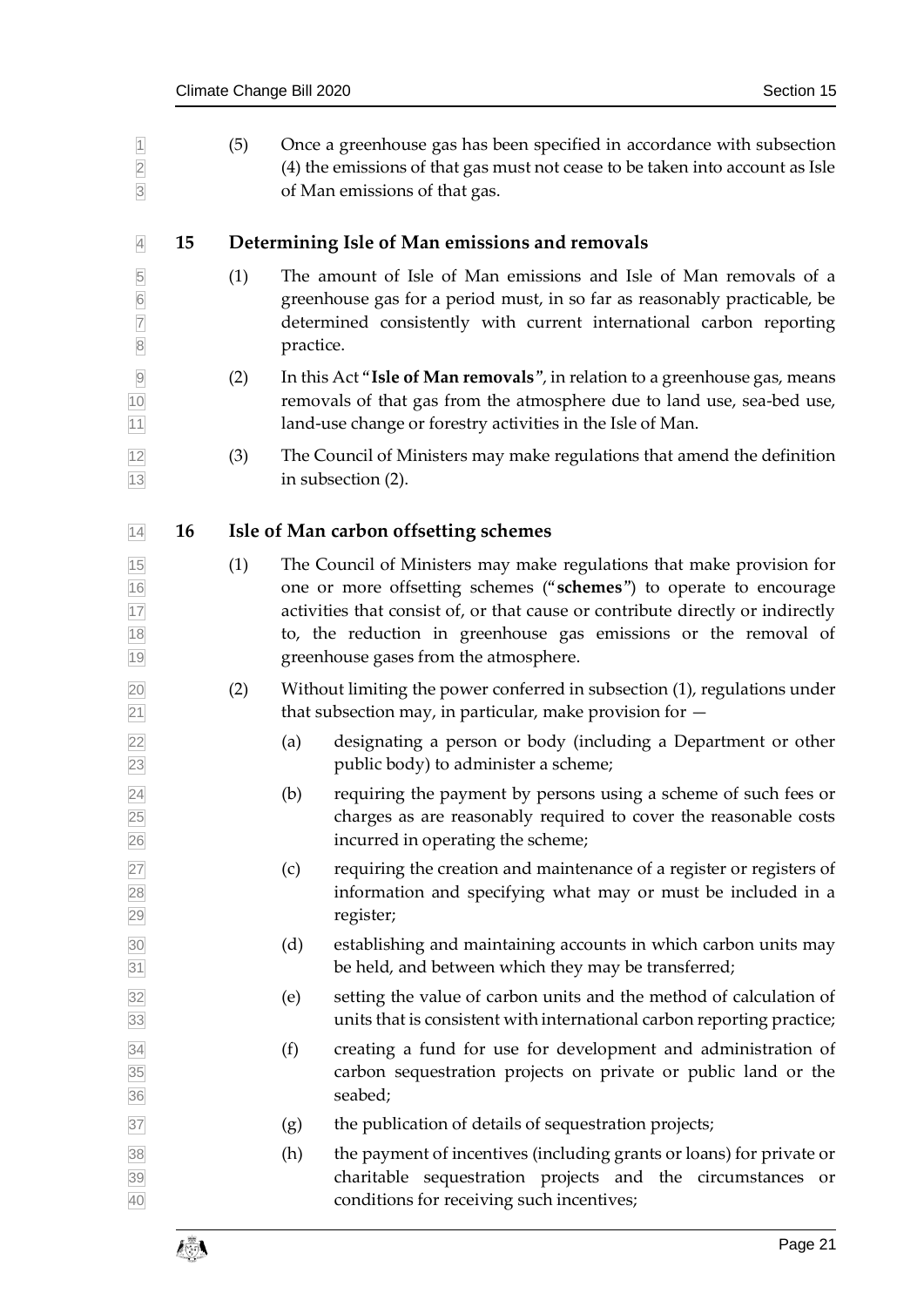- (i) permitting the leasing of public land or the seabed to a person for the purposes of carbon sequestration projects and setting such conditions as may be required in the lease;
- (j) specifying the methodology for calculating the amount of Isle of Man emissions and Isle of Man removals of a greenhouse gas for the purposes of section [15,](#page-20-1) including measures to be taken for ensuring their accurate calculation;
- (k) the measurement of activities by reference to the amount (in tonnes of carbon dioxide equivalent) of the reduction of greenhouse gas of carbon dioxide equivalent) of the reduction of greenhouse gas emissions, or removals of greenhouse gas from the atmosphere, for which those activities are to be regarded as responsible;
- (l) specifying other standards which must be met to ensure that projects are sustainably and responsibly managed, including specifying the circumstances when a climate impact assessment is required to be made;
- (m) specifying the projects which may, or must not, be included in a scheme; and
- (n) specifying measures for avoiding the double counting of carbon units or tonnes of carbon.
- (3) Regulations under subsection (1) may make provision for monitoring compliance with the requirements of the scheme, including provision for
- (a) the keeping of records by the participants in the scheme;
- $\sqrt{24}$  (b) the provision of information by the participants and others;
- (c) the audit and verification of that information; and
- (d) the inspection of any land or the seabed that is the subject of a project registered under a scheme.
- (4) Regulations may not permit a scheme to include a carbon sequestration project that is set out in the Isle of Man Government Action Plan or in a climate change plan.
- (5) Subsection (4) does not preclude the Isle of Man Government from identifying, endorsing or otherwise recommending a project for inclusion in a scheme provided that there may not be included in a scheme any project in respect of which there has been, or will be made available, government funding.
- <span id="page-21-0"></span> $\overline{36}$  (6) In this Act —
- "**carbon unit**" means a unit of a kind specified in regulations made under subsection (1) and which represents —
- (a) the removal of an amount of greenhouse gas from the atmosphere; and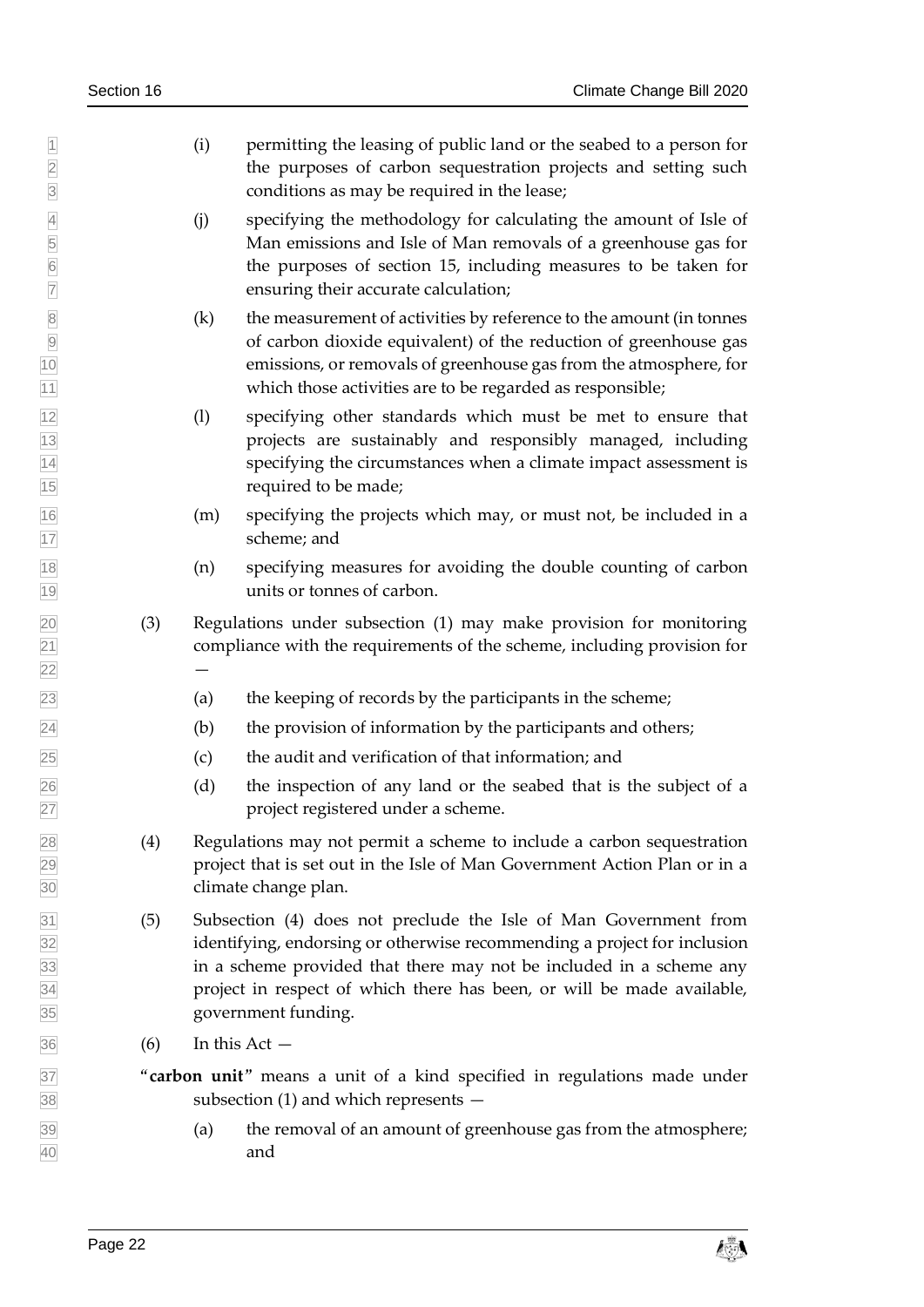<span id="page-22-2"></span><span id="page-22-1"></span><span id="page-22-0"></span>

| $\vert$ 1<br>$\overline{2}$            |    |     | (b) | an amount of greenhouse gas emissions allowed under a scheme or<br>arrangement imposing a limit on such emissions;                                                                                   |
|----------------------------------------|----|-----|-----|------------------------------------------------------------------------------------------------------------------------------------------------------------------------------------------------------|
| $\overline{3}$<br>$\overline{4}$       |    |     |     | "carbon sequestration" means the long-term storage of carbon which acts to<br>prevent it from being emitted or remaining in the atmosphere.                                                          |
| 5<br>$6\overline{6}$                   |    |     |     | <b>PART 4 – PLANNING AND REPORTING DUTIES OF</b><br><b>COUNCIL OF MINISTERS</b>                                                                                                                      |
| $\overline{7}$                         | 17 |     |     | Climate change plan                                                                                                                                                                                  |
| $\overline{8}$<br>$\overline{9}$<br>10 |    | (1) |     | On the coming into operation of this section, the Isle of Man Government<br>Action Plan continues to have effect as if it were a climate change plan and<br>remains in operation until 1 April 2022. |
| $\overline{11}$<br>12                  |    | (2) |     | The Council of Ministers must ensure that there is a climate change plan<br>in effect at all times after 1 April 2022.                                                                               |
| $\frac{13}{14}$                        |    | (3) |     | Before a climate change plan, or any amendment to a climate change plan,<br>takes effect $-$                                                                                                         |
| 15<br>16                               |    |     | (a) | the public must be consulted on the matters that are proposed to be<br>contained in the plan, or what amendments are proposed; and                                                                   |
| 17<br>18                               |    |     | (b) | the plan, or the amendments to it, as the case may be, must be laid<br>before Tynwald for approval.                                                                                                  |
| 19<br>$\overline{20}$                  |    | (4) |     | A climate change plan, or any amendment to such a plan, that is laid under<br>subsection $(3)(b)$ –                                                                                                  |
| $\frac{21}{22}$                        |    |     | (a) | must come into force no later than 1 April that next occurs after it<br>is approved; and                                                                                                             |
| $\frac{23}{24}$                        |    |     | (b) | remains in effect for 5 years or until the date on which the next<br>subsequent climate change plan comes into effect, whichever is the<br>earlier date.                                             |
| $\frac{26}{27}$                        |    | (5) |     | An amendment to a climate change plan does not have the effect of<br>extending the period that the plan remains in force.                                                                            |
| 28                                     | 18 |     |     | Content of climate change plan                                                                                                                                                                       |
| 29                                     |    | (1) |     | A climate change plan must include -                                                                                                                                                                 |
| $\frac{30}{31}$<br>32                  |    |     | (a) | the Council of Ministers' proposals and policies for reducing the<br>Isle of Man's emissions and increasing Isle of Man removals,<br>having regard to the net zero emissions target;                 |
| 33<br>34                               |    |     | (b) | the Council of Ministers' proposals and policies for meeting interim<br>targets (if any) during the plan period;                                                                                     |
| $\frac{35}{36}$                        |    |     | (c) | the timescales over which the proposals and policies mentioned in<br>paragraphs (a) and (b) are expected to take effect; and                                                                         |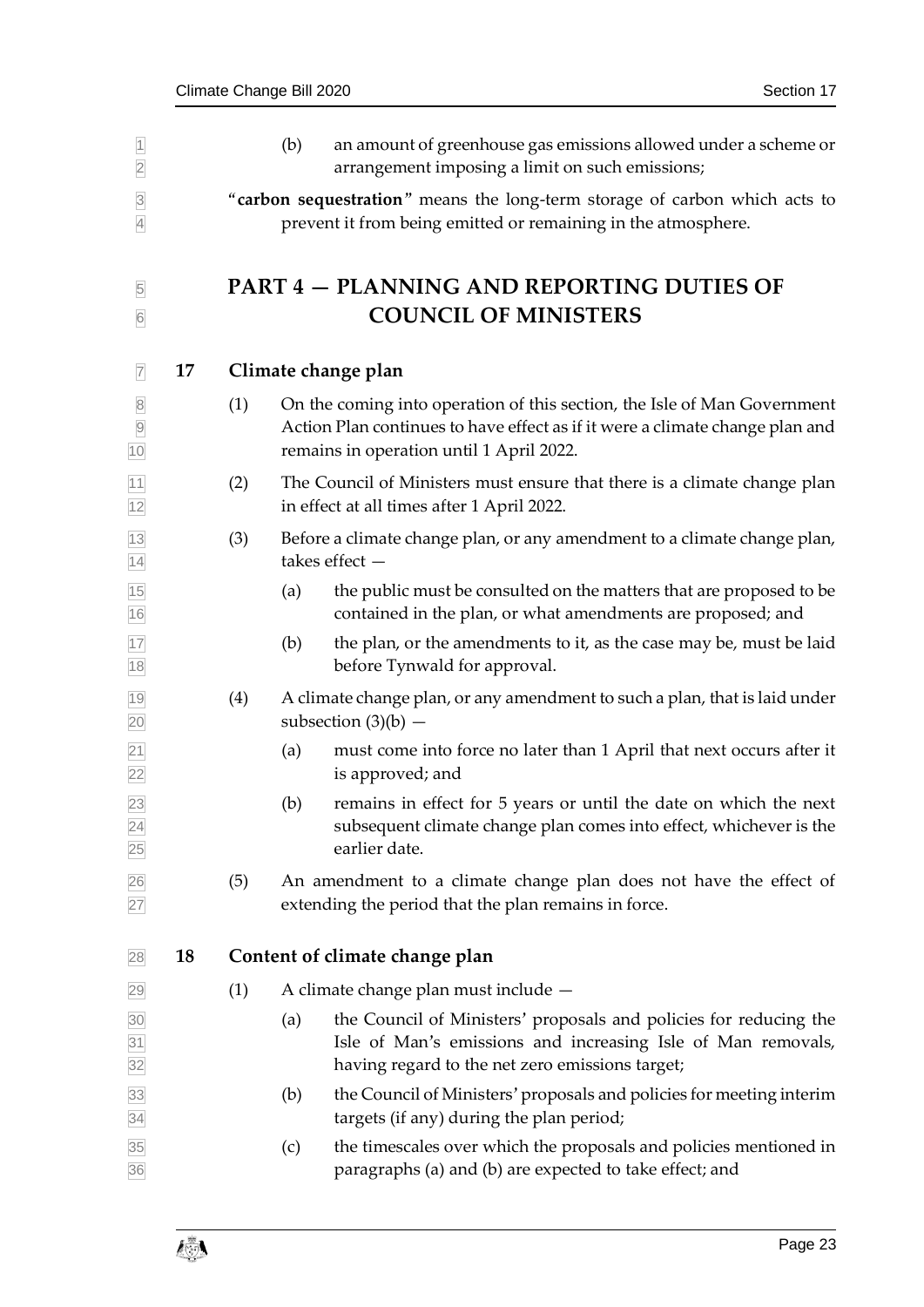- (d) an assessment of the progress towards implementing proposals and policies, being —
- (i) in the case of the first such plan, those set out in the Isle of Man Government Action Plan; and
- 5 (ii) in the case of each subsequent plan, those set out in the immediately preceding climate change plan and in proposals for compensating or changing domestic effort, immediately preceding climate change plan and in **7** proposals for compensating or changing domestic effort,<br>a during the plan period, where it is reported that an interim during the plan period, where it is reported that an interim target set previously has not been met.
- $\frac{1}{10}$  (2) A climate change plan may include proposals and policies in relation to  $-$
- (a) energy generation and supply;
- (b) transport (including international aviation and shipping);
- (c) business and industry;
- (d) residential and public buildings;
- (e) waste management;
- (f) land use, land use change and forestry;
- $\boxed{17}$  (g) use of the Island's territorial waters and sea bed;
- (h) agriculture;
- (i) changes to proposals and policies made in previous plans;
- (j) carbon sequestration; and
- $\boxed{21}$  (k) any other proposal or policy that the Council of Ministers considers appropriate.
- (3) A climate change plan must explain how the proposals and policies set out in the plan are expected to affect —
- (a) the Isle of Man economy, including —
- (i) competitiveness of particular sectors;
- (ii) businesses; and
- (iii) jobs and employment opportunities;
- (b) fiscal circumstances, in particular the likely impact of policies and proposals on taxation, public spending and public borrowing;
- (c) policies or proposals on public health;
- (d) energy policy, in particular the likely impact of the net zero emissions target, or an interim target, on energy supplies, the renewable energy sector and the carbon and energy intensity of the Isle of Man economy; and
- (e) environmental considerations and, in particular, the likely impact of the net zero emissions target or an interim target on biodiversity, ecosystems and ecosystem services.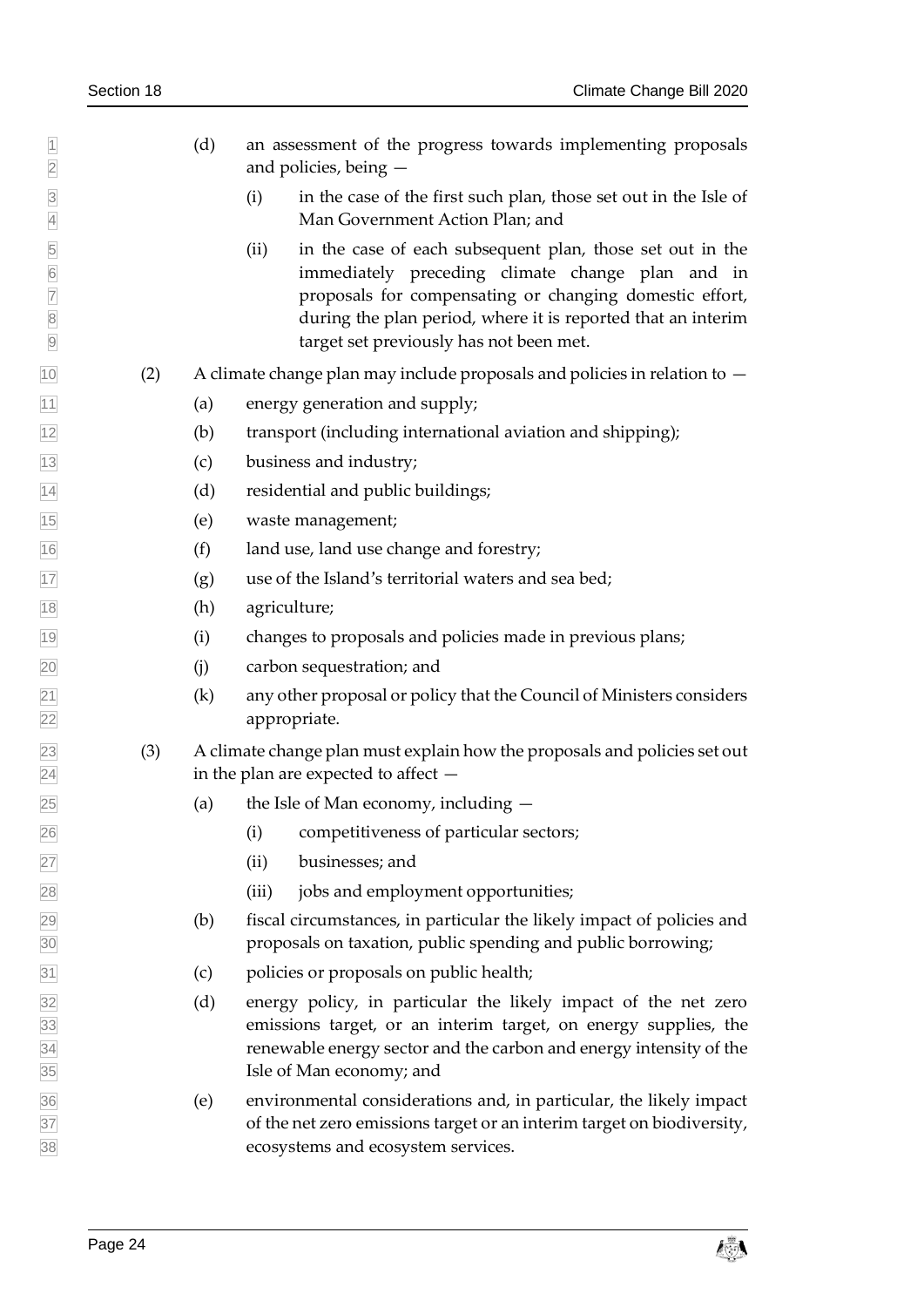<span id="page-24-1"></span><span id="page-24-0"></span>

| $\overline{1}$<br>$\overline{2}$      |    | (4) |             | A climate change plan may also set out the Council of Ministers' proposals<br>and policies regarding -                                                                                                                                                                                                                                  |
|---------------------------------------|----|-----|-------------|-----------------------------------------------------------------------------------------------------------------------------------------------------------------------------------------------------------------------------------------------------------------------------------------------------------------------------------------|
| $\overline{3}$<br>$\overline{4}$<br>5 |    |     | (a)         | the respective contributions towards meeting any interim targets<br>that must be made by particular sectors of the Isle of Man economy;<br>and                                                                                                                                                                                          |
| $\frac{6}{7}$<br>$\overline{8}$       |    |     | (b)         | how the respective contributions towards meeting any interim<br>targets by particular sectors of the Isle of Man economy may be<br>achieved.                                                                                                                                                                                            |
| $\overline{9}$                        |    | (5) |             | Each climate change plan must -                                                                                                                                                                                                                                                                                                         |
| 10<br>11                              |    |     | (a)         | have regard to the just transition principles and the climate justice<br>principle; and                                                                                                                                                                                                                                                 |
| 12                                    |    |     | (b)         | explain the extent to which it takes account of those principles.                                                                                                                                                                                                                                                                       |
| 13<br>$\overline{14}$<br>15           |    | (6) |             | The plan must explain how the implementation of the plan is expected to<br>contribute to sustainable development, where applicable, including the<br>achievement of the United Nations sustainable development goals.                                                                                                                   |
| 16<br>17<br>18<br>19                  |    | (7) |             | In this section, the "plan period" means the period beginning with the date<br>on which the climate change plan comes into force and ending 5 years after<br>that date (unless another climate change plan takes effect before the end<br>of that period).                                                                              |
| 20                                    |    | (8) |             | The Council of Ministers may by regulations amend this section to $-$                                                                                                                                                                                                                                                                   |
| $\overline{21}$<br>22                 |    |     | (a)         | amend the matters that must or may be contained in a climate<br>change plan; or                                                                                                                                                                                                                                                         |
| 23                                    |    |     | (b)         | amend the plan period.                                                                                                                                                                                                                                                                                                                  |
| 24                                    | 19 |     |             | Annual progress report                                                                                                                                                                                                                                                                                                                  |
| 25<br>26<br>27<br>28<br>29            |    | (1) |             | The Council of Ministers must lay an annual progress report before<br>Tynwald, no later than July each calendar year, which includes the<br>information described in subsection (2) in relation to the financial year<br>ending on the 31 March last occurring before the laying of the annual<br>progress report ("reporting period"). |
| 30<br>31<br>32                        |    | (2) | Tynwald.    | A Minister must, at the sitting at which an annual progress report is laid<br>or the next subsequent sitting, move that the report be received by                                                                                                                                                                                       |
| 33<br>34                              |    | (3) | $matters -$ | The annual progress report must contain a statement on the following                                                                                                                                                                                                                                                                    |
| 35<br>36                              |    |     | (a)         | progress, relevant to the reporting period, in relation to the current<br>climate change plan;                                                                                                                                                                                                                                          |
| 37<br>38                              |    |     | (b)         | any changes to the plan made during the reporting period or<br>proposals to change the plan and the reasons for those changes;                                                                                                                                                                                                          |
| 39<br>40                              |    |     | (c)         | the way the just transition principles and the climate justice<br>principle have been implemented;                                                                                                                                                                                                                                      |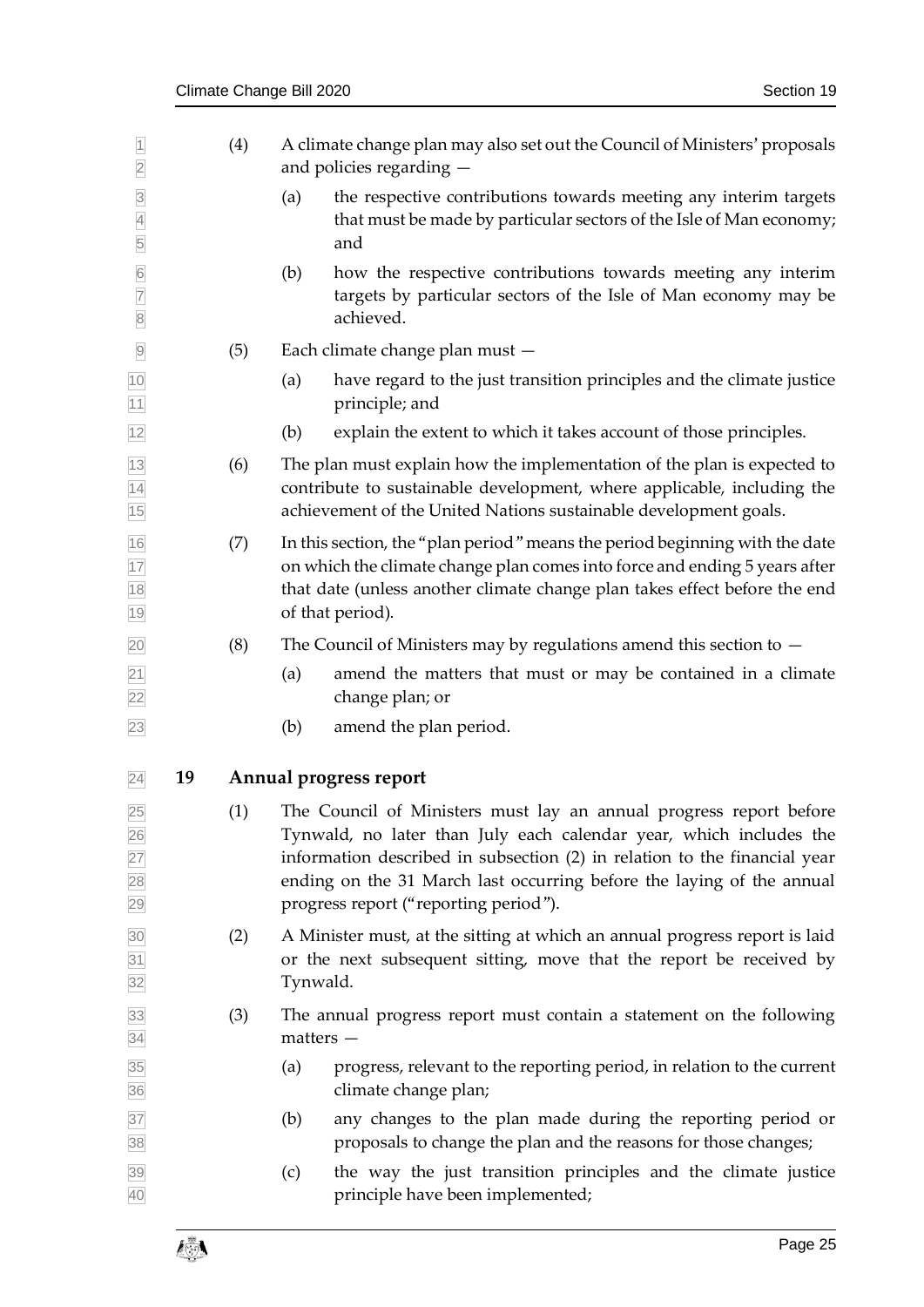(d) the extent to which biodiversity, ecosystems and ecosystem services have been enhanced, protected or otherwise affected during the period; and (e) the extent to which the actions have contributed to sustainable development, including the achievement of the United Nations sustainable development goals.  $\overline{7}$  (4) The annual progress report may contain details of the following matters  $-$  (a) any new sources of emissions identified during the reporting period; (b) any perceived or actual barriers to emissions reductions;  $\frac{1}{11}$  (c) if an action has not been completed by the date specified in the plan for that action, or is unlikely to be completed by the date specified for it, the reason for the non-completion and the proposals for completing the action; (d) any unforeseen consequences, arising from the actions that have been identified during the reporting period and any action that has **been taken or is planned to be taken to address them;**  (e) the extent to which the regulation and order making powers under the Act have been used during the reporting period;  $\overline{20}$  (f) any actions undertaken which are not in the plan but which have or will contribute to emissions reduction; (g) information relating to research conducted or scientific advice received over the reporting period; (h) any other information the Council of Ministers considers appropriate. (5) The Council of Ministers may by regulations amend this section to amend the matters that must be contained in the annual progress report. **20 5-yearly emissions report** (1) Subject to subsection (2), the Council of Ministers must report to Tynwald in respect of every 5 year period, beginning with the coming into operation of this section, on the progress towards the net zero emissions target in that period. (2) If an interim target has been set — (a) if the interim target date occurs before the end of a 5-yearly reporting period, the Council of Ministers must report to Tynwald in respect of the period between the last report and the interim target date on the progress towards the net zero emissions target (and, in the case of an interim target date occurring within 5 years of the coming into operation of this section, the report must be in

<span id="page-25-0"></span>Page 26 contract the contract of  $\mathbb{Z}^3$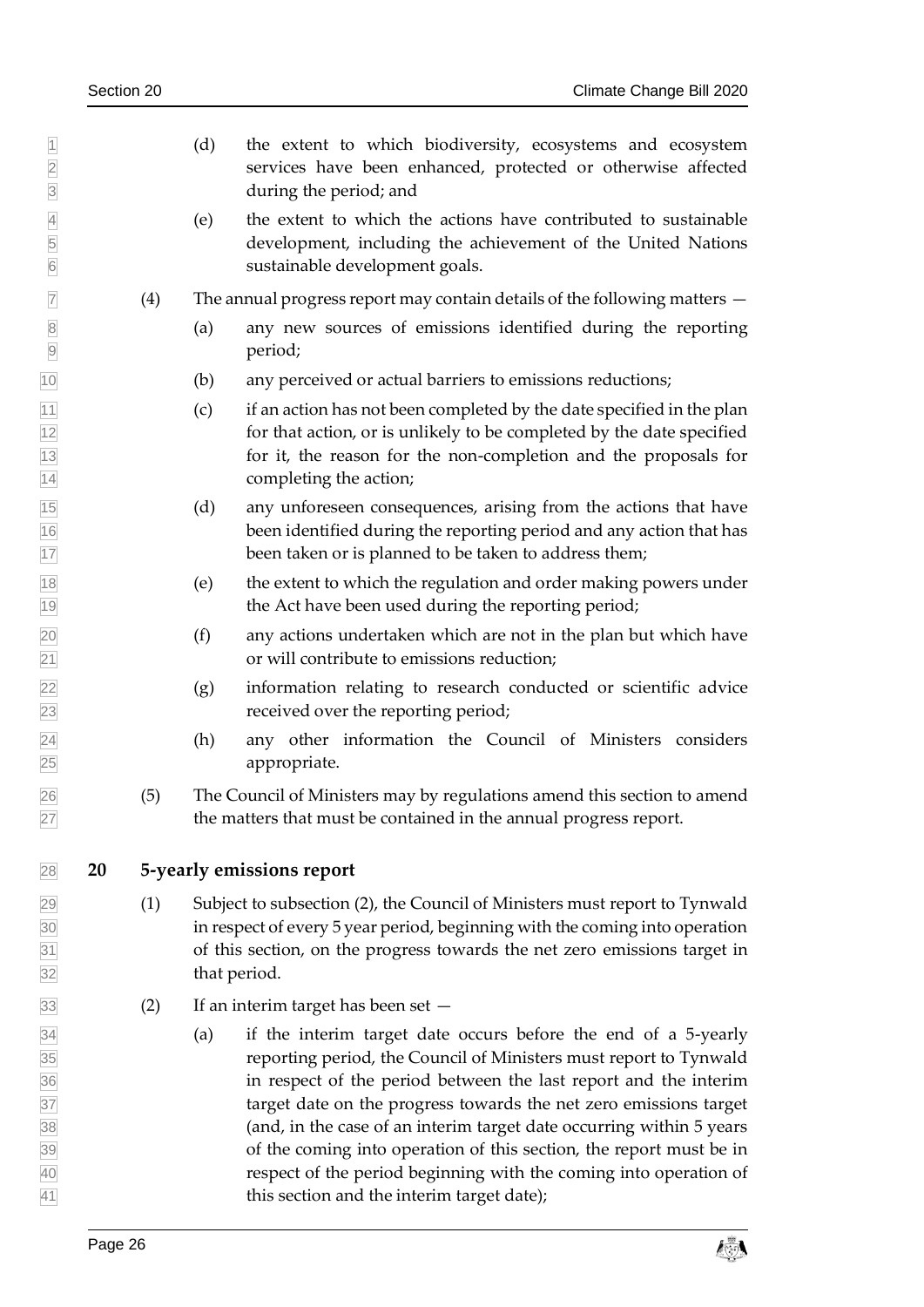| $\overline{1}$<br>$\overline{2}$<br>$\overline{3}$       |     | (b)<br>if the interim target date occurs on a date that is later than the end<br>of the 5-yearly reporting period, the Council of Ministers must<br>report to Tynwald in respect of the 5 yearly reporting period.                                                                                             |
|----------------------------------------------------------|-----|----------------------------------------------------------------------------------------------------------------------------------------------------------------------------------------------------------------------------------------------------------------------------------------------------------------|
| $\overline{4}$<br>5<br>$6\overline{6}$<br>$\overline{7}$ | (3) | A report referred to in subsection $(1)$ or $(2)$ must be laid before Tynwald<br>no later than 2 years after the end of the 5-yearly reporting period and a<br>Minister must, at the sitting at which it is laid or the next subsequent<br>sitting, move that the report be received by Tynwald.               |
| $\overline{\mathbf{8}}$                                  | (4) | A 5-yearly report must state in relation to the net Isle of Man emissions –                                                                                                                                                                                                                                    |
| $\overline{9}$                                           |     | the baseline;<br>(a)                                                                                                                                                                                                                                                                                           |
| 10<br>11                                                 |     | (b)<br>the amount of net Isle of Man emissions for the reporting period<br>and each individual year of the reporting period;                                                                                                                                                                                   |
| $\frac{12}{1}$<br>$\frac{13}{14}$                        |     | the percentage by which the amount of net Isle of Man emissions<br>(c)<br>for each year of the 5-yearly reporting period is lower or higher<br>than the baseline;                                                                                                                                              |
| $\frac{15}{16}$<br>17                                    |     | (d)<br>the mean average percentage by which the amount of net Isle of<br>Man emissions for all years in the 5-yearly reporting period is lower<br>or higher than the baseline;                                                                                                                                 |
|                                                          |     | the percentage by which the amount of net Isle of Man emissions<br>(e)<br>in the 5-yearly reporting period is lower or higher than the amount<br>for each preceding reporting period;                                                                                                                          |
| 18 19 20 21 22 23 24 25                                  |     | whether the reduction (if any) in emissions achieved during the 5-<br>(f)<br>yearly reporting period contributes sufficiently towards meeting<br>the net zero emissions target and any interim targets, having regard<br>to the information contained in the report (and any report for a<br>previous period). |
| $\frac{26}{27}$<br>28                                    | (5) | The Council of Ministers must use current international carbon reporting<br>practice for the purposes of assessing and reporting on the matters<br>referred to in subsection (4).                                                                                                                              |
| 29<br>30<br>31                                           | (6) | If the methods used to determine net Isle of Man emissions change and<br>that change is such as to require adjustment of an amount for any earlier<br>reporting period, the report must -                                                                                                                      |
| 32                                                       |     | specify the adjustment required and state the adjusted amount; and<br>(a)                                                                                                                                                                                                                                      |
| 33                                                       |     | explain why the adjustment is required.<br>(b)                                                                                                                                                                                                                                                                 |
| 34<br>35<br>36                                           | (7) | An adjustment of an amount for an earlier 5-yearly reporting period, in so<br>far as reasonably practicable, must be made in accordance with current<br>international carbon reporting practice.                                                                                                               |
| 37<br>38                                                 | (8) | The 5-yearly report may contain such other information as the Council of<br>Ministers considers appropriate.                                                                                                                                                                                                   |
| 39<br>40<br>41                                           | (9) | Where no interim target following the period to which the 5-yearly report<br>relates has been set the report may include a recommendation in relation<br>to the setting of future interim targets and the amount of such targets.                                                                              |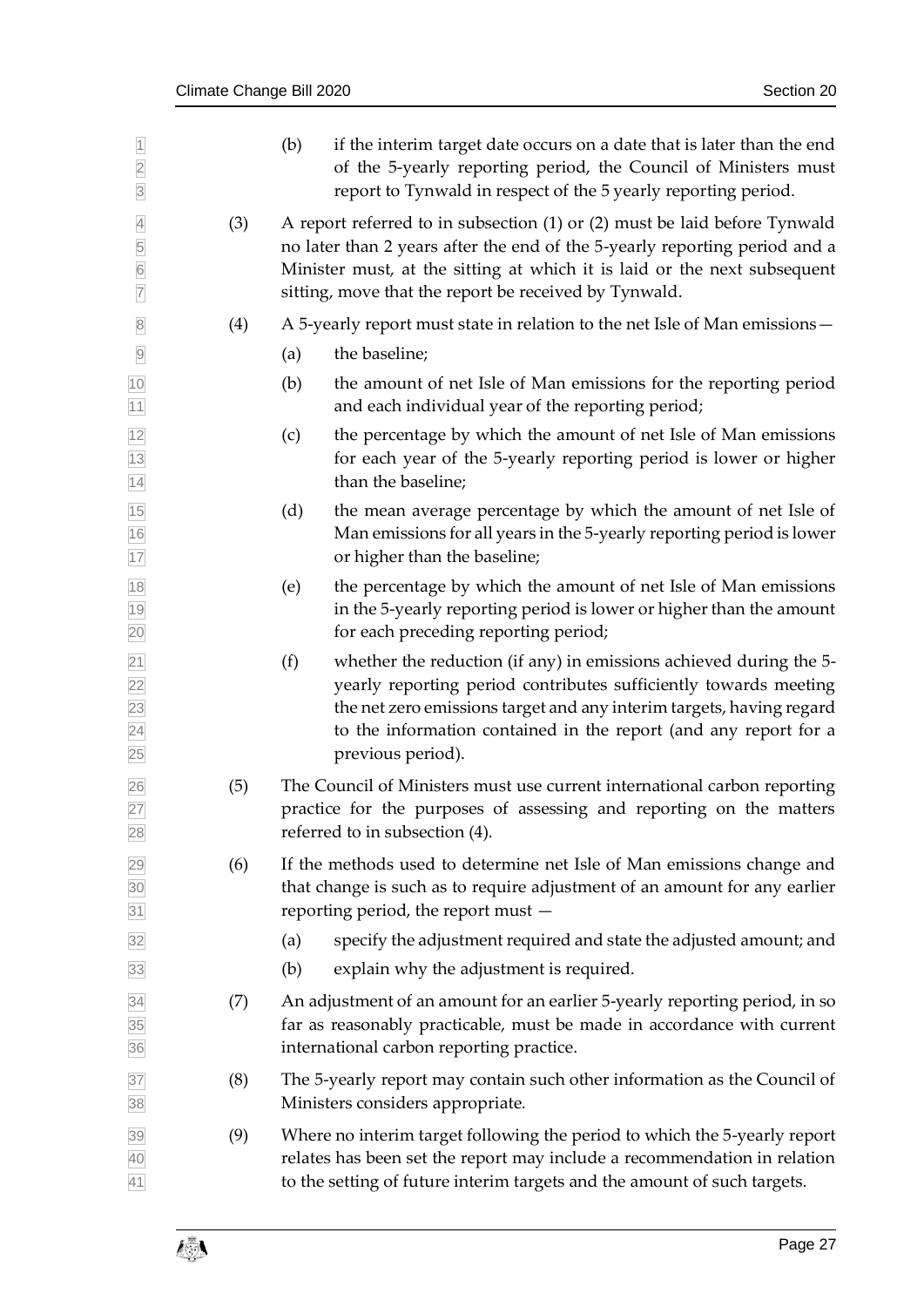- $1 \quad 10$  If a recommendation referred to in subsection (9) is made, the reasons for the recommendation must be included in the report.
- (11) The recommendation of a target under subsection (9) creates no duty for the target to be set at that level or at all.
- (12) In this section "5-yearly reporting period" means the period in subsection  $\boxed{6}$  (2)(a) or (b), as the case may be.
- $\boxed{7}$  (13) The Council of Ministers may by regulations amend this section to  $-$
- (a) amend the contents of the 5-yearly report; or
- <span id="page-27-2"></span>(b) amend the 5-yearly reporting period to a shorter period.

## **PART 5 — PLANNING AND REPORTING DUTIES OF PUBLIC BODIES**

<span id="page-27-0"></span>**21 Climate change duties of public bodies**

asp2009/12/44 and drafting

- <span id="page-27-3"></span> (1) A public body, in performing its duties, must act in the way that it considers best to contribute to —
- (a) the meeting of the net zero emissions target by the net zero emissions target year;
- (b) the meeting of any interim target;
- (c) supporting the just transition principles and the climate justice principle;
- (d) sustainable development, including the achievement of the United Nations sustainable development goals; and
- (e) protecting and enhancing biodiversity, ecosystems and ecosystem services.
- <span id="page-27-4"></span> (2) The Council of Ministers may make regulations that impose additional duties relating to the mitigation of climate change upon public bodies or remove such duties.

### <span id="page-27-1"></span>**22 Guidance to public bodies**

asp2009/12/45 and drafting

- (1) A public body may request guidance from the Council of Ministers as to the manner in which it may or must comply with its duties under section [21\(1\)](#page-27-3) or regulations made under section [21\(2\).](#page-27-4)
- (2) The Council of Ministers may give such guidance and assistance to a public body as is reasonable to help that body comply with section [21\(1\)](#page-27-3) and any regulations made under section [21\(2\).](#page-27-4)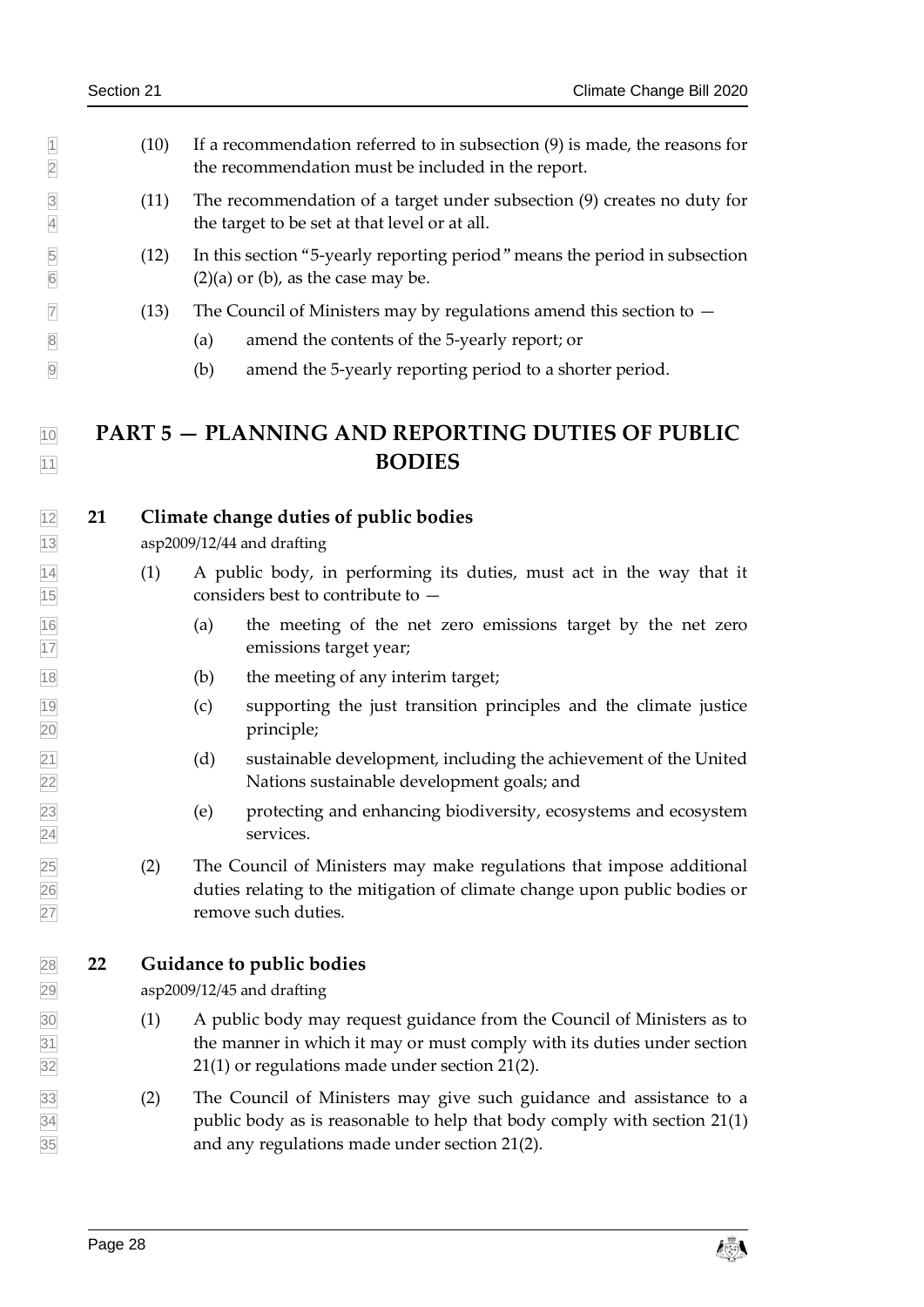<span id="page-28-3"></span><span id="page-28-2"></span><span id="page-28-1"></span><span id="page-28-0"></span>

| $\overline{1}$<br>$\overline{2}$<br>$\overline{3}$ |    | (3) | The Council of Ministers may give general guidance to public bodies or<br>guidance to individual public bodies in relation to the how a public body<br>may fulfil its climate change duties.                                                                                                        |
|----------------------------------------------------|----|-----|-----------------------------------------------------------------------------------------------------------------------------------------------------------------------------------------------------------------------------------------------------------------------------------------------------|
| $\overline{4}$<br>5                                |    | (4) | A public body must have regard to any guidance given to it under this<br>section.                                                                                                                                                                                                                   |
| $\frac{6}{7}$                                      |    | (5) | Before giving guidance under subsection $(2)$ or $(3)$ , the Council of<br>Ministers must consult -                                                                                                                                                                                                 |
| $\overline{8}$                                     |    |     | the public body that has requested the guidance; and<br>(a)                                                                                                                                                                                                                                         |
| $\overline{9}$<br>10                               |    |     | such other persons as the Council of Ministers considers<br>(b)<br>appropriate.                                                                                                                                                                                                                     |
| 11<br>12                                           |    | (6) | The Council of Ministers must publish any guidance given under this<br>section.                                                                                                                                                                                                                     |
| 13<br>14                                           | 23 |     | Reporting by public bodies on climate change duties<br>asp2009/12/46 and drafting                                                                                                                                                                                                                   |
| 15                                                 |    | (1) | The Council of Ministers may make regulations -                                                                                                                                                                                                                                                     |
| 16<br>17                                           |    |     | requiring public bodies to prepare reports on compliance with their<br>(a)<br>climate change duties;                                                                                                                                                                                                |
| 18<br>$\frac{19}{20}$<br>$\overline{21}$           |    |     | requiring any public body found, following an investigation under<br>(b)<br>section $24(2)$ or $27(1)$ , to be failing to comply with its climate change<br>duties, to prepare a report on the actions it has taken, is taking or<br>intends to take to secure future compliance with those duties; |
| 22                                                 |    |     | setting out what information the reports must contain;<br>(c)                                                                                                                                                                                                                                       |
| 23                                                 |    |     | setting out the form and manner of the reports;<br>(d)                                                                                                                                                                                                                                              |
| $\overline{24}$<br>25                              |    |     | (e)<br>setting out the period within which the reports must be sent to the<br>Council of Ministers.                                                                                                                                                                                                 |
| 26<br>27                                           |    | (2) | A public body that has requested guidance under section 22 is not obliged<br>to give a report under this section until it receives the guidance.                                                                                                                                                    |
| 28                                                 | 24 |     | Designation of monitor<br>asp2009/12/47, 48, 49 and drafting                                                                                                                                                                                                                                        |
| 29                                                 |    |     | The Council of Ministers may designate one or more persons ("monitor")                                                                                                                                                                                                                              |
| 30<br>31<br>32                                     |    | (1) | to investigate whether public bodies are complying with their climate<br>change duties, having regard to any guidance given under section 22.                                                                                                                                                       |
| 33                                                 |    | (2) | A monitor may carry out an investigation into -                                                                                                                                                                                                                                                     |
| 34                                                 |    |     | a public body's compliance with its climate change duties;<br>(a)                                                                                                                                                                                                                                   |
| 35<br>36                                           |    |     | whether a public body is having regard to guidance given under<br>(b)<br>section 22.                                                                                                                                                                                                                |
| 37<br>38                                           |    | (3) | The monitor, if the monitor considers that it is necessary to do so for the<br>purposes of or in connection with an investigation, may $-$                                                                                                                                                          |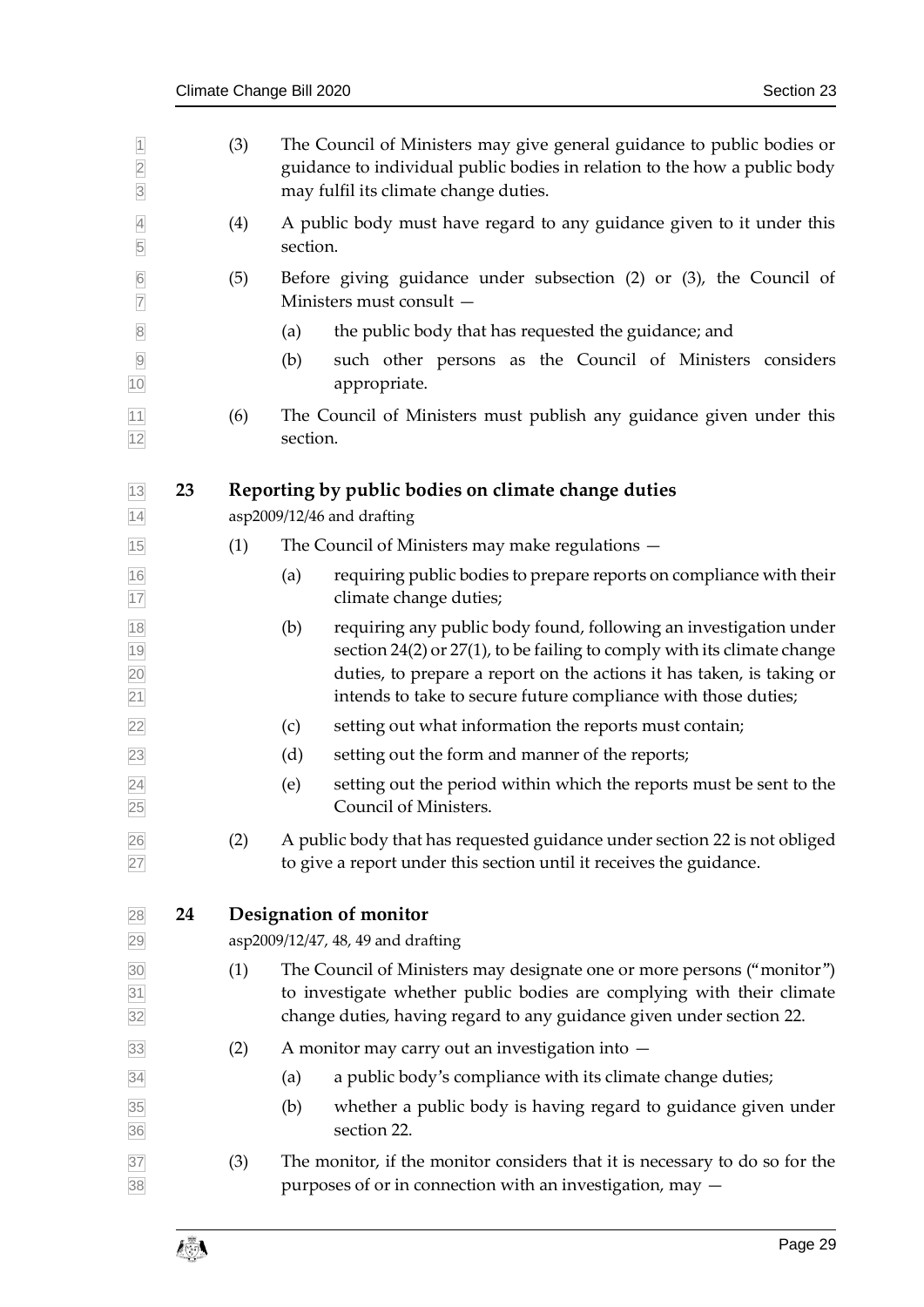- (a) by notice in writing, require any public body to provide any relevant document or relevant information in the possession, or under the control, of the public body;
- (b) require any person who possesses or controls any document or information referred to in paragraph (a) to provide an explanation of the document or information; and
- (c) take copies of, or extracts from, any document or information produced in accordance with paragraphs (a) and (b).
- (4) Nothing in this section authorises a monitor to require the disclosure of anything which a person would be entitled to refuse to disclose on grounds of privilege in criminal or civil proceedings.

### <span id="page-29-0"></span>**25 Reporting by monitor**

asp 2009/12/50 and drafting

- (1) The Council of Ministers may direct a monitor to prepare a report in respect of—
- (a) the monitor's activities under this Part;
- (b) investigations carried out by the monitor;
- (c) its use of resources in carrying out its functions under this Part;
- (d) any other matters the Council of Ministers may direct.
- (2) The report may include information relating to a continuing investigation only if the Council of Ministers directs that information to be included.
- (3) The monitor must send the report to the Council of Ministers.
- <span id="page-29-1"></span>(4) The Council of Ministers must lay the report before Tynwald.

**26 Guidance to monitor**

asp2009/12/51 and drafting

- (1) The Council of Ministers may give guidance to a monitor designated under section [24\(1\).](#page-28-3)
- (2) Before giving guidance under subsection (1), the Council of Ministers must consult —
- (a) the monitor; and
- (b) such other persons as the Council of Ministers considers appropriate.
- (3) The monitor must have regard to any guidance given by the Council of Ministers to it in relation to the exercise of its functions under this Part.
- (4) The Council of Ministers may vary or revoke guidance given under this section and where guidance is varied to a substantial extent, subsection (2) applies.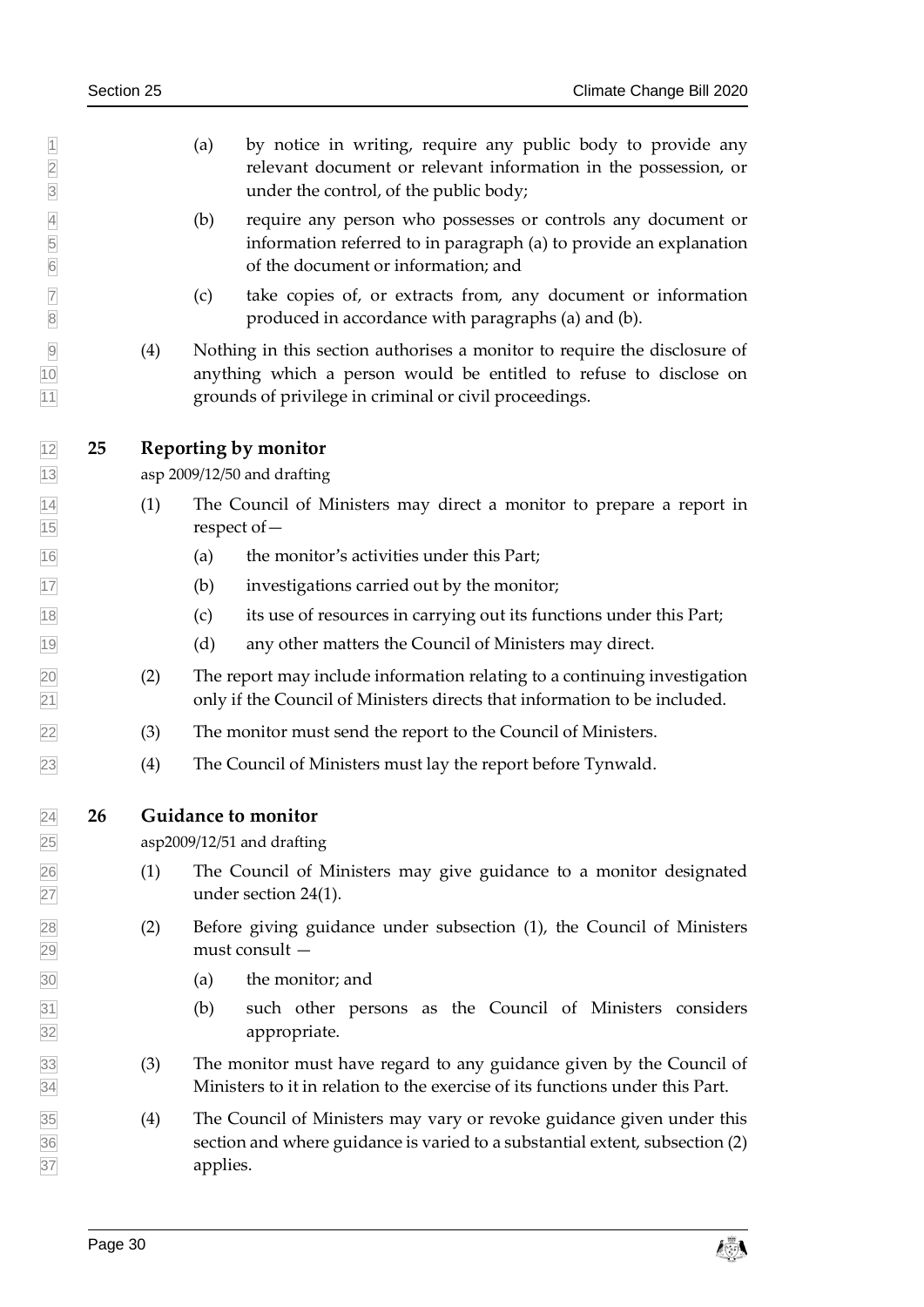<span id="page-30-6"></span><span id="page-30-5"></span><span id="page-30-4"></span><span id="page-30-3"></span><span id="page-30-2"></span><span id="page-30-1"></span><span id="page-30-0"></span>

| $\overline{1}$<br>$\overline{2}$                      |    | (5) | The Council of Ministers must publish any guidance given under this<br>section.                                                                                                                                                                               |  |  |  |  |
|-------------------------------------------------------|----|-----|---------------------------------------------------------------------------------------------------------------------------------------------------------------------------------------------------------------------------------------------------------------|--|--|--|--|
| $\overline{3}$<br>$\overline{4}$                      | 27 |     | Power to direct monitor<br>asp2009/12/52 and drafting                                                                                                                                                                                                         |  |  |  |  |
| $\overline{5}$<br>$6\overline{6}$                     |    | (1) | A monitor must carry out an investigation if the Council of Ministers<br>directs it to do so.                                                                                                                                                                 |  |  |  |  |
| $\overline{7}$<br>$\overline{8}$                      |    | (2) | The Council of Ministers may give directions to a monitor relating to the<br>exercise of its functions under this Part.                                                                                                                                       |  |  |  |  |
| $\overline{9}$                                        |    | (3) | A monitor must comply with a direction given under this section.                                                                                                                                                                                              |  |  |  |  |
| 10                                                    |    |     | <b>PART 6 - FOSSIL FUEL</b>                                                                                                                                                                                                                                   |  |  |  |  |
| 11                                                    | 28 |     | Fossil fuel and fossil fuel heating systems                                                                                                                                                                                                                   |  |  |  |  |
| 12                                                    |    | (1) | In this section $-$                                                                                                                                                                                                                                           |  |  |  |  |
| $\frac{13}{14}$                                       |    |     | "building" has the same meaning as in section 33(2) of the Building<br>(a)<br>Control Act 1991;                                                                                                                                                               |  |  |  |  |
| 15<br>16                                              |    |     | "fossil fuel" has the same meaning as in the Energy Act 2013 of<br>(b)<br>Parliament;                                                                                                                                                                         |  |  |  |  |
| 17<br>18<br>19                                        |    |     | "fossil fuel heating system" does not include a heating system that<br>(c)<br>provides heat by means of electricity derived from the burning of<br>fossil fuel by the Manx Utilities Authority.                                                               |  |  |  |  |
| $\frac{20}{21}$<br>$\frac{22}{22}$                    |    | (2) | A person who installs a fossil fuel heating system on or after 1 January<br>$2025 -$                                                                                                                                                                          |  |  |  |  |
|                                                       |    |     | in a new building; or<br>(a)                                                                                                                                                                                                                                  |  |  |  |  |
| 23                                                    |    |     | for use in a new building,<br>(b)                                                                                                                                                                                                                             |  |  |  |  |
| $\overline{24}$                                       |    |     | commits an offence.                                                                                                                                                                                                                                           |  |  |  |  |
| 25                                                    |    |     | Maximum penalty $-$                                                                                                                                                                                                                                           |  |  |  |  |
| 26                                                    |    |     | (summary) $-$ a fine of level 5 on the standard scale;                                                                                                                                                                                                        |  |  |  |  |
| 27                                                    |    |     | (on information) $-$ a fine.                                                                                                                                                                                                                                  |  |  |  |  |
| 28                                                    |    | (3) | The Council of Ministers may make regulations to $-$                                                                                                                                                                                                          |  |  |  |  |
| 29                                                    |    |     | amend a definition in subsection (1); or<br>(a)                                                                                                                                                                                                               |  |  |  |  |
| 30                                                    |    |     | exempt a building from the application of subsection (2).<br>(b)                                                                                                                                                                                              |  |  |  |  |
| $\frac{31}{32}$<br>$\frac{32}{33}$<br>$\frac{33}{34}$ |    | (4) | For the purposes of implementing the requirements of a climate change<br>action plan, the Council of Ministers may make regulations to make<br>provision in respect of the use of a fossil fuel or fossil fuel heating systems<br>including provisions to $-$ |  |  |  |  |
| 35                                                    |    |     | prohibit the installation of a fossil fuel heating system;<br>(a)                                                                                                                                                                                             |  |  |  |  |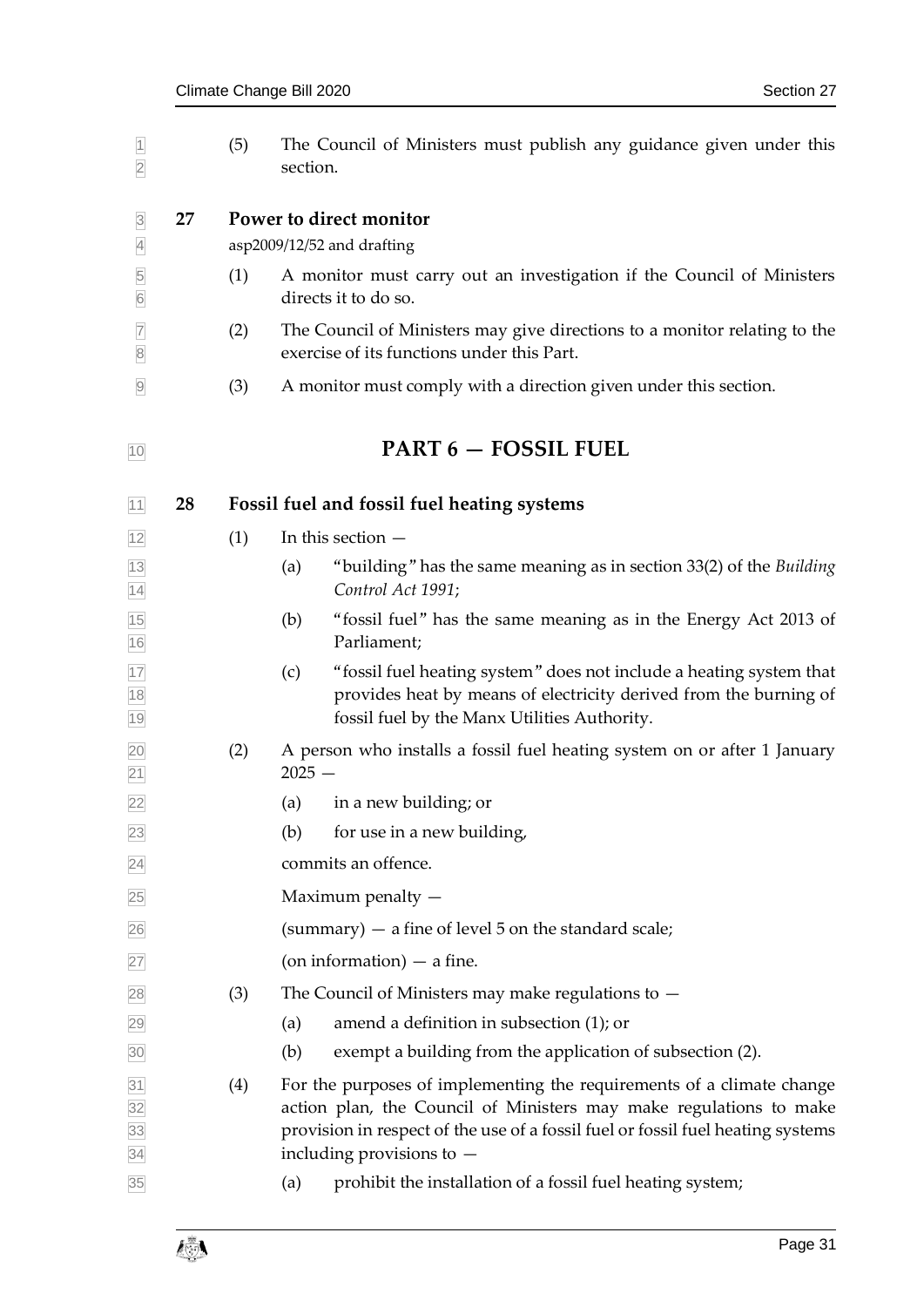- (b) prohibit the replacement of a heating system with a fossil fuel heating system;
- (c) prohibit the installation of a fossil fuel heating system in a building other than a building to which subsection (2) applies;
- (d) prohibit or regulate the production, supply, acquisition or use of fossil fuel;
- 7 (e) regulate the price at which fossil fuel for heating systems may be sold; sold;
- (f) specify the work that is to be regarded as installation of a fossil fuel heating system;
- $|11|$  (g) specify the work that is to be regarded as a replacement of a fossil fuel heating system;
- (h) specify the parts of a heating system that are to be regarded as a fossil fuel heating system;
- (i) specify a building in respect of which the regulations do not apply;
- (j) exempt the Manx Utilities Authority from the application of any provisions made under regulations.
- (5) When conducting a public consultation under section [35](#page-37-1) in respect of proposals for regulations under this section, the Council of Ministers must also consult with organisations in the Island appearing to it to represent  $\sqrt{21}$  those who will be affected by the regulations, including both consumers and suppliers of fossil fuel or heating systems using fossil fuel, and such other organisations as it thinks appropriate.

## <span id="page-31-1"></span><span id="page-31-0"></span>**PART 7 — REGULATION OF SINGLE USE PLASTICS**

### **29 Regulation of single use plastics**

- (1) The Department may make regulations —
- (a) prohibiting or restricting the manufacture, supply, distribution, use, sale, trade or disposal of specified plastics;
- (b) enabling charges to be imposed for the supply of specified plastics;
- (c) making provision for the appointment of a person or body to administer charges in respect of plastics or impose duties on them;
- (d) requiring records to be kept relating to a charge and to supply the records in a specified form to a specified person.
- $\overline{34}$  (2) Regulations may specify  $-$
- (a) plastics that are exempt from the application of the regulations;
- (b) persons who are exempt from the prohibitions or restrictions.
- (3) Regulations may provide for enforcement powers and for the appointment of persons to enforce any provision of the regulations.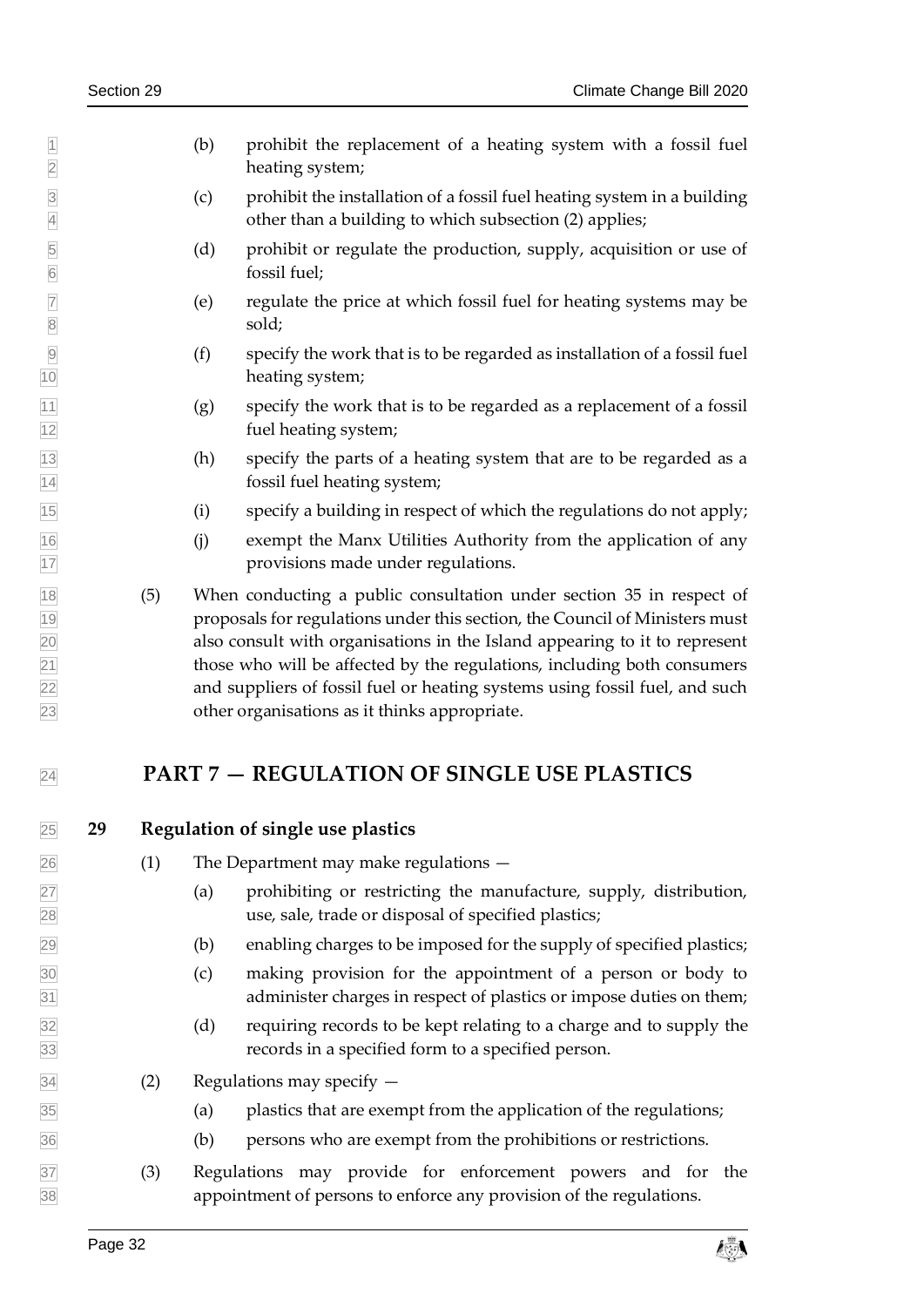<span id="page-32-2"></span><span id="page-32-1"></span><span id="page-32-0"></span>

| $\overline{1}$                                   |    |     | <b>PART 8 - REGULATIONS</b>                                                                                                                                                                                                                                                                                                          |
|--------------------------------------------------|----|-----|--------------------------------------------------------------------------------------------------------------------------------------------------------------------------------------------------------------------------------------------------------------------------------------------------------------------------------------|
| $\overline{2}$                                   | 30 |     | <b>Regulations and Orders: general</b>                                                                                                                                                                                                                                                                                               |
| $\overline{3}$<br>$\frac{4}{5}$<br>$\frac{6}{7}$ |    | (1) | Any power conferred by this Act on the Council of Ministers or the<br>Department to make regulations or orders includes power to make such<br>consequential, incidental, supplementary, transitory, transitional or<br>saving provision as the Council of Ministers or the Department, as the case<br>may be, considers appropriate. |
| $\begin{array}{c c} 8 \\ 9 \end{array}$          |    | (2) | Regulations or orders under this Act may modify any enactment<br>(including this Act).                                                                                                                                                                                                                                               |
| 10<br>11                                         |    | (3) | Regulations or orders may create offences, provided that the penalty upon<br>conviction of a person of an offence must not exceed -                                                                                                                                                                                                  |
| 12                                               |    |     | on summary conviction, a fine of level 5 on the standard scale; and<br>(a)                                                                                                                                                                                                                                                           |
| $13$                                             |    |     | (b)<br>on conviction on information, a fine.                                                                                                                                                                                                                                                                                         |
| $\frac{14}{15}$<br>16                            |    | (4) | The procedure in section 30 ("approval required") of the Legislation Act<br>2015 applies in relation to the making of regulations or orders under this<br>Act (except an order under section 2).                                                                                                                                     |
| 17<br>$\frac{18}{1}$<br>19                       |    | (5) | Regulations or orders under this Act may enable the Council of Ministers<br>or the Department, or such other person as may be specified in the<br>regulations or order, to issue a direction or guidance to a person.                                                                                                                |
| 20                                               |    | (6) | The power to make regulations or an order is subject to section 35.                                                                                                                                                                                                                                                                  |
| 21                                               | 31 |     | Application of legislation of the United Kingdom to the Isle of Man                                                                                                                                                                                                                                                                  |
| $\frac{22}{23}$ $\frac{23}{24}$<br>25            |    | (1) | The Council of Ministers or the Department may by order apply to the<br>Island as part of the law of the Island, subject to such exceptions,<br>adaptations and modifications as may be specified in the order, any<br>legislation of the United Kingdom to which this section applies.                                              |
| 26<br>27<br>28<br>29<br>30                       |    | (2) | An order under this section may include provision repealing or amending<br>any provision of any enactment (other than this section) which is<br>inconsistent with, or is unnecessary or requires modification in<br>consequence of any legislation of the United Kingdom applied to the<br>Island by the order.                      |
| 31                                               |    | (3) | This section applies to the following legislation of the United Kingdom $-$                                                                                                                                                                                                                                                          |
| 32                                               |    |     | the Environmental Protection Act 1990;<br>(a)                                                                                                                                                                                                                                                                                        |
| 33                                               |    |     | (b)<br>the Environment Act 1995;                                                                                                                                                                                                                                                                                                     |
| 34                                               |    |     | the Clean Air Act 1993;<br>(c)                                                                                                                                                                                                                                                                                                       |
| 35<br>36<br>37<br>38                             |    |     | (d)<br>any provision of an Act of Parliament, or of any instrument of a<br>legislative character made under an Act of Parliament, amending<br>or varying, directly or indirectly, any of the Acts of Parliament<br>mentioned in paragraphs (a) to (c);                                                                               |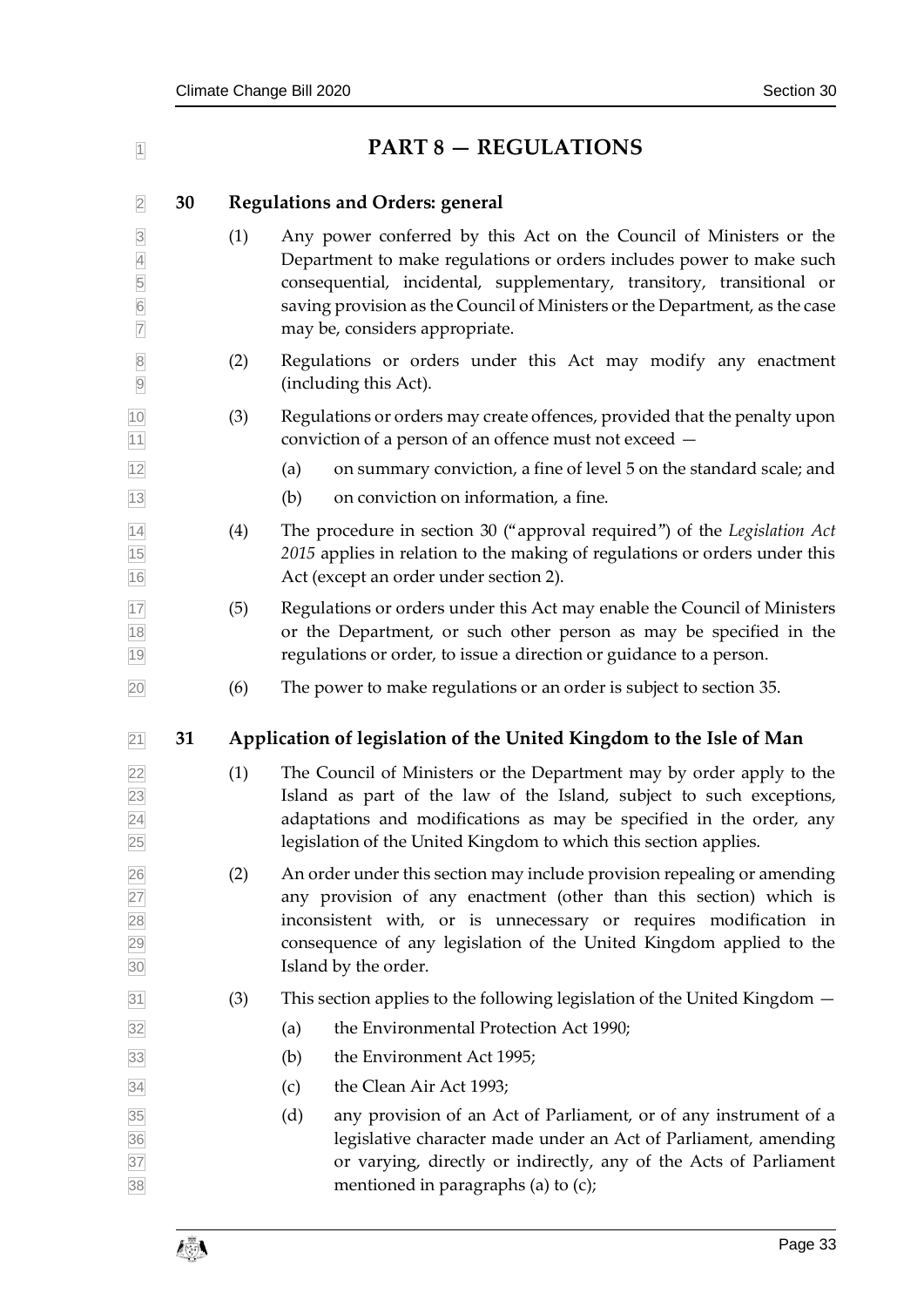- (e) any instrument of a legislative character made or having effect as if made under any of the Acts of Parliament mentioned in paragraphs  $\boxed{3}$  (a) to (c);
- (f) any provision of —
- (i) an Act of Parliament or an Act of the Scottish Parliament; or
- (ii) any instrument of a legislative character made under an Act of Parliament or an Act of the Scottish Parliament,

8 which relates, directly or indirectly, to enabling climate change<br>action or mitigating potentially negative consequences arising from action or mitigating potentially negative consequences arising from climate change action.

 $\overline{11}$  (4) An order made under this section must have annexed to it a text of the instrument applied by the order, incorporating the exceptions, adaptations and modifications specified in the order.

### <span id="page-33-0"></span>**32 Powers of entry**

- (1) The Department may authorise a person ("authorised officer") for the purposes of taking any enforcement action required under section [28](#page-30-1) or under any regulations or order under this Act.
- (2) Regulations or an order made under this Act may enable an authorised officer to enter premises where the authorised officer has reasonable grounds for suspecting that an offence has been committed or there has been any other contravention of the regulations, order or Act, as the case may be.
- (3) An authorised officer, upon producing, if so required, some duly authenticated document showing the officer's authority, has a right at all reasonable hours —
- (a) to enter any premises for the purpose of ascertaining whether there is or has been on the premises any contravention of section [28](#page-30-1) or a provision of regulations or an order under this Act; and
- (b) to enter any business premises for the purpose of ascertaining whether there is on the premises any evidence of any contravention of any of such provisions.
- (4) Admission to any premises used only as a private dwelling-house may not be demanded as of right unless 24 hours' notice of the intended entry has been given to the occupier.
- (5) If a justice of the peace, on sworn information in writing, is satisfied that there is reasonable ground for entry into any premises for any such purpose as is mentioned in subsection (3) and either —
- (a) that admission to the premises has been refused, or a refusal is anticipated, and that notice of the intention to apply for a warrant has been given to the occupier; or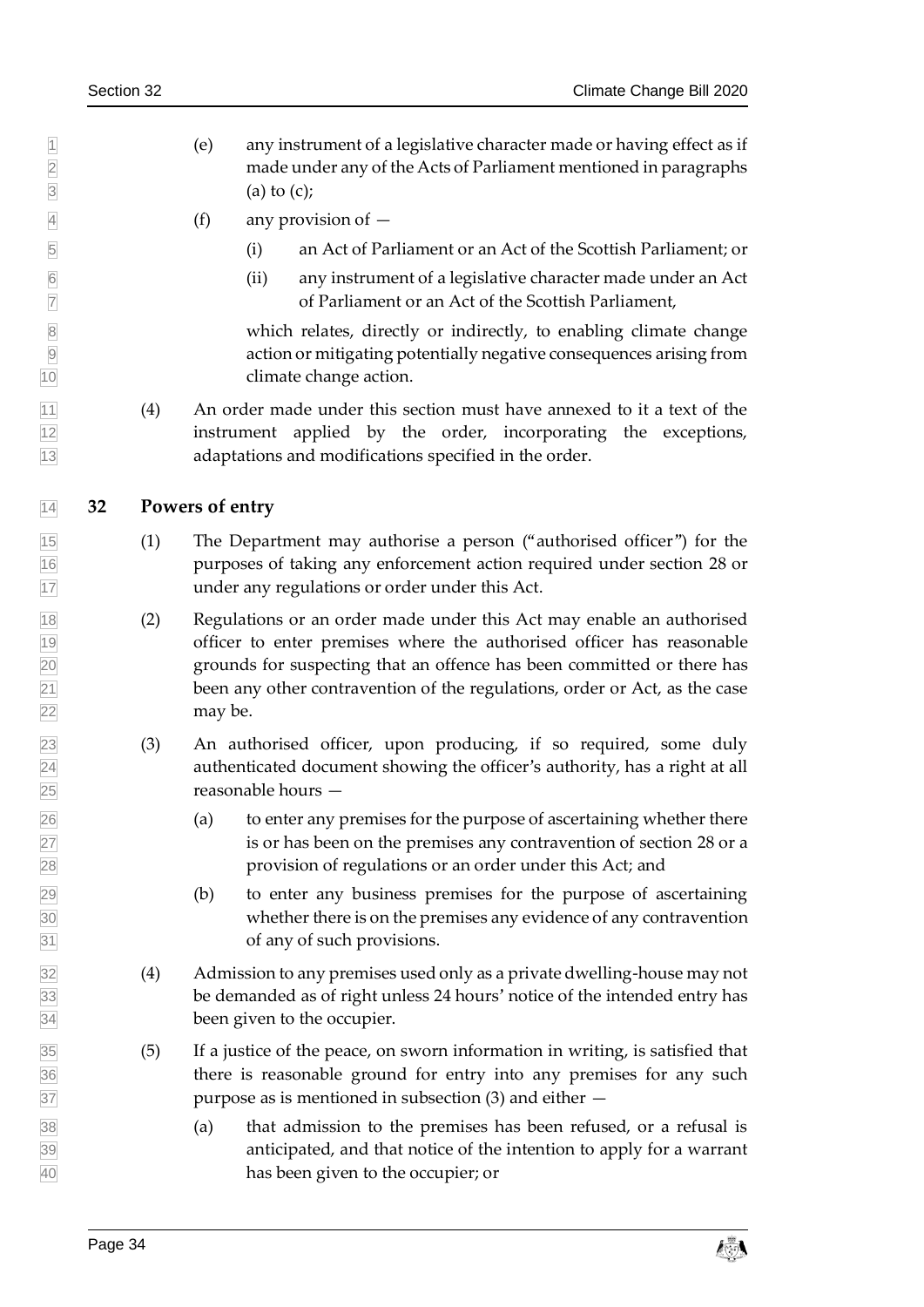| $\overline{1}$<br>$\overline{2}$<br>$\overline{3}$<br>$\overline{4}$ |      | (b)<br>that an application for admission, or the giving of such a notice,<br>would defeat the object of the entry, or that the case is one of<br>urgency, or that the premises are unoccupied or the occupier<br>temporarily absent,                                                                                                                                                          |
|----------------------------------------------------------------------|------|-----------------------------------------------------------------------------------------------------------------------------------------------------------------------------------------------------------------------------------------------------------------------------------------------------------------------------------------------------------------------------------------------|
| 5<br>$\overline{6}$                                                  |      | the justice may by warrant signed by the justice authorise the authorised<br>officer to enter the premises, if need be by reasonable force.                                                                                                                                                                                                                                                   |
| $\overline{7}$<br>$\overline{8}$                                     | (6)  | Every warrant granted under this section continues in force for a period<br>of one month.                                                                                                                                                                                                                                                                                                     |
| $\overline{9}$<br>10<br>11<br>$\frac{12}{13}$<br>14                  | (7)  | An authorised officer entering any premises by virtue of this section, or of<br>a warrant issued under it, may take with him or her such other persons as<br>that authorised officer considers necessary, and on leaving any<br>unoccupied premises which the authorised officer has entered must leave<br>them as effectively secured against unauthorised entry as he or she found<br>them. |
| 15<br>$\frac{16}{17}$<br>18<br>19                                    | (8)  | An authorised officer entering premises by virtue of this section, or of a<br>warrant issued under it, may inspect any records (in whatever form they<br>are held) relating to a matter under the Act, or any regulations or order<br>made under it, and, where any such records are kept by means of a<br>computer -                                                                         |
| $\overline{20}$<br>$\frac{21}{22}$                                   |      | may have access to, and inspect and check the operation of, any<br>(a)<br>computer and any associated apparatus or material which is or has<br>been in use in connection with the records; and                                                                                                                                                                                                |
| 23<br>$\overline{24}$<br>25                                          |      | may require any person having charge of, or otherwise concerned<br>(b)<br>with the operation of, the computer, apparatus or material to afford<br>the officer such assistance as he or she may reasonably require.                                                                                                                                                                            |
| 26<br>27                                                             | (9)  | An authorised officer exercising any power conferred by subsection (8)<br>$may -$                                                                                                                                                                                                                                                                                                             |
| 28 <br>29<br>30 <sup>2</sup>                                         |      | seize and detain any records which the officer has reason to believe<br>(a)<br>may be required as evidence in proceedings under any of the<br>provisions of this Act or of regulations or orders made under it; and                                                                                                                                                                           |
| 31<br>32<br>33                                                       |      | where the records are kept by means of a computer, may require<br>(b)<br>the records to be produced in a form in which they may be taken<br>away.                                                                                                                                                                                                                                             |
| 34<br>35<br>36<br>37<br>38                                           | (10) | If any person who enters any premises by virtue of this section, or of a<br>warrant issued under it, discloses to any person any information obtained<br>by that person in the premises with regard to any trade secret, he or she is<br>guilty of an offence, unless the disclosure was made in the performance of<br>his or her duty.                                                       |
| 39                                                                   |      | Maximum penalty -                                                                                                                                                                                                                                                                                                                                                                             |
| 40                                                                   |      | (summary) $-$ a fine of level 5 on the standard scale;                                                                                                                                                                                                                                                                                                                                        |
| 41                                                                   |      | (on information) $-$ a fine.                                                                                                                                                                                                                                                                                                                                                                  |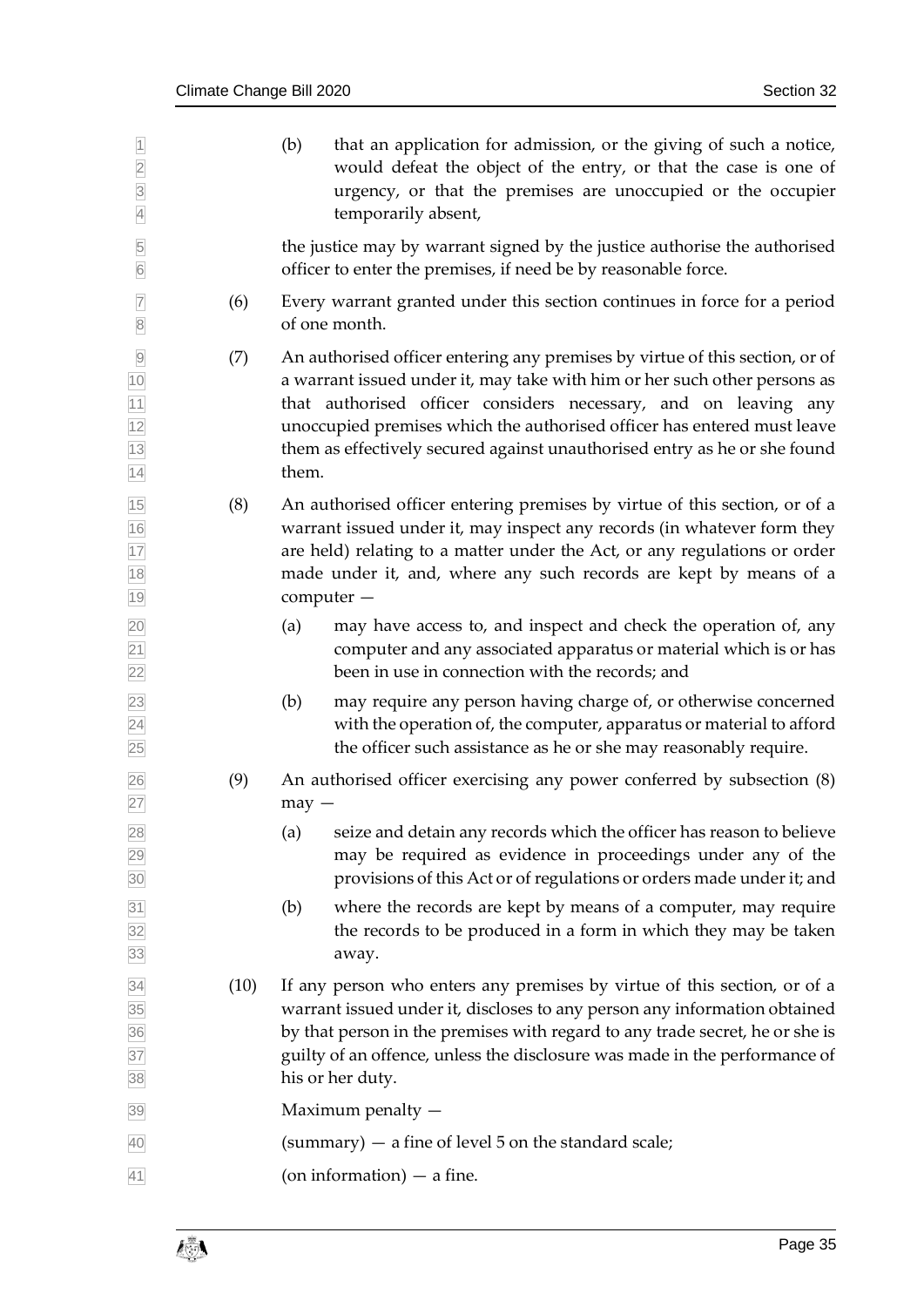### <span id="page-35-0"></span>**33 Regulations and Orders: fixed penalties**

- 2 (1) Regulations or an order made under this Act may make provision conferring on such person (an "administrator") as may be specified in the conferring on such person (an "administrator") as may be specified in the 4 regulations or order the power by notice to impose a fixed monetary<br>penalty (which may be a variable fixed penalty) on a person who breaches penalty (which may be a variable fixed penalty) on a person who breaches the regulation or order (as the case may be).
- $\overline{7}$  (2) Regulations or an order may only confer such a power in relation to a case where the administrator is satisfied on the balance of probabilities that the breach has occurred.
- (3) For the purposes of this section a "fixed monetary penalty" is a requirement to pay to an administrator a penalty of an amount specified in or determined in accordance with the regulations or order (as the case may be).
- (4) Regulations or an order may not provide for the imposition of a fixed monetary penalty in excess of the amount of a fine of level 5 on the 16 standard scale.
- (5) Where an administrator proposes to impose a fixed monetary penalty on a person, the administrator must serve on that person a notice of what is proposed (a "notice of intent") that complies with subsection (6).
- (6) The notice of intent may offer the person the opportunity to discharge the person's liability for the fixed monetary penalty by payment of a specified sum (which must be less than or equal to the amount of the penalty) within a specified period.
- $\boxed{24}$  (7) If the person does not so discharge liability  $-$
- $\sqrt{25}$  (a) the person may make written representations and objections to the administrator in relation to the proposed imposition of the fixed monetary penalty within a specified period; and
- (b) the administrator must at the end of the period for making representations and objections decide whether to impose the fixed monetary penalty.
- (8) Where the administrator decides to impose the fixed monetary penalty, the notice imposing it ("the final notice") must include information as to  $-$
- (a) the grounds for imposing the penalty;
- (b) how payment may be made;
- (c) the period within which payment must be made;
- $\overline{37}$  (d) any early payment discounts or late payment penalties;
- (e) rights of appeal and the grounds on which a person may appeal specified in subsection (9); and
- (f) the consequences of non-payment.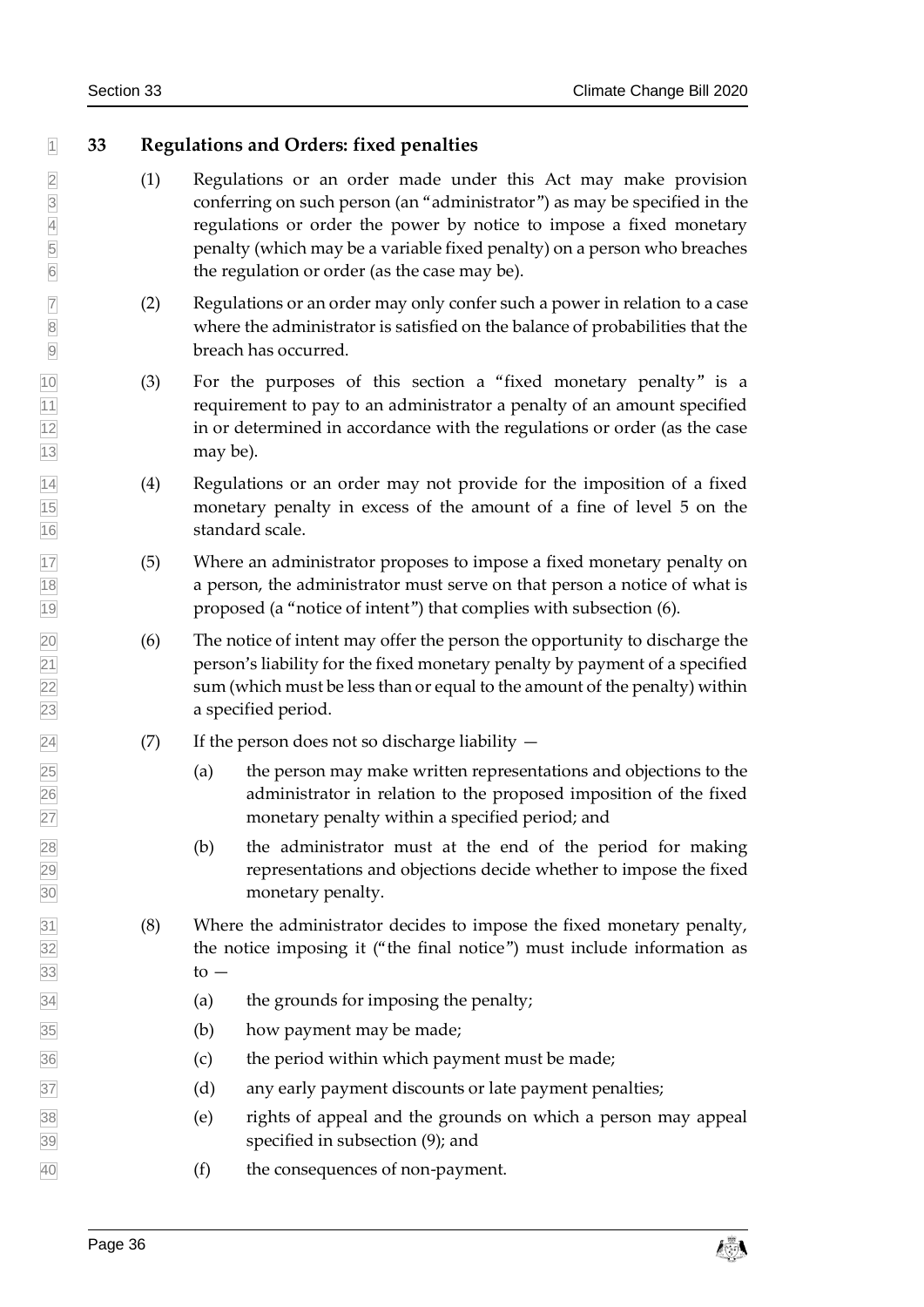<span id="page-36-1"></span><span id="page-36-0"></span>

| $\overline{1}$<br>$\overline{2}$                    |    | (9)  |     | For the purposes of subsection $(8)(e)$ the grounds on which a person may<br>appeal against a decision of the administrator include the following -                                                                                               |
|-----------------------------------------------------|----|------|-----|---------------------------------------------------------------------------------------------------------------------------------------------------------------------------------------------------------------------------------------------------|
| $\overline{3}$                                      |    |      | (a) | that the decision was based on an error of fact;                                                                                                                                                                                                  |
| $\overline{4}$                                      |    |      | (b) | that the decision was wrong in law;                                                                                                                                                                                                               |
| 5                                                   |    |      | (c) | that the decision was unreasonable.                                                                                                                                                                                                               |
| $6\overline{6}$<br>$\overline{7}$<br>$\overline{8}$ |    | (10) |     | If regulations or an order confer power on an administrator to require a<br>person to pay a fixed monetary penalty or a variable monetary penalty,<br>the regulations or order (as the case may be) may include provision $-$                     |
| $\overline{9}$                                      |    |      | (a) | for early payment discounts;                                                                                                                                                                                                                      |
| $\frac{10}{11}$<br>$\frac{11}{12}$                  |    |      | (b) | for the payment of interest or other financial penalties for late<br>payment of the penalty, such interest or other financial penalties<br>not in total to exceed the amount of that penalty;                                                     |
| 13                                                  |    |      | (c) | for enforcement of the penalty.                                                                                                                                                                                                                   |
| 14                                                  |    | (11) |     | Provision under sub-paragraph (10)(c) may include -                                                                                                                                                                                               |
| $\frac{15}{16}$                                     |    |      | (a) | provision for the administrator to recover the penalty, and any<br>interest or other financial penalty for late payment, as a civil debt;                                                                                                         |
| 17<br>18<br>19                                      |    |      | (b) | provision for the penalty, and any interest or other financial<br>penalty for late payment to be recoverable, on the order of a court,<br>as if payable under a court order.                                                                      |
| $\frac{20}{21}$                                     |    | (12) |     | The regulations or order may not provide for the making of an appeal<br>other than to a court of summary jurisdiction.                                                                                                                            |
| 22<br>23<br>24<br>25                                |    | (13) |     | If the regulations or order make provision for an appeal in relation to the<br>imposition of any requirement or service of any notice, they may include<br>provision suspending the requirement or notice pending determination of<br>the appeal. |
| 26<br>27                                            |    | (14) |     | Any monetary penalty received under regulations or an order made under<br>this section forms part of the General Revenue.                                                                                                                         |
| 28                                                  |    |      |     | <b>PART 9 - MISCELLANEOUS</b>                                                                                                                                                                                                                     |
| 29                                                  | 34 |      |     | <b>Exercise of duties by Council of Ministers</b>                                                                                                                                                                                                 |
| $\frac{30}{31}$                                     |    |      |     | The Council of Ministers, in exercising the functions conferred on it by this Act,<br>must do so in a way that -                                                                                                                                  |
| 32<br>33                                            |    |      | (a) | contributes to sustainable development, including the achievement<br>of the United Nations sustainable development goals;                                                                                                                         |
|                                                     |    |      | (b) | supports the just transition principles and the climate justice<br>principle; and                                                                                                                                                                 |
| 34<br>35<br>36<br>37                                |    |      | (c) | protects and enhances biodiversity, ecosystems and ecosystem<br>services.                                                                                                                                                                         |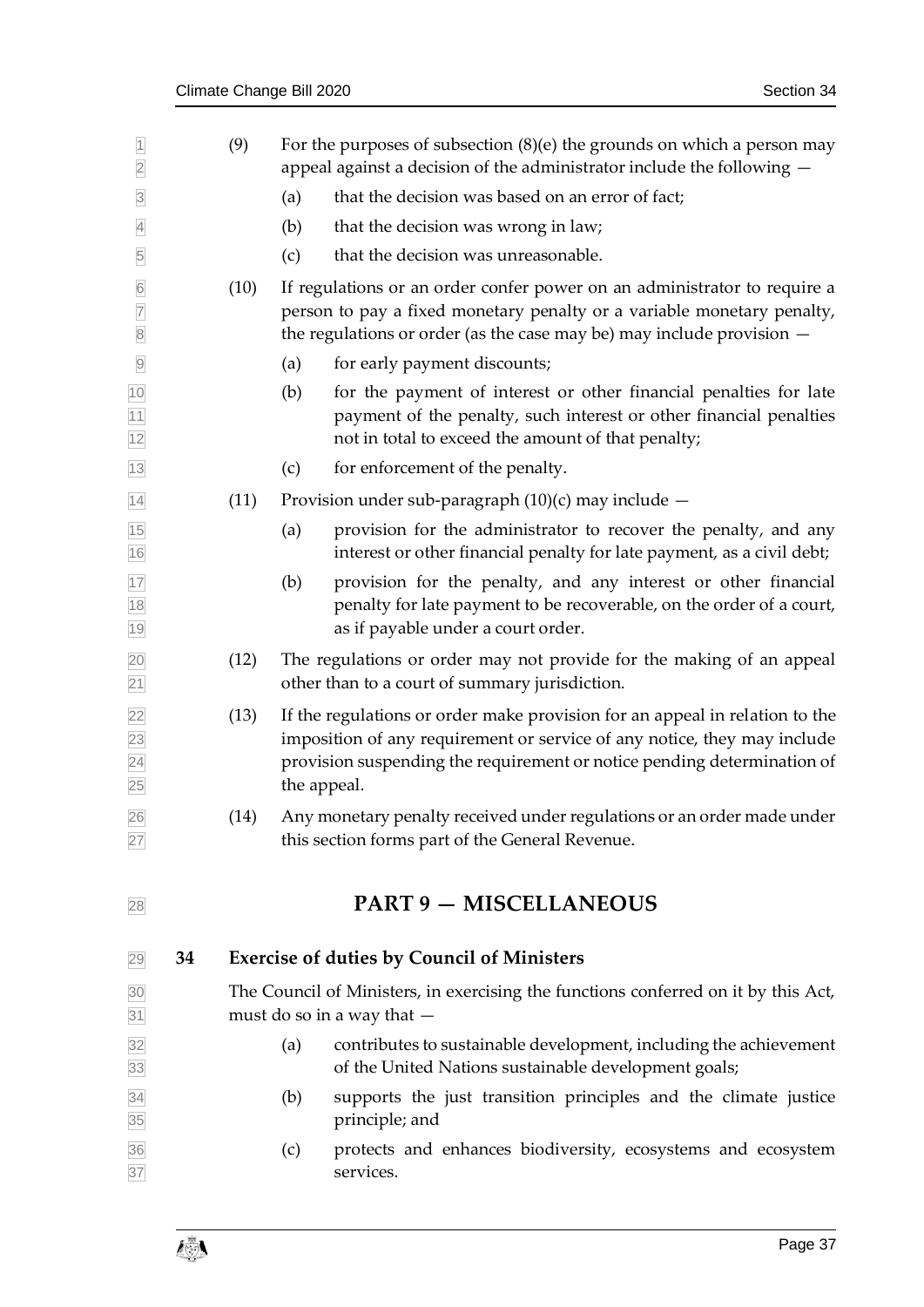### <span id="page-37-1"></span>**35 Consultation**

 Except as otherwise provided in this Act, before exercising any power to make regulations or an order under this Act, the Council of Ministers, or the Department, as the case may be, must consult —

- (a) every person to whom the regulations or order relate, or person 6 appearing to the Council of Ministers or the Department, as the case may be, to represent such person; and case may be, to represent such person; and
- (b) any other person that the Council of Ministers or the Department, as the case may be, considers appropriate.

#### <span id="page-37-2"></span>**36 Climate impact assessments**

- (1) The Council of Ministers must make regulations, by no later than 31 December 2023, to require climate impact assessments to be prepared in accordance with the requirements set out in the regulations.
- $\sqrt{14}$  (2) Regulations under subsection (1) may include any of the following  $-$
- (a) require public bodies to prepare a climate impact assessment;
- (b) specify the circumstances when a climate impact assessment must **17** or need not be prepared by a public body;
- (c) specify the matters that must be considered or assessed when preparing a climate impact assessment, including an explanation of how an activity is expected to directly or indirectly contribute to achieving a reduction in emissions;
- (d) specify the contents of a climate impact assessment;
- (e) specify the information that must be published after a climate impact assessment has been prepared, and the manner and timing of publication; or
- (f) require a public body to take a climate impact assessment into account when approving a policy or change in policy, making a decision on a procurement matter or making any other decision.

<span id="page-37-0"></span>**37 Amendments to enactments**

The Schedule (amendments to enactments) has effect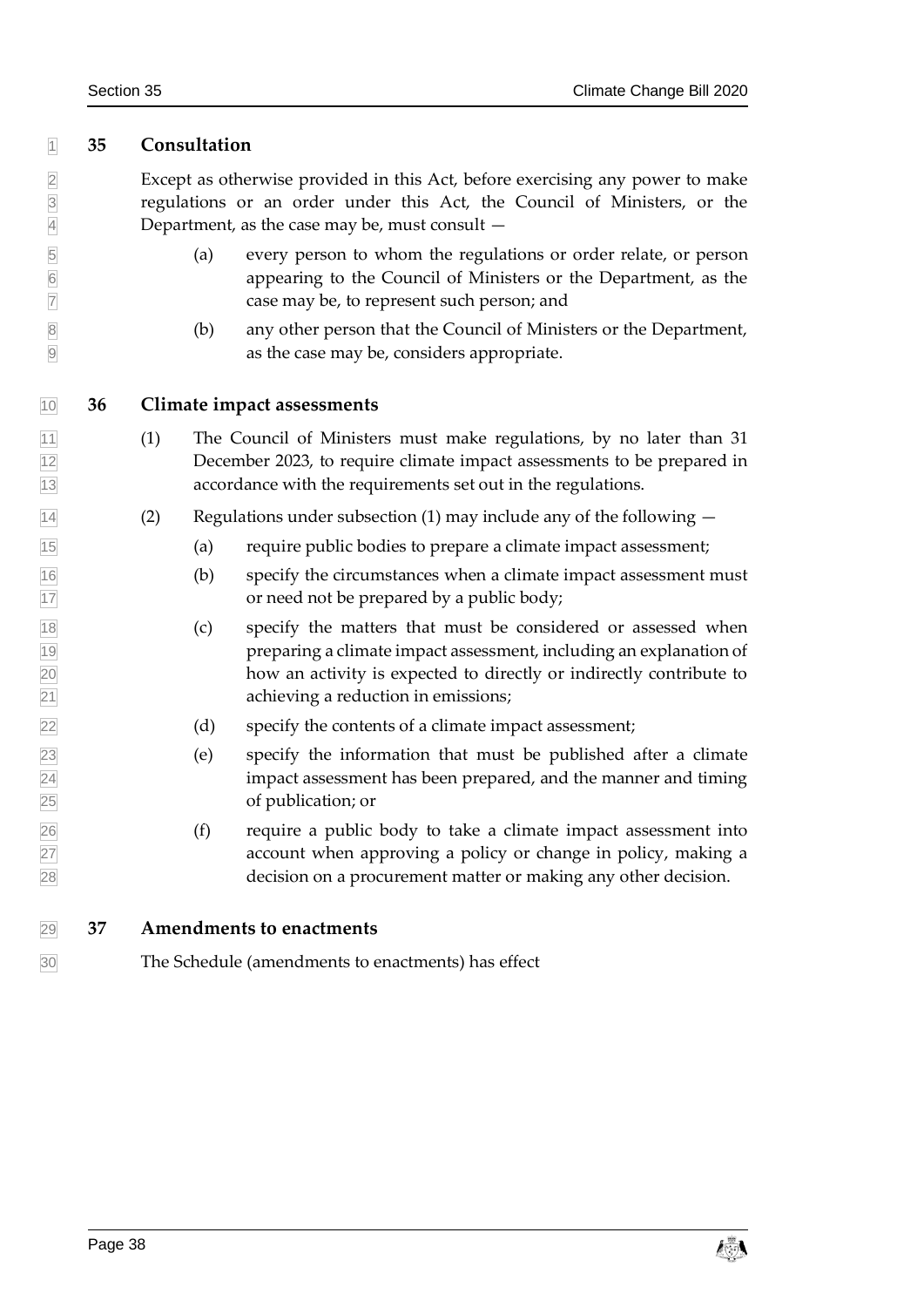<span id="page-38-2"></span><span id="page-38-1"></span><span id="page-38-0"></span>

| $\overline{1}$                   | <b>SCHEDULE</b> |                                 |                                                                                                                                                                                                                                                                                                                                          |  |  |  |  |  |  |
|----------------------------------|-----------------|---------------------------------|------------------------------------------------------------------------------------------------------------------------------------------------------------------------------------------------------------------------------------------------------------------------------------------------------------------------------------------|--|--|--|--|--|--|
| $\overline{2}$                   |                 | <b>AMENDMENTS TO ENACTMENTS</b> |                                                                                                                                                                                                                                                                                                                                          |  |  |  |  |  |  |
| $\overline{\mathbf{3}}$          |                 |                                 | [Section 37]                                                                                                                                                                                                                                                                                                                             |  |  |  |  |  |  |
| $\mathbf{1}$<br>$\overline{4}$   |                 |                                 | <b>Forestry Act 1984 amended</b>                                                                                                                                                                                                                                                                                                         |  |  |  |  |  |  |
| 5                                |                 |                                 | In the Forestry Act $1984$ $-$                                                                                                                                                                                                                                                                                                           |  |  |  |  |  |  |
| $6\overline{6}$<br>$\frac{7}{8}$ |                 | (a)                             | in sections $2(2)$ (powers of entry etc.), $5(3)(a)$ (forestry covenants)<br>and paragraph 1(3) of Schedule 2 (settled land), after "his" insert<br>"or her";                                                                                                                                                                            |  |  |  |  |  |  |
| $\frac{9}{10}$                   |                 | (b)                             | in section $2(3)$ for "£1,000" substitute "level 3 on the standard<br>scale";                                                                                                                                                                                                                                                            |  |  |  |  |  |  |
| $\frac{11}{12}$                  |                 | (c)                             | in section $7(4)$ (byelaws) for "£2,500" substitute "level 4 on the<br>standard scale";                                                                                                                                                                                                                                                  |  |  |  |  |  |  |
| $13$                             |                 | (d)                             | for the Part headed "Turbaries" substitute -                                                                                                                                                                                                                                                                                             |  |  |  |  |  |  |
| 14                               |                 |                                 | "Peatland                                                                                                                                                                                                                                                                                                                                |  |  |  |  |  |  |
| 15                               | 8               |                                 | <b>Registration of peatland</b>                                                                                                                                                                                                                                                                                                          |  |  |  |  |  |  |
| $\frac{16}{17}$                  |                 | (1)                             | The Department must establish and maintain a register of peatland<br>areas.                                                                                                                                                                                                                                                              |  |  |  |  |  |  |
| $\frac{18}{19}$                  |                 | (2)                             | The Department may keep the register in any form it considers<br>appropriate, including in electronic form.                                                                                                                                                                                                                              |  |  |  |  |  |  |
| $\frac{20}{21}$                  |                 | (3)                             | The register must include a map on which the location of all<br>registered peatland areas must be indicated.                                                                                                                                                                                                                             |  |  |  |  |  |  |
| 22<br>23<br>24<br>25<br>26       |                 | (4)                             | The Department must allow any person to inspect the register at its<br>offices free of charge during normal office hours and to take a copy<br>of any entry contained in the register, and of any relevant extract<br>from the map referred to in subsection (3), at such reasonable<br>charge (if any) as the Department may determine. |  |  |  |  |  |  |
| 27                               | <b>8A</b>       |                                 | Registration considerations and reviews                                                                                                                                                                                                                                                                                                  |  |  |  |  |  |  |
| 28                               |                 | (1)                             | The Department may register any peatland area in the Island.                                                                                                                                                                                                                                                                             |  |  |  |  |  |  |
| 29                               |                 | (2)                             | The power of the Department to register peatland incudes -                                                                                                                                                                                                                                                                               |  |  |  |  |  |  |
| $\frac{30}{31}$                  |                 |                                 | the power to include in the register the peatland belonging<br>(a)<br>to the Department; and                                                                                                                                                                                                                                             |  |  |  |  |  |  |
| 32<br>33                         |                 |                                 | (b)<br>the power to amend or delete any particulars in the register<br>in such manner as the Department considers appropriate.                                                                                                                                                                                                           |  |  |  |  |  |  |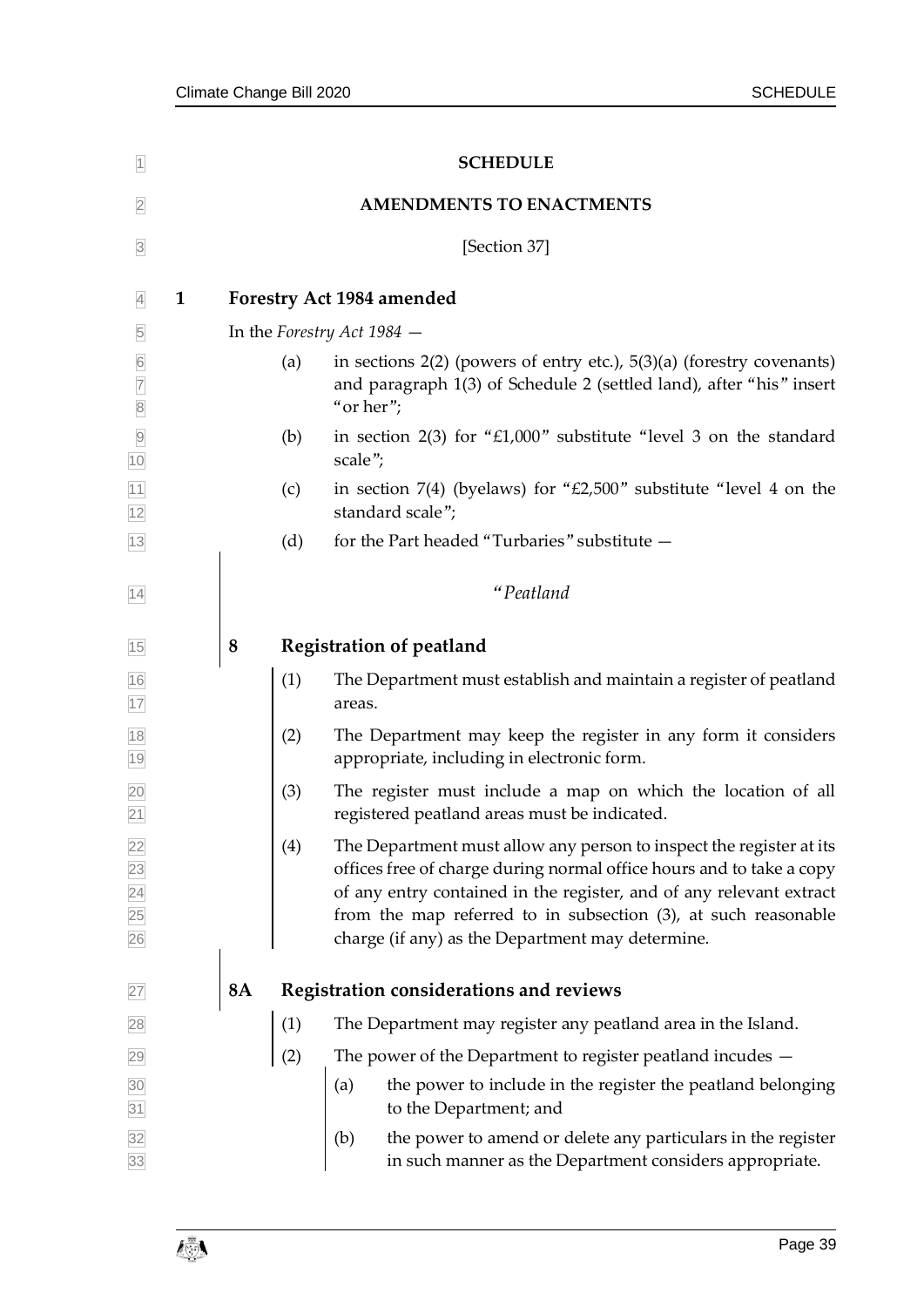- 1 (3) When considering whether to register a peatland area, the 2 Department —
- 3 (a) must consult the Wildlife Committee on the proposed 4 registration;
- 5 (b) must be reasonably satisfied on the advice of the Wildlife Committee that the peatland is capable of being used for the 6 Committee that the peatland is capable of being used for the **7 purpose of carbon sequestration if it is adequately** 8 maintained; and
- 9 (c) may take into account such other considerations as appear 10 to the Department to be in the interests of good peatland 11 management.
- $\begin{bmatrix} 12 \\ 4 \end{bmatrix}$  As soon as practicable after particulars of any peatland have been 13 entered on the register, or the particulars have been amended or 14 deleted, the Department must serve a notice (a "registration 15 notice") on the owner and the occupier of the land comprising the 16 peatland —
- $\vert$  (a) stating that such particulars have been entered, amended, or 18 deleted on the register;
- 19 (b) stating the consequences of the registration, and in 20 particular, the prohibition on disturbing registered 21 **peatland; and**
- $\vert$  (c) setting out the right of the owner or occupier to apply for a 23 review of the Department's decision.
- $\boxed{24}$  (5) The owner or occupier of the land, within 3 months of being served  $\boxed{25}$  the notice under subsection (4), may apply to the Department, in 26 such manner as may be specified in the notice, for a review to 27 restore, amend or delete the particulars of the peatland on the 28 register.
- $\boxed{29}$  (6) Upon a determination of a review under subsection (5) the 30 Department may confirm, restore, amend or delete the particulars 31 on the register made the subject of the review (a "review decision").

#### 32 **8B Disturbance of registered peatland areas prohibited**

- $\begin{bmatrix} 33 \end{bmatrix}$  (1) Any person who disturbs peatland in a registered peatland area 34 otherwise than in accordance with an authorisation granted by the  $\overline{35}$  Department under section 8C is guilty of an offence and is liable  $\overline{\phantom{a}}$
- $\begin{bmatrix} 36 \end{bmatrix}$  (a) on summary conviction to a fine not exceeding level 5 on the 37 standard scale; or
- $\begin{array}{|c|c|c|c|c|} \hline \end{array}$  (b) on conviction on information, to a fine.
- $\boxed{39}$  (2) In proceedings for an offence under this section it is a defence to 40 prove that —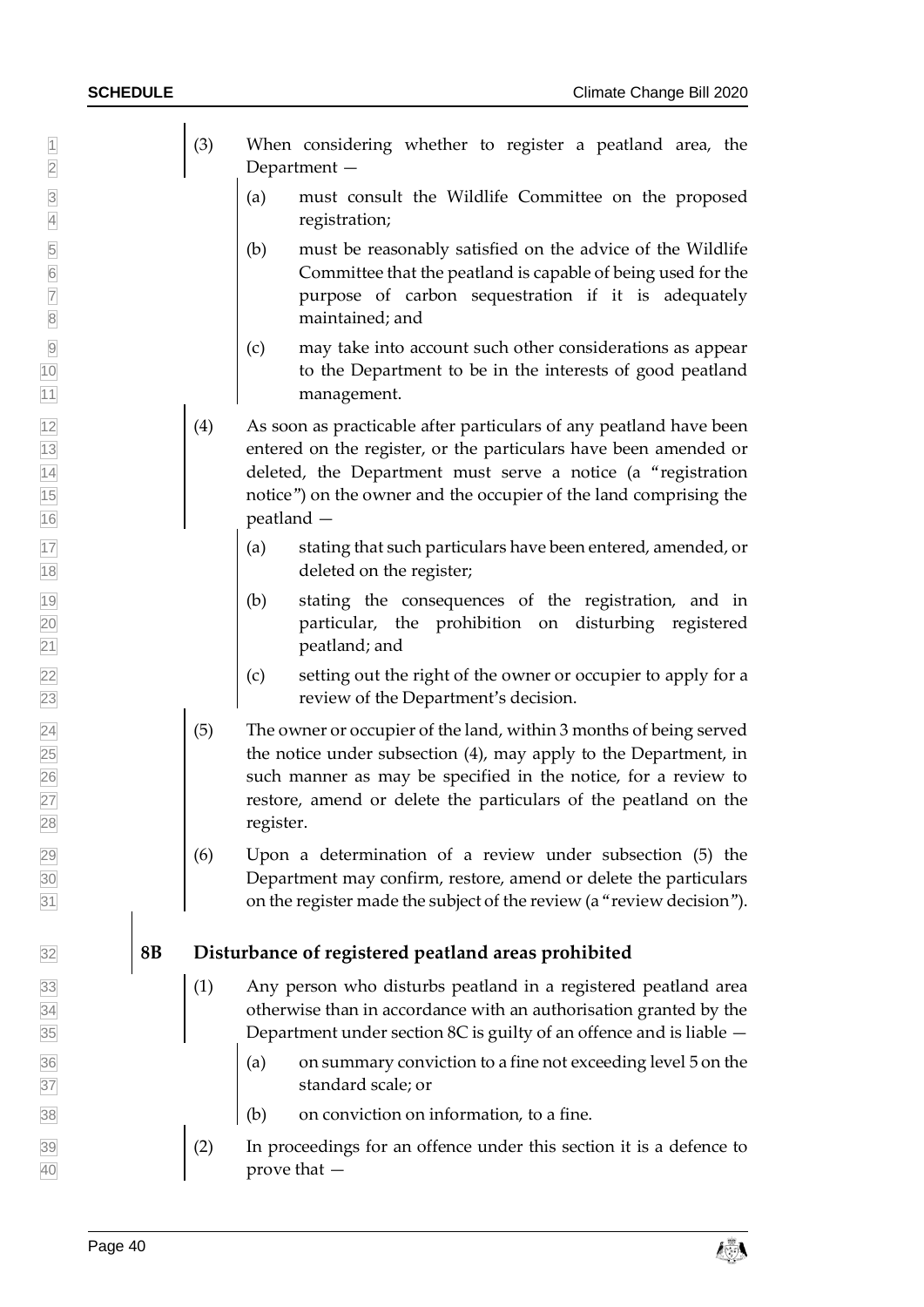| $\overline{2}$<br>$\overline{3}$                      |    |     | (a)           | the action in question was taken in the exercise of a right, or<br>in the performance of an obligation, conferred or imposed<br>by an enactment other than this Act;                                                                    |
|-------------------------------------------------------|----|-----|---------------|-----------------------------------------------------------------------------------------------------------------------------------------------------------------------------------------------------------------------------------------|
| $\overline{4}$<br>5                                   |    |     | (b)           | an emergency arose that resulted in the peat being<br>disturbed; or                                                                                                                                                                     |
| $6\overline{6}$<br>$\overline{7}$<br>$\overline{8}$   |    |     | (c)           | the person disturbing the peatland did so accidentally and<br>notified the Department of the disturbance as soon as<br>reasonably practicable after the disturbance.                                                                    |
| 10                                                    | 8C |     | peatland area | Application for authorisation to disturb peatland in registered                                                                                                                                                                         |
| $\frac{11}{12}$<br>$\frac{12}{13}$<br>$\frac{13}{14}$ |    | (1) |               | A person having such interest in a registered peatland area as<br>enables the person, with or without the consent of another to<br>disturb the peatland in that area may apply to the Department for<br>an authorisation to disturb it. |
| 15                                                    |    | (2) |               | On an application for an authorisation the Department may $-$                                                                                                                                                                           |
| $\frac{16}{17}$<br>$\frac{18}{18}$                    |    |     | (a)           | grant the authorisation subject to such conditions as the<br>Department may consider expedient in the interests of good<br>peatland management; or                                                                                      |
| 19                                                    |    |     | (b)           | refuse the authorisation.                                                                                                                                                                                                               |
| 20                                                    |    | (3) |               | An authorisation may be granted -                                                                                                                                                                                                       |
| $\overline{21}$                                       |    |     | (a)           | for the purpose of inspecting the land;                                                                                                                                                                                                 |
| <b>22</b>                                             |    |     | (b)           | for scientific or archaeological research;                                                                                                                                                                                              |
| $\boxed{23}$                                          |    |     | (c)           | for the repair or restoration of peatland;                                                                                                                                                                                              |
| $\overline{24}$<br>25                                 |    |     | (d)           | any other purpose that the Department may reasonably<br>permit.                                                                                                                                                                         |
| 26<br>27                                              |    | (4) |               | Before refusing an authorisation, or granting it subject to<br>conditions, the Department must -                                                                                                                                        |
| 28<br>29<br>30                                        |    |     | (a)           | consult such persons or bodies of persons as appear to it to<br>have special knowledge of, or interest in, the peatlands of<br>the Island;                                                                                              |
| $\overline{31}$                                       |    |     | (b)           | consider any written representations made by the applicant;                                                                                                                                                                             |
| 32<br>33<br>34<br>35                                  |    |     | (c)           | notify the applicant of its intentions and, if the applicant so<br>requests in writing, give the applicant an opportunity of<br>making oral representations to a person appointed by the<br>Department for that purpose; and            |
| 36<br>37<br>38                                        |    |     | (d)           | if the applicant makes representations in accordance with<br>paragraph (c), consider the report of the person so<br>appointed.                                                                                                          |
| 39<br>40                                              |    | (5) |               | Where the Department refuses an authorisation, it must notify the<br>applicant of its reasons for doing so.                                                                                                                             |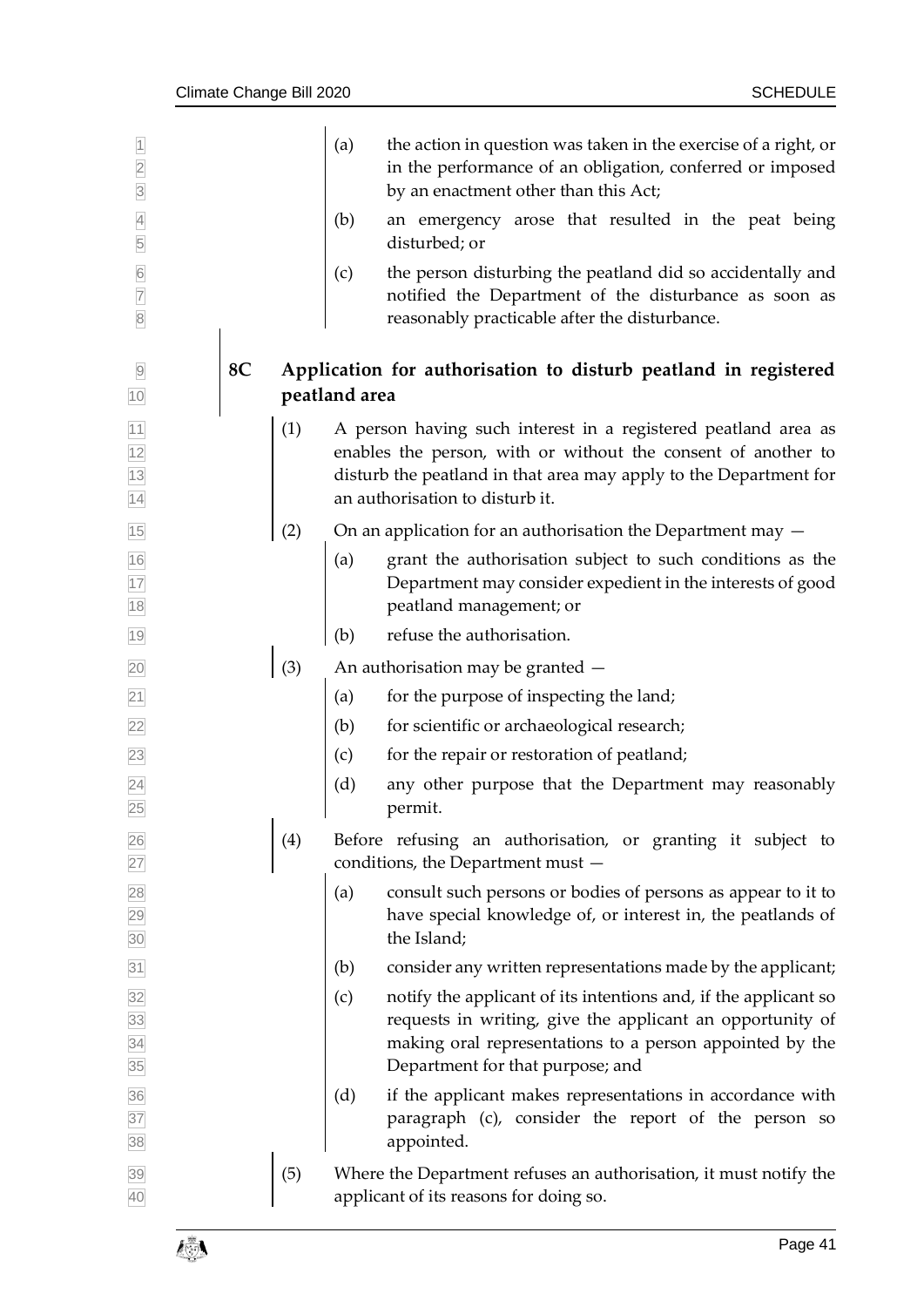$\boxed{1}$  (6) An authorisation —

- 2 (a) must be in writing;
- (b) must specify —
- $\vert$  (i) the registered peatland area to which it relates;
- (ii) the purpose for which the authorisation has been given; and
- $\frac{1}{10}$  (iii) the conditions subject to which it is granted; and
- $\vert$  (c) remains in force for such period as may be specified.
- (7) A condition subject to which an authorisation is granted remains in force until it is complied with, notwithstanding the expiry of the **period specified under subsection (6)(c).**
- $\vert$  (8) The Department must apply for an authorisation under this section if it wishes to disturb a peatland area not belonging to the Department or any other Department.

### **8D Action to prevent disturbance of peatland in registered peatland area**

- (1) Where it appears to the Department that —
- (a) a person intends to disturb peatland in a registered peatland area; and
- (b) an authorisation may be required in respect of that disturbance,

 the Department may serve on the person a stop notice in writing prohibiting the disturbance of such peatland until the stop notice is withdrawn or the expiration of 14 days beginning with the service of the notice, whichever is the sooner.

- 26 (2) Despite subsection (1), if it appears to the Department that  $-$
- $\begin{bmatrix} 27 \\ 2 \end{bmatrix}$  (a) a person intends to disturb any peatland in a registered peatland area;
- (b) an authorisation may be required in respect of that disturbance ; and
- $\boxed{31}$  (c) action under subsection (1) is unlikely to be effective,

 the Department may apply to the High Court for an injunction restraining the person or any other person specified in the application from so doing.

 $\boxed{35}$  (3) The Court may, on an application made under subsection (2) grant **an injunction or make such other order, on such terms, as it thinks just and expedient.**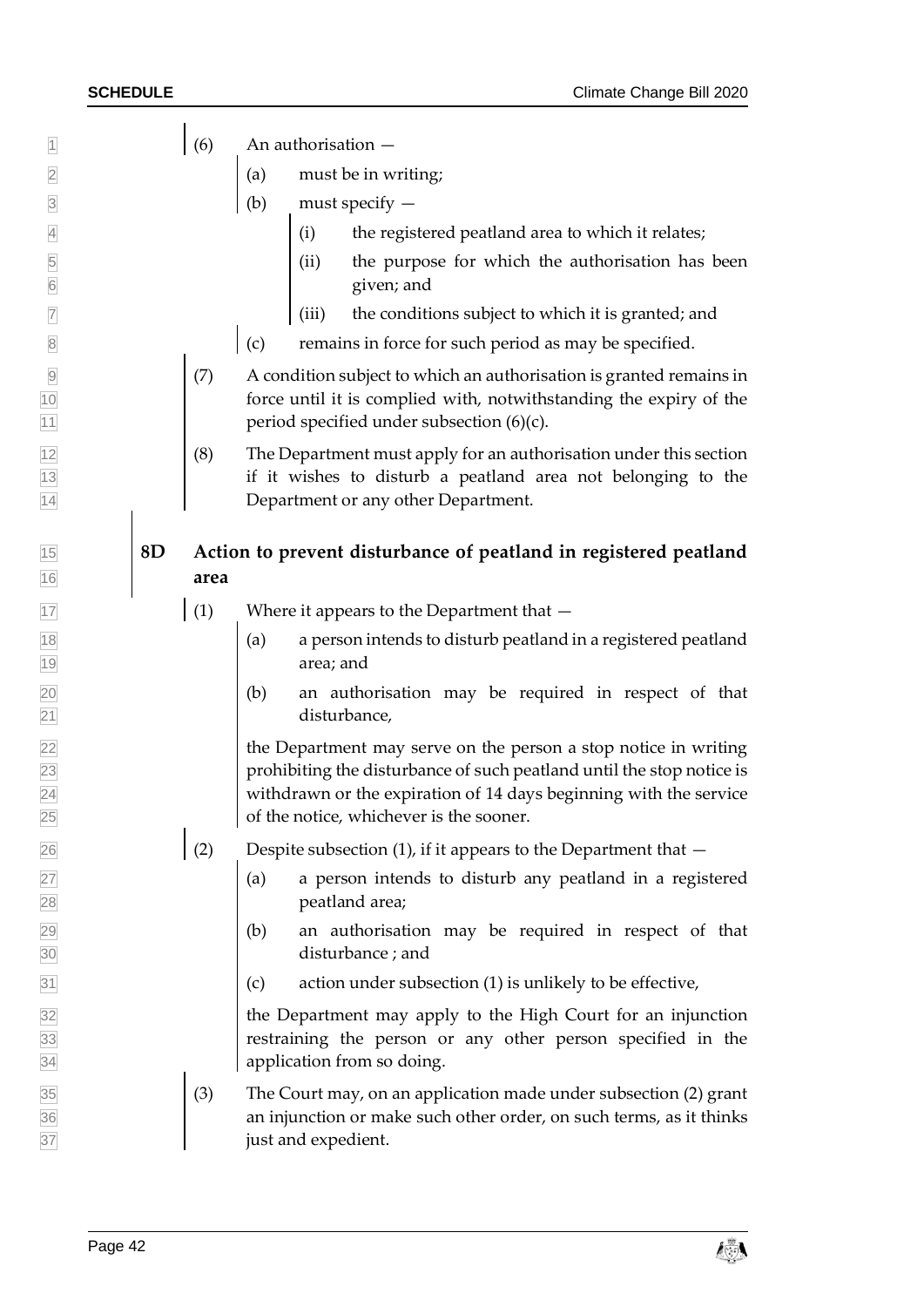| $\vert$ 1                                                                                                | <b>8E</b> |            |            | Restoration of disturbed peatland                                                                                                                                                                                                                                                                                                     |
|----------------------------------------------------------------------------------------------------------|-----------|------------|------------|---------------------------------------------------------------------------------------------------------------------------------------------------------------------------------------------------------------------------------------------------------------------------------------------------------------------------------------|
| $\overline{a}$<br>$\frac{3}{4}$<br>5<br>$6\overline{6}$                                                  |           | (1)        |            | Where any peatland in a registered peatland area has been<br>disturbed otherwise than in accordance with an authorisation, the<br>Department may serve on the occupier of, or any person having an<br>interest in, the registered peatland a rehabilitation notice<br>containing any of the requirements mentioned in subsection (4). |
| $\overline{7}$<br>$\begin{array}{c}\n 8 \\  \hline\n 9 \\  \hline\n 10\n \end{array}$<br>$\overline{11}$ |           | (2)        | liable $-$ | Without prejudice to section 8D, but subject to section 8F, if any<br>person on whom a rehabilitation notice has been served is in<br>contravention of the notice, or causes or permits another to be in<br>contravention of the notice, the person is guilty of an offence and                                                       |
| $\frac{12}{13}$                                                                                          |           |            | (a)        | on summary conviction to a fine not exceeding level 5 on the<br>standard scale; and                                                                                                                                                                                                                                                   |
| 14                                                                                                       |           |            | (b)        | on conviction on information, to a fine.                                                                                                                                                                                                                                                                                              |
| $\frac{15}{16}$<br>$\frac{17}{18}$                                                                       |           | (3)        |            | If any person is convicted of an offence under subsection (2), the<br>Department may itself execute the requirements contained in the<br>relevant rehabilitation notice and recover from that person the<br>expenses incurred by it in so doing.                                                                                      |
| 19                                                                                                       |           | (4)        |            | The requirements referred to in subsection $(1)$ are $-$                                                                                                                                                                                                                                                                              |
|                                                                                                          |           |            | (a)        | carry out such works preparatory to peatland<br>to<br>rehabilitation as may be specified in the notice;                                                                                                                                                                                                                               |
| 20<br>21<br>22<br>23<br>24<br>25<br>26<br>27                                                             |           |            | (b)        | to seed with or plant on the registered peatland such plants<br>of such species or description, and within such time as may<br>be specified; and                                                                                                                                                                                      |
|                                                                                                          |           |            | (c)        | to carry out such works for the protection and care of the<br>registered peatland under rehabilitation, and for such<br>period, as may be specified.                                                                                                                                                                                  |
|                                                                                                          |           | (5)        |            | The Department may $-$                                                                                                                                                                                                                                                                                                                |
| 28<br>29<br>30<br>31<br>32<br>32<br>33<br>34                                                             |           |            | (a)        | withdraw a rehabilitation notice served under subsection<br>(1);                                                                                                                                                                                                                                                                      |
|                                                                                                          |           |            | (b)        | vary or waive a requirement imposed under subsection (1);<br>or                                                                                                                                                                                                                                                                       |
|                                                                                                          |           |            | (c)        | extend the period for compliance with any such<br>requirement.                                                                                                                                                                                                                                                                        |
| 35                                                                                                       |           | 8F Appeals |            |                                                                                                                                                                                                                                                                                                                                       |
| 36<br>37<br>38<br>39                                                                                     |           | (1)        |            | The owner or occupier of, and any other person having an interest<br>in land comprising the peatland may appeal to a High Bailiff in                                                                                                                                                                                                  |
|                                                                                                          |           |            |            | such manner as may be prescribed in rules of the court if the person<br>is aggrieved -                                                                                                                                                                                                                                                |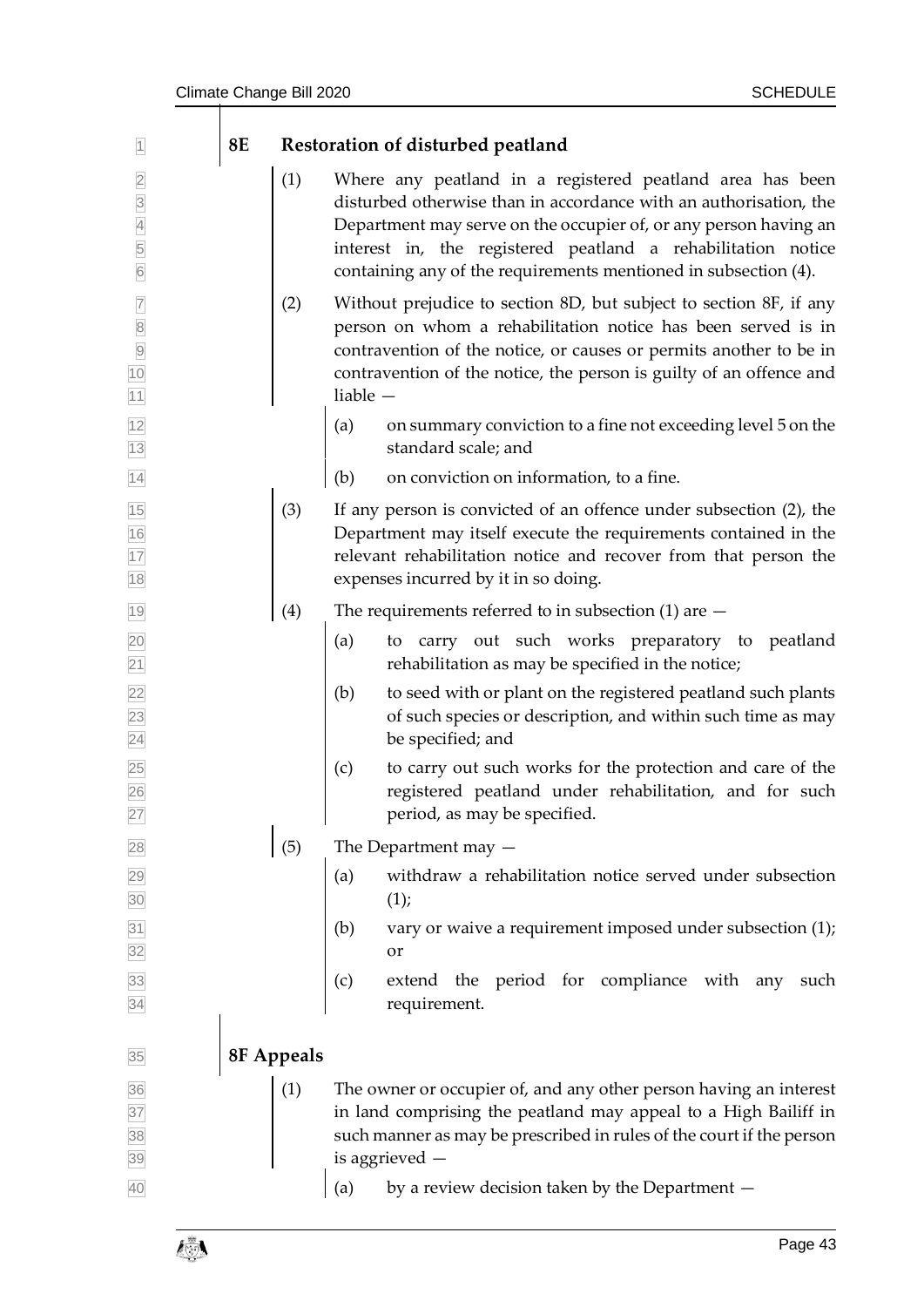| $\overline{1}$                   |    |     |            | (i)             | to enter particulars of any peatland on the register;                                                                                                                 |
|----------------------------------|----|-----|------------|-----------------|-----------------------------------------------------------------------------------------------------------------------------------------------------------------------|
| $\overline{2}$                   |    |     |            | (ii)            | to amend particulars of any peatland on the register;                                                                                                                 |
| $\overline{3}$<br>$\overline{4}$ |    |     |            | (iii)           | to delete particulars of any peatland on the register;<br>or                                                                                                          |
|                                  |    |     |            |                 |                                                                                                                                                                       |
| $\overline{5}$                   |    |     | (b)        |                 | by a decision taken by the Department -                                                                                                                               |
| $\boxed{6}$                      |    |     |            | (i)             | to grant a an authorisation;                                                                                                                                          |
| $\overline{7}$                   |    |     |            | (ii)            | to refuse to grant an authorisation;                                                                                                                                  |
| $\overline{8}$<br>$\overline{9}$ |    |     |            | (iii)           | to impose any condition upon the granting of an<br>authorisation; or                                                                                                  |
| 10                               |    |     |            | (iv)            | to rescind an authorisation; or                                                                                                                                       |
| 11                               |    |     | (c)        |                 | by the service of a rehabilitation notice under section $8E(1)$ .                                                                                                     |
| $\frac{12}{2}$                   |    | (2) |            |                 | A hearing of the appeal $-$                                                                                                                                           |
| $\frac{13}{14}$                  |    |     | (a)        |                 | may be held in private if the applicant so requests that it be                                                                                                        |
|                                  |    |     |            |                 | held in private; but                                                                                                                                                  |
| $\frac{15}{16}$ $\frac{17}{18}$  |    |     | (b)        |                 | it must be held in public if no request has been made by the<br>applicant under paragraph (a) or if the applicant has made                                            |
|                                  |    |     |            |                 | the request but the High Bailiff has determined that it is in                                                                                                         |
|                                  |    |     |            |                 | the public interest for the proceedings to be held in public.                                                                                                         |
| $\frac{19}{1}$                   |    | (3) |            |                 | Applicants may appear in person or by their approved                                                                                                                  |
| $\overline{20}$                  |    |     |            | representative. |                                                                                                                                                                       |
| $\frac{21}{22}$                  |    | (4) |            | Department.     | The High Bailiff may confirm, vary or reverse the decision of the                                                                                                     |
| $\frac{23}{24}$                  |    | (5) |            |                 | The Department must give effect to a decision of the High Bailiff<br>under this section, including by making such alterations to the<br>register as may be necessary. |
|                                  |    |     |            |                 |                                                                                                                                                                       |
| 26                               | 8G |     |            |                 | Rights of entry upon land                                                                                                                                             |
|                                  |    | (1) |            |                 | Any person duly authorised in writing by the Department may at                                                                                                        |
|                                  |    |     |            |                 | any reasonable time enter upon any land for any of the following                                                                                                      |
|                                  |    |     | purposes - |                 |                                                                                                                                                                       |
| 27<br>28<br>29<br>30<br>31       |    |     | (a)        |                 | ascertaining whether an offence has been, or is being,<br>committed under this Part of this Act (entitled "Peatland");                                                |
| $\frac{32}{33}$                  |    |     | (b)        |                 | ascertaining whether any notice served or condition<br>imposed under this Part has been complied with;                                                                |
| $\frac{34}{35}$                  |    |     | (c)        |                 | surveying it in connection with any proposal to grant an                                                                                                              |
|                                  |    |     |            |                 | authorisation,                                                                                                                                                        |
| $\frac{36}{5}$                   |    |     | (d)        |                 | serving a notice imposing a condition under this Part;                                                                                                                |
| 37                               |    |     | (e)        |                 | carrying out any works required under section 8E(1).                                                                                                                  |
| 38                               |    | (2) |            |                 | If it is shown to the satisfaction of a justice of the peace that $-$                                                                                                 |

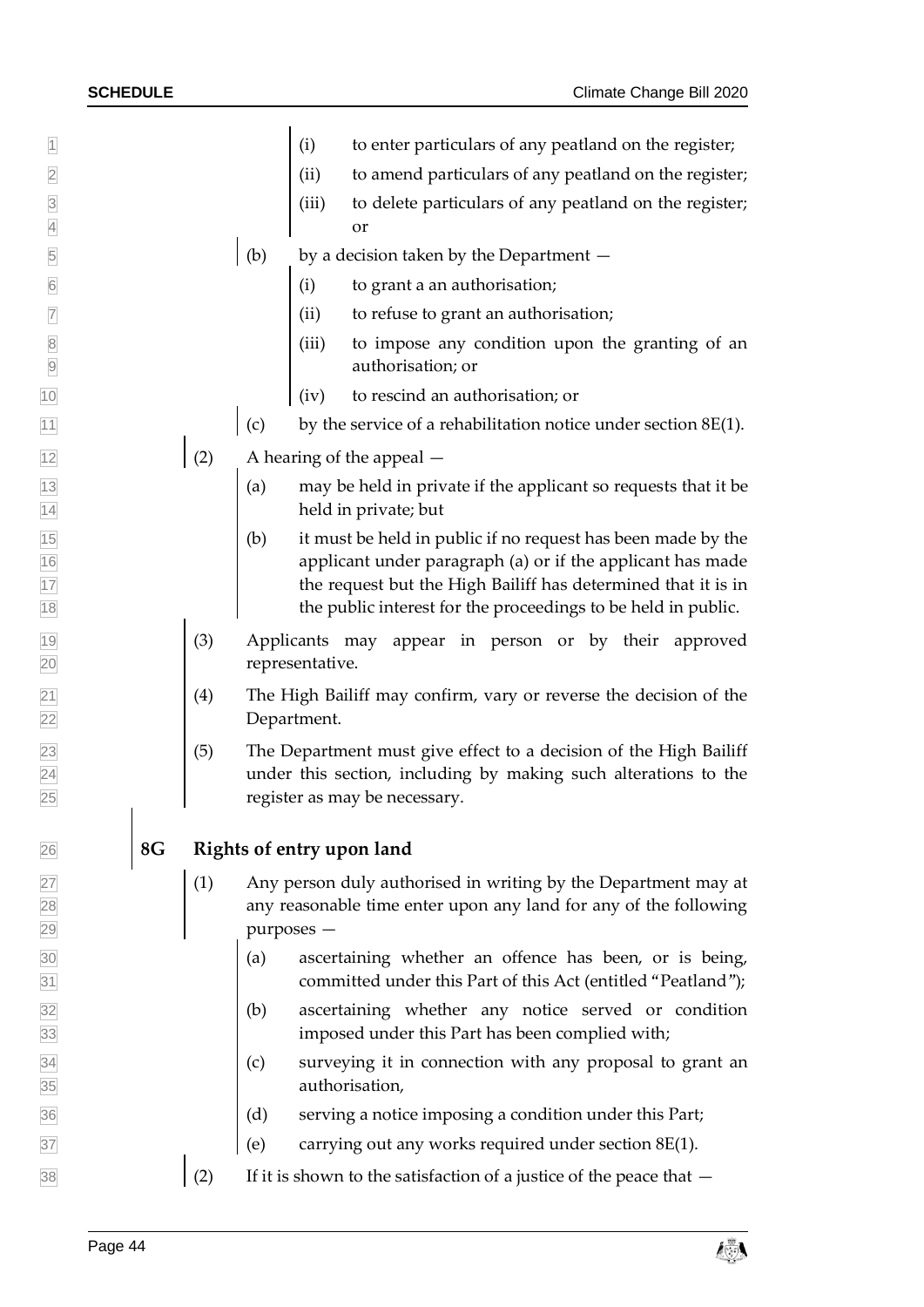| $\overline{1}$                                                                            |                |                 | admission to any land has been refused;<br>(a)                                                                                                                                                                                                                |  |
|-------------------------------------------------------------------------------------------|----------------|-----------------|---------------------------------------------------------------------------------------------------------------------------------------------------------------------------------------------------------------------------------------------------------------|--|
| $\overline{2}$                                                                            |                |                 | (b)<br>refusal of admission is anticipated;                                                                                                                                                                                                                   |  |
| $\overline{3}$                                                                            |                |                 | the land is unoccupied;<br>(c)                                                                                                                                                                                                                                |  |
| $\overline{4}$                                                                            |                |                 | (d)<br>the occupier of the land is temporarily absent; or                                                                                                                                                                                                     |  |
| 5<br>$6\overline{6}$                                                                      |                |                 | application for admission would defeat the object of the<br>(e)<br>entry,                                                                                                                                                                                     |  |
| $\overline{7}$<br>$\begin{array}{ c c } \hline 8 \\ \hline 9 \\ \hline \end{array}$<br>10 |                |                 | and there is reasonable ground for entry upon the land for a<br>purpose mentioned in subsection (1), the justice may by warrant<br>authorise a person authorised by the Department to enter upon the<br>land, by reasonable force if need be.                 |  |
| $\frac{11}{12}$ $\frac{12}{13}$ $\frac{11}{14}$                                           |                | (3)             | No warrant under subsection (2) is to be made on the ground<br>mentioned in subsection $(2)(a)$ or $(b)$ unless the justice is satisfied<br>that notice of the Department's intention to apply for the warrant<br>has been given to the occupier.             |  |
| 15<br>16                                                                                  |                | (4)             | A warrant under subsection (2) continues in force until the purpose<br>for which entry is necessary has been satisfied.                                                                                                                                       |  |
| 17                                                                                        |                | (5)             | A person authorised under this section to enter upon any land $-$                                                                                                                                                                                             |  |
| 18<br>19                                                                                  |                |                 | if so required before or after entering on the land, must<br>(a)<br>produce evidence of his or her authority to enter;                                                                                                                                        |  |
|                                                                                           |                |                 | may take on to the land such other persons and such<br>(b)<br>equipment as are necessary for the purpose in question;                                                                                                                                         |  |
| 20 21 22 23 24 25                                                                         |                |                 | if the land is occupied, must not demand admission to the<br>(c)<br>land as of right unless notice of the intended entry has been<br>served on the occupier not less than 24 hours before the<br>demand;                                                      |  |
| 26                                                                                        |                |                 | (d)<br>upon entering, if the land is unoccupied or the occupier is<br>temporarily absent, must leave the land as effectually<br>secured as the authorised person found it.                                                                                    |  |
| 27 28 29 30 31 32                                                                         |                | (6)             | If a person $(P)$ intentionally obstructs another person in the exercise<br>of a power conferred on the other person by this section, P is guilty<br>of an offence and liable on summary conviction to a fine not<br>exceeding level 5 on the standard scale. |  |
| 33                                                                                        | 8 <sub>H</sub> | <b>Offences</b> |                                                                                                                                                                                                                                                               |  |
| 34<br>35<br>36                                                                            |                | (1)             | Proceedings for an offence under this Part must not, without the<br>consent of the Attorney General, be instituted otherwise than by<br>the Department.                                                                                                       |  |
| 37<br>38<br>39                                                                            |                | (2)             | In any such proceedings before a Court of Summary Jurisdiction<br>the Department may appear by any officer authorised by the<br>Department for the purpose.                                                                                                   |  |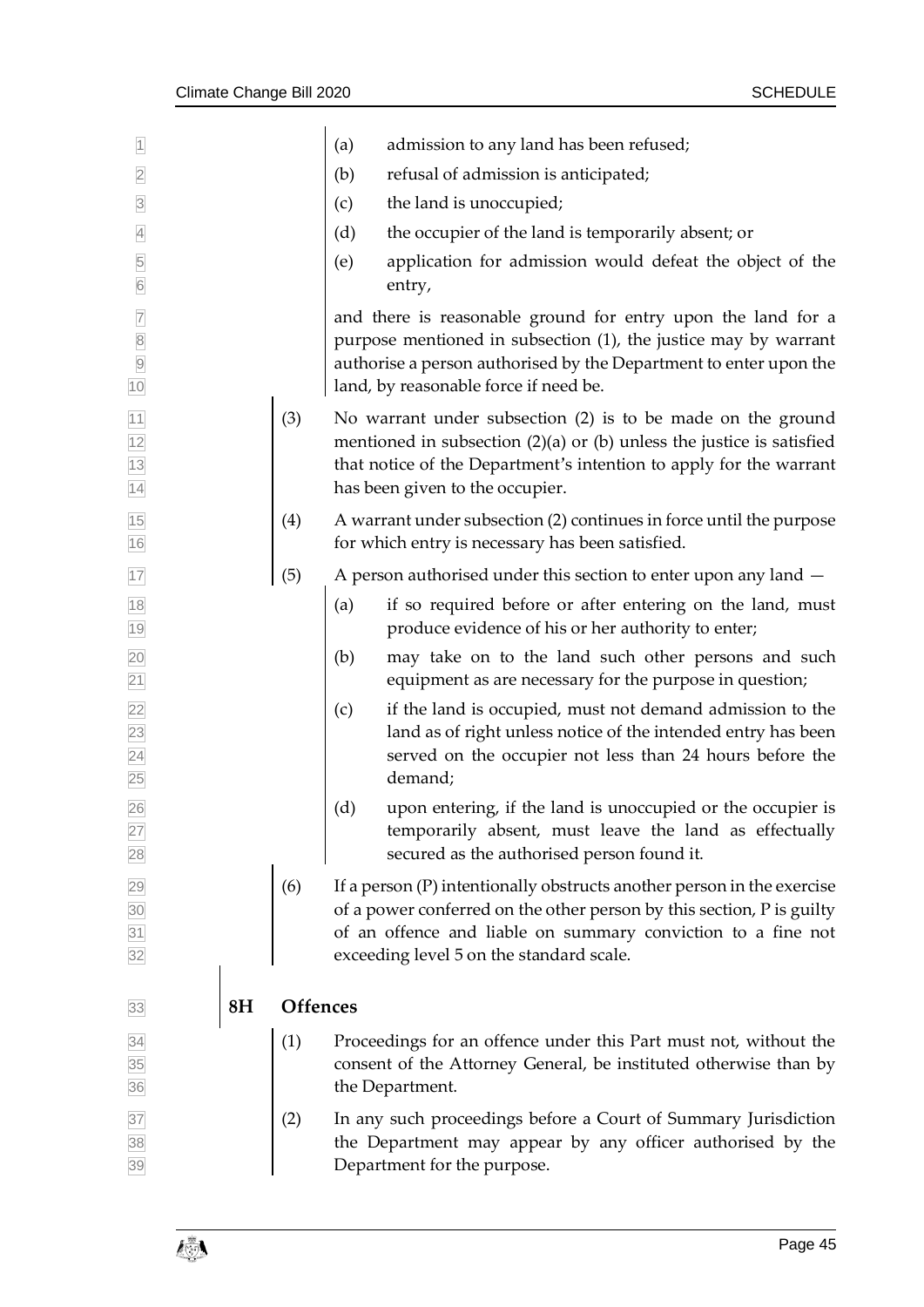- (3) Proceedings for an offence under this Part may be brought within **a** period of 6 months from the date when the offence was discovered by the Department, but no such proceedings shall be brought more than 2 years after the commission of the offence.
- $\begin{bmatrix} 6 \end{bmatrix}$  (4) For the purposes of subsection (3), a certificate of the Chief Forestry<br>Officer of the Department as to the date on which such evidence as<br>is there mentioned came to his or her knowledge shall be Officer of the Department as to the date on which such evidence as is there mentioned came to his or her knowledge shall be
- (5) When imposing any penalty for an offence under this Part, the court shall have regard to any benefit accruing as a result of the 11 offence to the person convicted.

### **8I Compensation**

- $\begin{bmatrix} 13 \\ 1 \end{bmatrix}$  (1) Where land is registered under section 8A, the Department may **pay compensation to any person having at the time of the making**  of the registration notice an interest in land to which the registration relates who, on a claim made to the Department within 17 11 the time and in the manner prescribed by regulations, shows that **the value of his or her interest is less than it would have been if the** registration had not been made.
- $\boxed{20}$  The amount of the compensation to be paid under subsection (1) shall be equal to the loss of value in the land caused by the **registration.**
- $\boxed{23}$  (3) For the purposes of subsection (1), an interest in land shall be valued as at the time when the land was registered.
- $\boxed{25}$  (4) For the purpose of assessing any compensation payable under this section, the rules set out in section 5 of the *Acquisition of Land Act 1984* (rules for assessing compensation) shall, so far as applicable 28 and subject to any necessary modifications, have effect as they have effect for the purpose of assessing compensation for the compulsory acquisition of an interest in land.
- $\boxed{31}$  (5) No claim shall be made under this section in respect of any registration under section 8A unless the Department has made a decision to register land under that section and given notice in accordance with subsection (4) of that section.

### **8J Interpretation**

In this Part —

<sup>37</sup> **authorisation**" means an authorisation of the Department required by  $\overline{38}$  section 8C(1);

 "**peat**" means dead and partially decomposed plant remains that have accumulated in situ under waterlogged conditions;

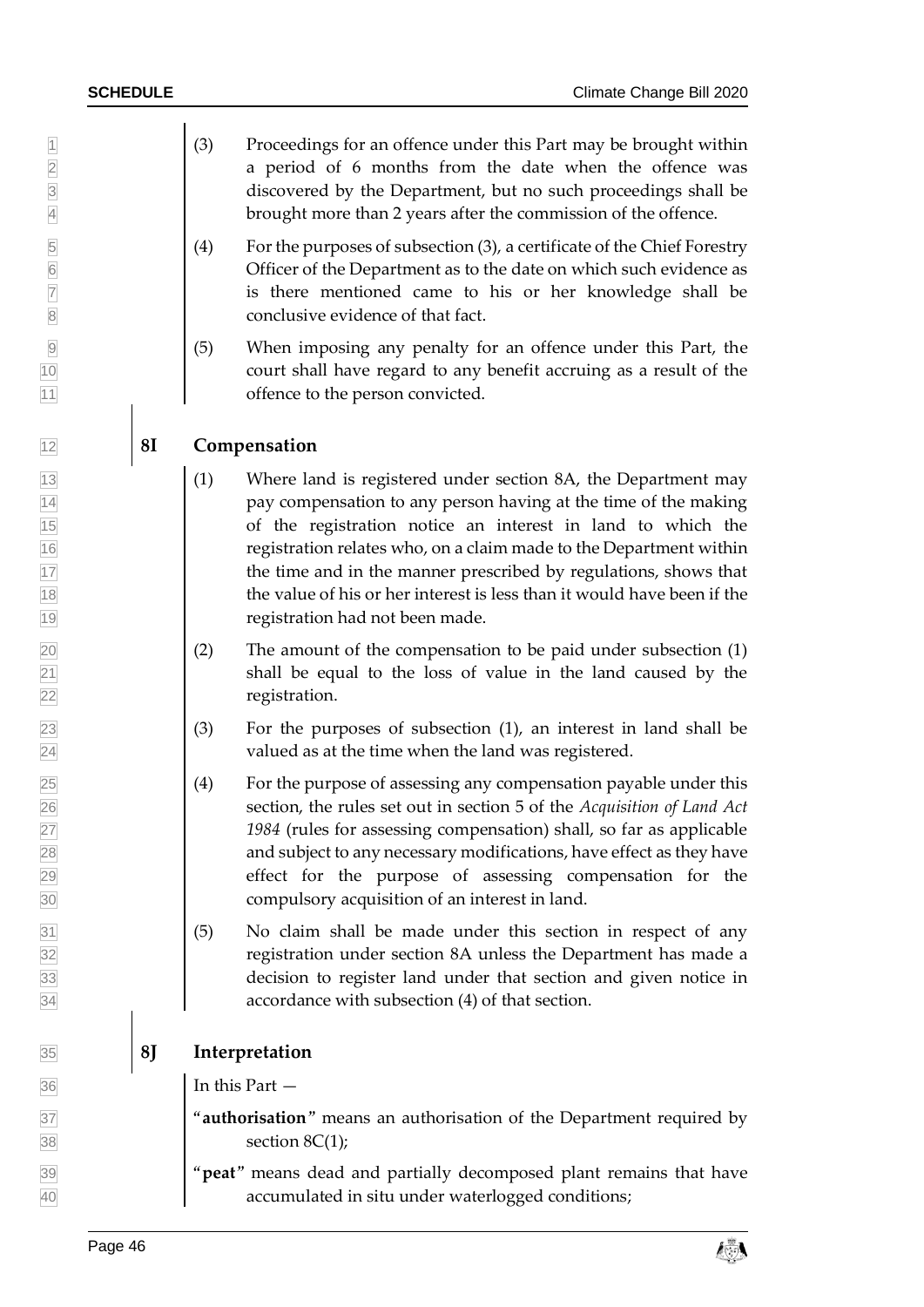| $\overline{2}$<br>$\overline{3}$ |    |     | " <b>peatland</b> " means an area with a naturally accumulated peat layer (with<br>or without surface vegetation), or an area regarded by the Wildlife<br>Committee as practicable to restore to active peatland;                                                                               |  |  |  |  |  |
|----------------------------------|----|-----|-------------------------------------------------------------------------------------------------------------------------------------------------------------------------------------------------------------------------------------------------------------------------------------------------|--|--|--|--|--|
| $\overline{4}$                   |    |     | "the register" means the register maintained under section $8(1)$ ;                                                                                                                                                                                                                             |  |  |  |  |  |
| 5<br>$6\overline{6}$             |    |     | "registered peatland" means peatland particulars of which are entered in<br>the register;                                                                                                                                                                                                       |  |  |  |  |  |
| $\overline{7}$                   |    |     | "registration notice" means a notice under section 8A(4);                                                                                                                                                                                                                                       |  |  |  |  |  |
| $\overline{8}$                   |    |     | "rehabilitation notice" means a notice under section $8E(1)$ ;                                                                                                                                                                                                                                  |  |  |  |  |  |
| $\overline{9}$                   |    |     | "review decision" means a determination under section $8A(6)$ ;                                                                                                                                                                                                                                 |  |  |  |  |  |
| 10                               |    |     | "stop notice" means a notice under section 8D(1).                                                                                                                                                                                                                                               |  |  |  |  |  |
|                                  |    |     |                                                                                                                                                                                                                                                                                                 |  |  |  |  |  |
| 11                               | 8K |     | <b>Regulations and codes</b>                                                                                                                                                                                                                                                                    |  |  |  |  |  |
| 12<br>13                         |    | (1) | The Department may make such regulations as it considers are<br>necessary or desirable to carry the provisions of this Part into effect.                                                                                                                                                        |  |  |  |  |  |
| $\overline{14}$<br>15            |    | (2) | Without prejudice to the generality of that power, regulations may                                                                                                                                                                                                                              |  |  |  |  |  |
| 16<br>17                         |    |     | make provision with respect to the entry, amendment and<br>(a)<br>deletion of particulars on the register;                                                                                                                                                                                      |  |  |  |  |  |
| 18<br>19<br>20<br>21             |    |     | (b)<br>prescribe the procedure for applications under section 8A<br>for a review and for the determination of such applications<br>and such regulations may make provision for the exercise of<br>functions with respect to those matters;                                                      |  |  |  |  |  |
| $\frac{22}{23}$                  |    |     | exempt any person or class of persons from any of the<br>(c)<br>provisions of this Part.                                                                                                                                                                                                        |  |  |  |  |  |
| 24<br>25                         |    | (3) | Regulations made by the Department under this section must not<br>come into operation unless they are approved by Tynwald.                                                                                                                                                                      |  |  |  |  |  |
|                                  |    | (4) | The Department may by order approve any code of practice issued<br>(whether by the Department or not, and whether in the Island or<br>elsewhere) for the purpose of $-$                                                                                                                         |  |  |  |  |  |
| 26<br>27<br>28<br>29<br>30<br>31 |    |     | giving practical guidance to persons engaged in agriculture<br>(a)<br>and forestry with respect to activities which may be<br>detrimental to registered peatland; and                                                                                                                           |  |  |  |  |  |
| 32<br>33<br>34                   |    |     | (b)<br>promoting what appears to it to be desirable practices by<br>such persons for avoiding or minimising damage to<br>registered peatland.                                                                                                                                                   |  |  |  |  |  |
| 35<br>36<br>37<br>38             |    | (5) | A contravention of a code of practice as for the time being approved<br>under this section shall not by itself give rise to any criminal or civil<br>liability; but if, in any proceedings whether civil or criminal, it is<br>alleged that a person has contravened a provision of this Act, a |  |  |  |  |  |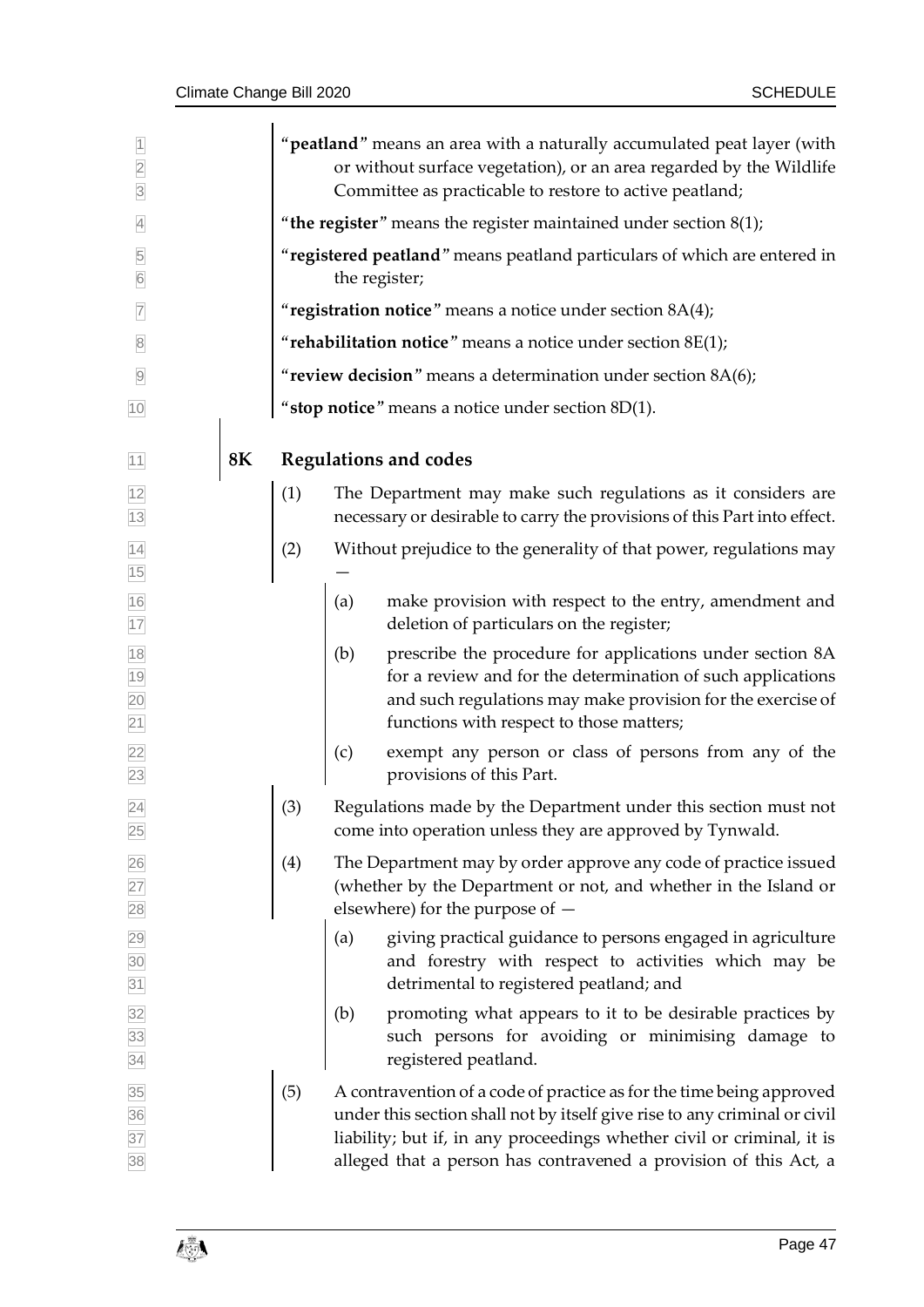<span id="page-47-1"></span><span id="page-47-0"></span> failure to comply with a code of practice that at that time was approved may be relied upon as tending to establish liability. (6) An order under subsection (4) and a code of practice approved under the order shall be laid before Tynwald."; (e) in section 9(3) (access to mountains), after "he" insert "or she";  $\boxed{6}$  (f) in section 12 (interpretation) –  $\frac{1}{7}$  (i) after the definition of "the Department" insert  $-$  ""**disturbance**" in the context of peatland includes the digging of the peatland, planting on or removing plants from the peatland, **10** removing turf, covering the peatland or draining the peatland."; (ii) after the definition of "trees" insert — ""**the Wildlife Committee**" means the Wildlife Committee established under section 1(2) of the *Endangered Species Act 2010*."; and  $\frac{1}{4}$  (g) omit paragraph 1(1)(i) of Schedule 1 (functions etc. of the Department). **2 Licensing and Registration of Vehicles Act 1985 amended** In section 13 (regulations as to licencing and registration) of the *Licensing and Registration of Vehicles Act 1985* — 19 (a) after subsection  $(1)(a)$  insert  $\alpha$   $\alpha$   $\beta$   $\beta$   $\beta$   $\gamma$   $\alpha$   $\alpha$   $\beta$   $\gamma$   $\beta$   $\gamma$   $\alpha$   $\alpha$   $\beta$   $\gamma$   $\alpha$   $\beta$   $\gamma$   $\alpha$   $\alpha$   $\beta$   $\gamma$   $\alpha$   $\gamma$   $\alpha$   $\gamma$   $\alpha$   $\gamma$   $\alpha$   $\gamma$   $\alpha$   $\gamma$   $\alpha$   $\gamma$   $\alpha$   $\gamma$   $\alpha$   $\gamma$   $\gamma$   $\gamma$   $\gamma$   $\gamma$   $\gamma$  21 a description specified in the regulations;"; (b) after subsection (1) insert —  $\approx$  [ $\frac{4}{1}$ ] (1A) Regulations made under subsection (1) may prescribe different fees or charges for different classes or descriptions of vehicles."; and  $\boxed{25}$  (c) in subsection (4) after "subsection (1)" insert "or (1A)". **3 Electricity Act 1996 amended** In the *Electricity Act 1996* — (a) after section 2(6) (functions of the Authority in relation to the supply of electricity), insert —  $\frac{30}{30}$  (6A) In carrying out its functions the Authority must have due regard to its duties under section 21 (climate change duties of public bodies) of the *Climate Change Act 202-*. (6B) The Authority must report to the Council of Ministers on its proposals for complying with its duties under the *Climate Change Act 202-*, and explain in such report how the targets set under that Act are affecting or are likely to affect the efficiency and security of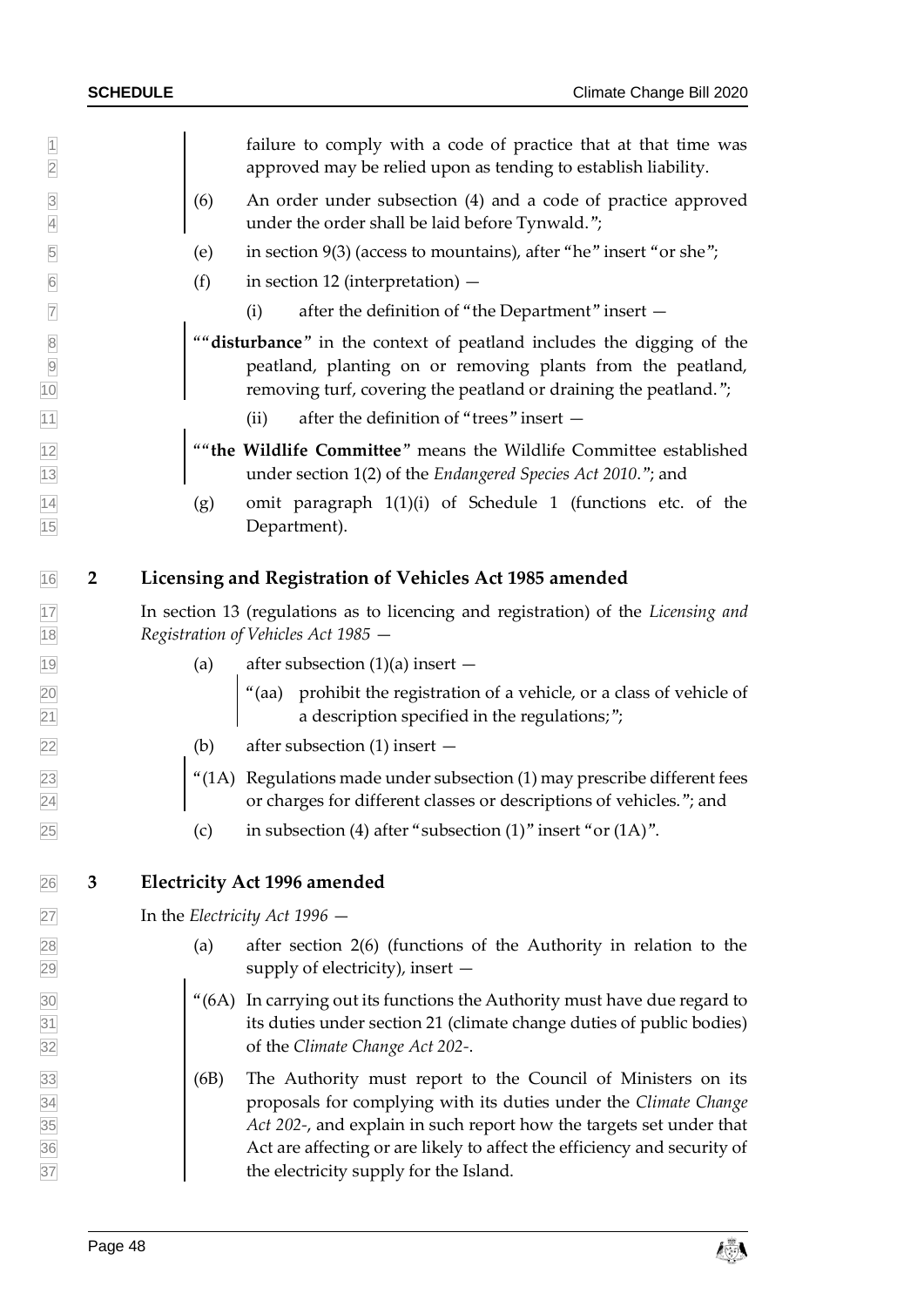| (6C) |     |       | Before preparing a report under subsection (6B) the Authority must<br>consult any person who may be affected by its proposals for<br>complying with its duties under the Climate Change Act 202-.";                                                                                                                                                                                                                         |
|------|-----|-------|-----------------------------------------------------------------------------------------------------------------------------------------------------------------------------------------------------------------------------------------------------------------------------------------------------------------------------------------------------------------------------------------------------------------------------|
| (b)  |     |       |                                                                                                                                                                                                                                                                                                                                                                                                                             |
|      |     |       | "(8A) Before the Department gives to the Authority a direction regarding<br>electricity supply targets, that are connected with targets under the<br>Climate Change Act 202-, the Department must consult the<br>Authority to establish the impact of potential increases in<br>renewable energy supplies on the stability of the Island's electricity<br>supply and the cost of providing an increased amount of renewable |
| (c)  |     |       | in section 7(2) (regulations as to safety and supply), after<br>"regulations under this section" insert "or section 12";                                                                                                                                                                                                                                                                                                    |
| (d)  |     |       | in section 12(1) (restriction on supply by other persons), after<br>"subsection $(2)$ " insert "and $(3)$ ";                                                                                                                                                                                                                                                                                                                |
| (e)  |     |       | for subsection $12(2)$ substitute $-$                                                                                                                                                                                                                                                                                                                                                                                       |
| (2)  |     |       | The Department may make Regulations to specify who may $-$                                                                                                                                                                                                                                                                                                                                                                  |
|      | (a) |       | supply electricity to another person without the permission<br>of the Authority;                                                                                                                                                                                                                                                                                                                                            |
|      | (b) |       | operate as a small-scale renewable energy generator; or                                                                                                                                                                                                                                                                                                                                                                     |
|      | (c) |       | participate in small-scale renewable energy generation.                                                                                                                                                                                                                                                                                                                                                                     |
| (3)  |     |       |                                                                                                                                                                                                                                                                                                                                                                                                                             |
|      | (a) |       | "small-scale renewable energy generator" means an owner<br>of plant used or intended to be used for small-scale<br>renewable energy generation, whether or not the person is<br>also operating or intending to operate the plant;                                                                                                                                                                                           |
|      | (b) |       | "small-scale renewable energy generation" means the use,<br>for the generation of electricity, of any plant -                                                                                                                                                                                                                                                                                                               |
|      |     | (i)   | which, in generating electricity, relies wholly or<br>mainly on a source of energy or a technology<br>mentioned in paragraph (d); and                                                                                                                                                                                                                                                                                       |
|      |     | (ii)  | the capacity of which to generate electricity does not<br>exceed the specified maximum capacity;                                                                                                                                                                                                                                                                                                                            |
|      | (c) |       | "specified maximum capacity" means the capacity specified<br>by the Department in Regulations;                                                                                                                                                                                                                                                                                                                              |
|      | (d) |       | the sources of energy and technologies are -                                                                                                                                                                                                                                                                                                                                                                                |
|      |     | (i)   | biomass;                                                                                                                                                                                                                                                                                                                                                                                                                    |
|      |     | (ii)  | biofuels;                                                                                                                                                                                                                                                                                                                                                                                                                   |
|      |     | (iii) | fuel cells;                                                                                                                                                                                                                                                                                                                                                                                                                 |
|      |     | (iv)  | photovoltaics;                                                                                                                                                                                                                                                                                                                                                                                                              |
|      |     |       | after section $2(8)$ insert $-$<br>electricity.";<br>In this section $-$                                                                                                                                                                                                                                                                                                                                                    |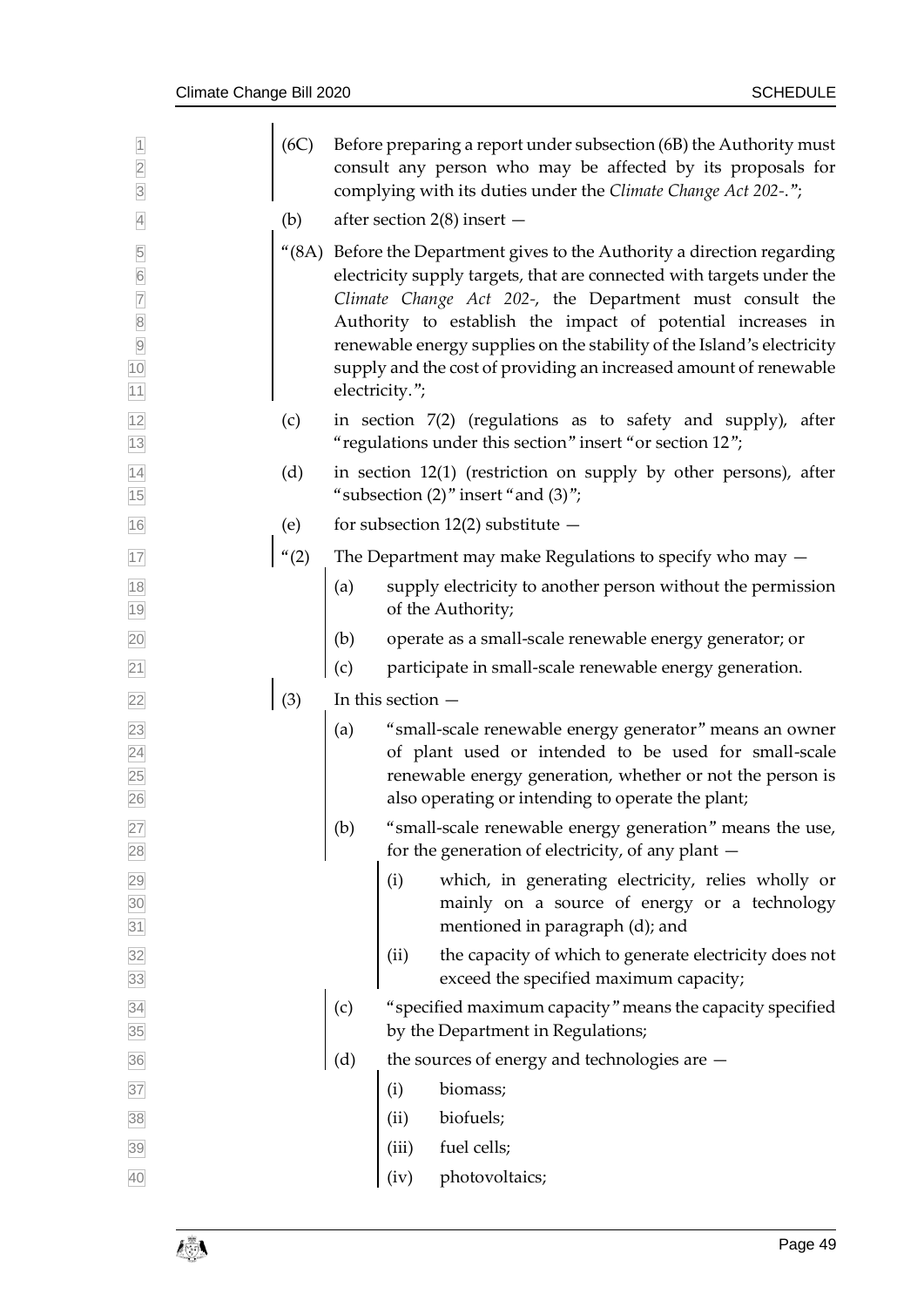<span id="page-49-0"></span> (v) water (including waves and tides); (vi) wind; (vii) solar power; (viii) geothermal sources; (ix) combined heat and power systems with an electrical capacity of 50 kilowatts or less.  $\frac{1}{2}$  (4) The Department may by Regulations amend subsection 3(c) or (d).  $\begin{bmatrix} 8 \\ 1 \end{bmatrix}$  (5) Regulations may not be made under this section before consulting the public and the Authority on the proposed regulations.". **4 Building Control Act 1991 amended** In the *Building Control Act 1991* — (a) at the end of section 11(1)(b) (passing and rejection of plans) insert  $\frac{13}{13}$  "or" and after section 11(1)(b) insert  $\frac{1}{4}$  (c) in the case of plans deposited on or after 1 January 2024 for the construction of a new building which includes the installation of a fossil fuel heating system, the installation of which is not permitted under the *Climate Change Act 202-* — (i) the applicant cannot reasonably demonstrate that the installation will be completed before 1 January 2025; 20 and 20 and 20 and 20 and 20 and 20 and 20 and 20 and 20 and 20 and 20 and 20 and 20 and 20 and 20 and 20 and  $\boxed{21}$  (ii) the plan does not include an alternative heating 22 system that is permitted;  $\begin{bmatrix} 23 \\ 23 \end{bmatrix}$  (d) in the case of plans deposited on or after 1 January 2025 for  $\boxed{24}$  the construction of a new building, the plans include a fossil fuel heating system the installation of which is not permitted under the *Climate Change Act 202-*.";  $\boxed{27}$  (b) after in section 15(2) (lapse of deposit plans), insert  $\left( \begin{array}{cc} \n ^\infty \ (3) \quad \text{Subsection (4) applies in a case where} \end{array} \right)$  $\vert$  (a) plans have, in accordance with building regulations been deposited with a building authority before 1 January 2025 **121 for a new building or buildings;**  $\vert$  (b) the plans include the installation in a building or buildings of a fossil fuel heating system which is not permitted under the *Climate Change Act 202-*.; and  $\overline{35}$  (c) the installation of that system is not completed in a building to which the plans apply before 1 January 2025.  $\frac{1}{37}$  (4) If this subsection applies, this Act and the building regulations shall apply as if no plans had been deposited in relation to the 39 building.

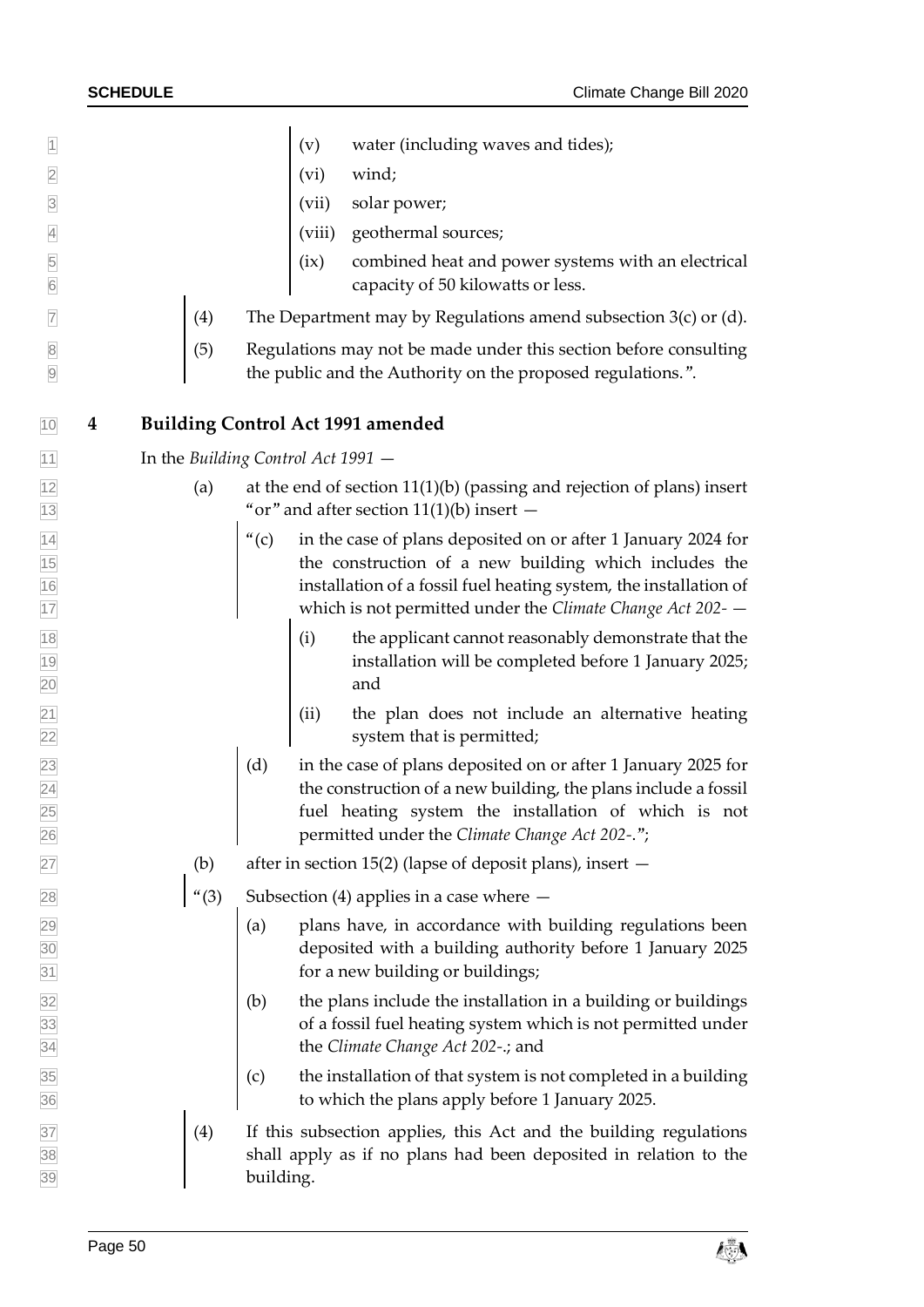<span id="page-50-1"></span><span id="page-50-0"></span>

| $\overline{1}$<br>$\overline{2}$<br>$\overline{\mathbf{3}}$<br>$\overline{4}$<br>5<br>$\frac{6}{7}$<br>$\overline{8}$ |   | (5) | In the case where a plan relates to a single building that is subject<br>to an approval, subsection $(4)$ -<br>applies, whether or not construction has commenced; and<br>(a)<br>does not affect the validity of plans, nor preclude<br>(b)<br>construction from continuing, in relation to the building<br>where the installation of the fossil fuel heating system<br>intended to provide heat to that building was complete<br>before 1 January 2025. |
|-----------------------------------------------------------------------------------------------------------------------|---|-----|----------------------------------------------------------------------------------------------------------------------------------------------------------------------------------------------------------------------------------------------------------------------------------------------------------------------------------------------------------------------------------------------------------------------------------------------------------|
| $\overline{9}$<br>10                                                                                                  |   | (6) | In the case where a plan relates to multiple buildings that are the<br>subject of a single approval, subsection $(4)$ –                                                                                                                                                                                                                                                                                                                                  |
|                                                                                                                       |   |     | applies to the individual buildings within the development,<br>(a)<br>whether or not construction of the individual building or<br>other building within the<br>development<br>has<br>any<br>commenced; and                                                                                                                                                                                                                                              |
| 11 12 13 14 15 16 17 18 19                                                                                            |   |     | does not affect the validity of plans, nor preclude<br>(b)<br>construction from continuing, in relation to any individual<br>building where the installation of the fossil fuel heating<br>system intended to provide heat to that building was<br>complete before 1 January 2025.                                                                                                                                                                       |
| $\frac{20}{21}$ $\frac{21}{23}$ $\frac{23}{24}$                                                                       |   | (7) | For the purposes of subsection (5) and (6) the installation of a fossil<br>fuel heating system is deemed to be complete when it is capable of<br>functioning to provide heat to the building in which it is installed<br>to the extent set out in the plans approved by the building<br>authority.".                                                                                                                                                     |
| 25                                                                                                                    | 5 |     | <b>Customs and Excise Act 1993 amended</b>                                                                                                                                                                                                                                                                                                                                                                                                               |
| 26<br><b>27</b>                                                                                                       |   |     | After section 1(3)(ab) of the Customs and Excise Act 1993 (application to the Island<br>of certain enactments relating to customs and excise etc) insert -                                                                                                                                                                                                                                                                                               |
| 28<br>29<br>30<br>31<br>31<br>32                                                                                      |   |     | "(ac) any UK legislation imposing taxes, levies or other charges<br>that the Treasury is satisfied has direct or indirect benefit to<br>the environment and which concerns the import or export<br>of goods between the Isle of Man and the United Kingdom<br>or any other jurisdiction;".                                                                                                                                                               |
| 33                                                                                                                    | 6 |     | Town and Country Planning Act 1999 amended                                                                                                                                                                                                                                                                                                                                                                                                               |
| 34                                                                                                                    |   |     | In the Town and Country Planning Act 1999 -                                                                                                                                                                                                                                                                                                                                                                                                              |
| 35                                                                                                                    |   | (a) | after section 2(2) (development plan) insert -                                                                                                                                                                                                                                                                                                                                                                                                           |
| 36<br>37<br>38                                                                                                        |   |     | "(2AA)The development plan must also take into account the following<br>climate change policies established under the Climate Change Act<br>$202 - -$                                                                                                                                                                                                                                                                                                    |
| 39                                                                                                                    |   |     | (a) the maximisation of carbon sequestration;                                                                                                                                                                                                                                                                                                                                                                                                            |
| 40                                                                                                                    |   |     | the minimising of greenhouse gas emissions;<br>(b)                                                                                                                                                                                                                                                                                                                                                                                                       |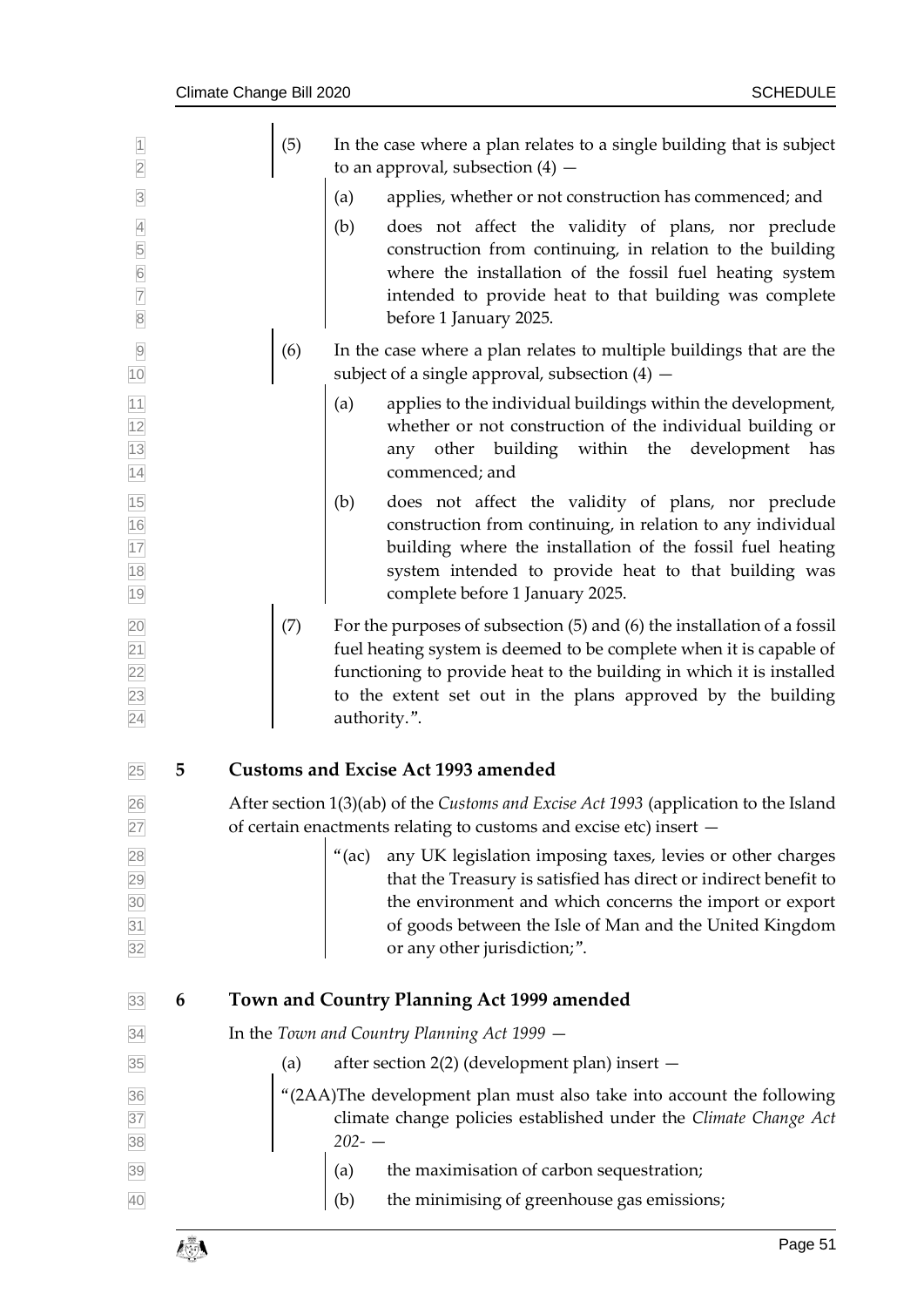| $\overline{1}$                                      |          | the maintenance and restoration of ecosystems;<br>(c)                                                                                                                                                      |
|-----------------------------------------------------|----------|------------------------------------------------------------------------------------------------------------------------------------------------------------------------------------------------------------|
| $\overline{2}$                                      |          | (d)<br>biodiversity net gain;                                                                                                                                                                              |
| $\overline{3}$                                      |          | the need for sustainable drainage systems; and<br>(e)                                                                                                                                                      |
| $\overline{4}$                                      |          | (f)<br>the provision of active travel infrastructure.";                                                                                                                                                    |
| $\overline{5}$                                      | (b)      | after section $2A(1)$ (national policy directives) insert $-$                                                                                                                                              |
| $6\overline{6}$<br>$\overline{7}$<br>$\overline{8}$ | (1A)     | A national policy directive or a development plan must be issued<br>before 1 January 2025 that takes into account the following climate<br>change policies established under the Climate Change Act 202- - |
| $\overline{9}$                                      |          | the maximisation of carbon sequestration;<br>(a)                                                                                                                                                           |
| 10                                                  |          | (b)<br>the minimising of greenhouse gas emissions;                                                                                                                                                         |
| 11                                                  |          | the maintenance and restoration of ecosystems;<br>(c)                                                                                                                                                      |
| 12                                                  |          | (d)<br>biodiversity net gain;                                                                                                                                                                              |
| $\overline{13}$                                     |          | (e)<br>the need for sustainable drainage systems; and                                                                                                                                                      |
| $\overline{14}$                                     |          | (f)<br>the provision of active travel infrastructure.";                                                                                                                                                    |
| 15                                                  | (c)      | after section $6(3)(d)$ (meaning of "development") insert $-$                                                                                                                                              |
| $\frac{16}{17}$ $\frac{17}{18}$                     | " $(da)$ | the removal or blocking of drainage in peatland (as defined in the<br>Forestry Act 1984 and the restoration of peatland by the<br>Department;".                                                            |
| 1 <sub>Q</sub>                                      |          | Town and Country Planning (Development Procedure) Order 2019                                                                                                                                               |

## <span id="page-51-0"></span>**19 7 Town and Country Planning (Development Pro amended**

 After paragraph 2 of Schedule 1 to the Town and Country Planning (Development Procedure) Order 2019, insert —

## **"2A All applications except those for approval for change of use, reserved matters, replacement windows and doors in conservation areas and minor changes**

- $\boxed{26}$  (1) This paragraph applies to applications for planning approval 27 except those referred to in sub-paragraph (2).
- 28 (2) This paragraph does not apply to  $-$
- $\boxed{29}$  (a) an application for change of use only;
- (b) an application for approval of reserved matters;
- $\boxed{31}$  (c) an application to replace a window or a door of a building in a conservation area; and
- 33 (d) a minor changes application.

 $\frac{34}{34}$  (3) Every application to which this paragraph applies must –

 $\frac{35}{35}$  (a) demonstrate that the application has been made having regard to the following climate change policies established under the *Climate Change Act 202-* —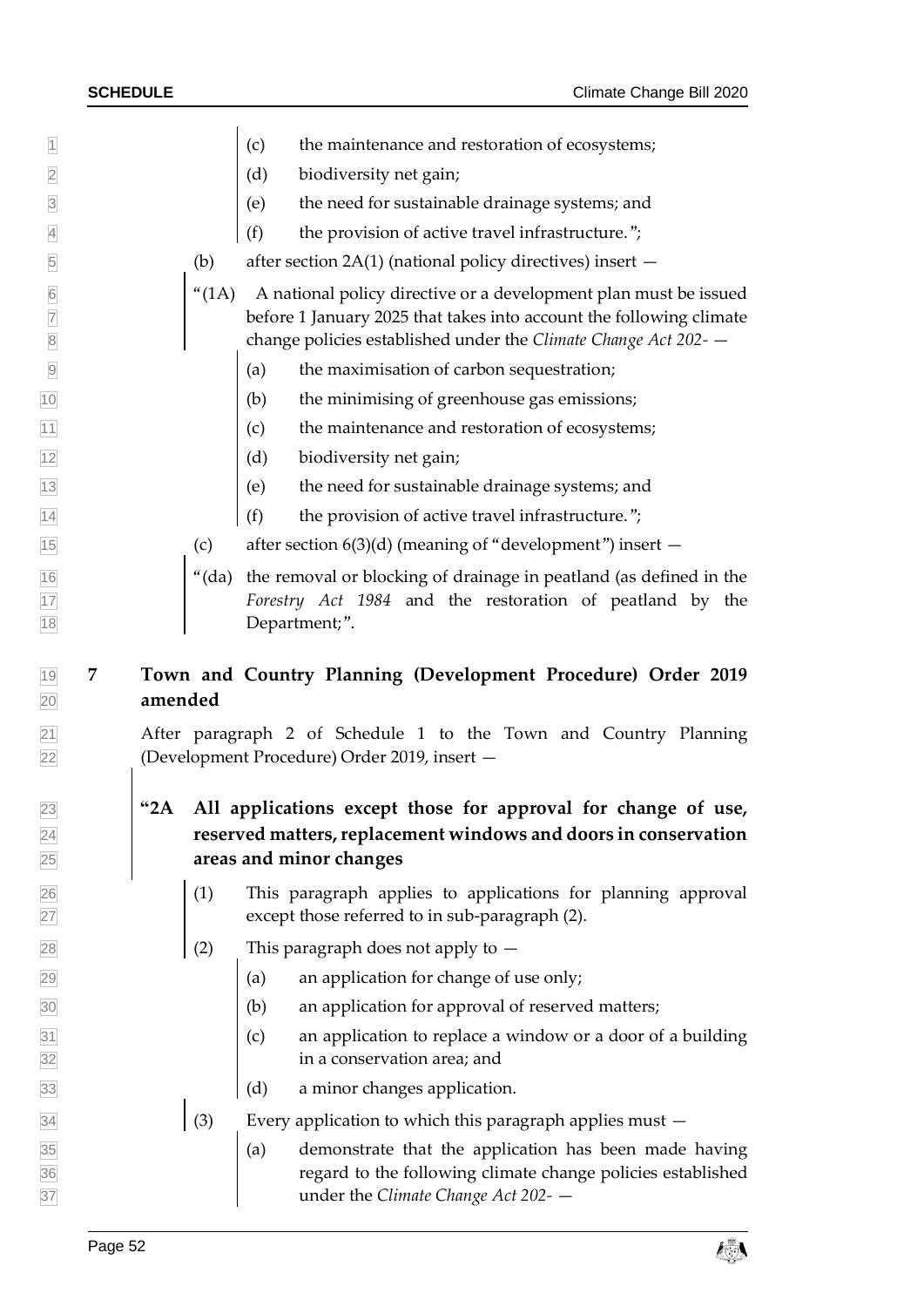| $\vert$ 1               | (i)   | the maximisation of carbon sequestration;                    |
|-------------------------|-------|--------------------------------------------------------------|
| $\overline{2}$          | (ii)  | the minimising of greenhouse gas emissions;                  |
| $\overline{\mathbf{3}}$ | (iii) | the maintenance and restoration of ecosystems;               |
| $\overline{A}$          | (iv)  | biodiversity net gain;                                       |
| $\overline{5}$          | (v)   | the need for sustainable drainage systems; and               |
| 6                       | (vi)  | the provision of active travel infrastructure; or            |
| $\overline{7}$<br>(b)   |       | explain why consideration of one or more of those polices is |
| $\overline{8}$          |       | not practicable in relation to the proposed development.".   |